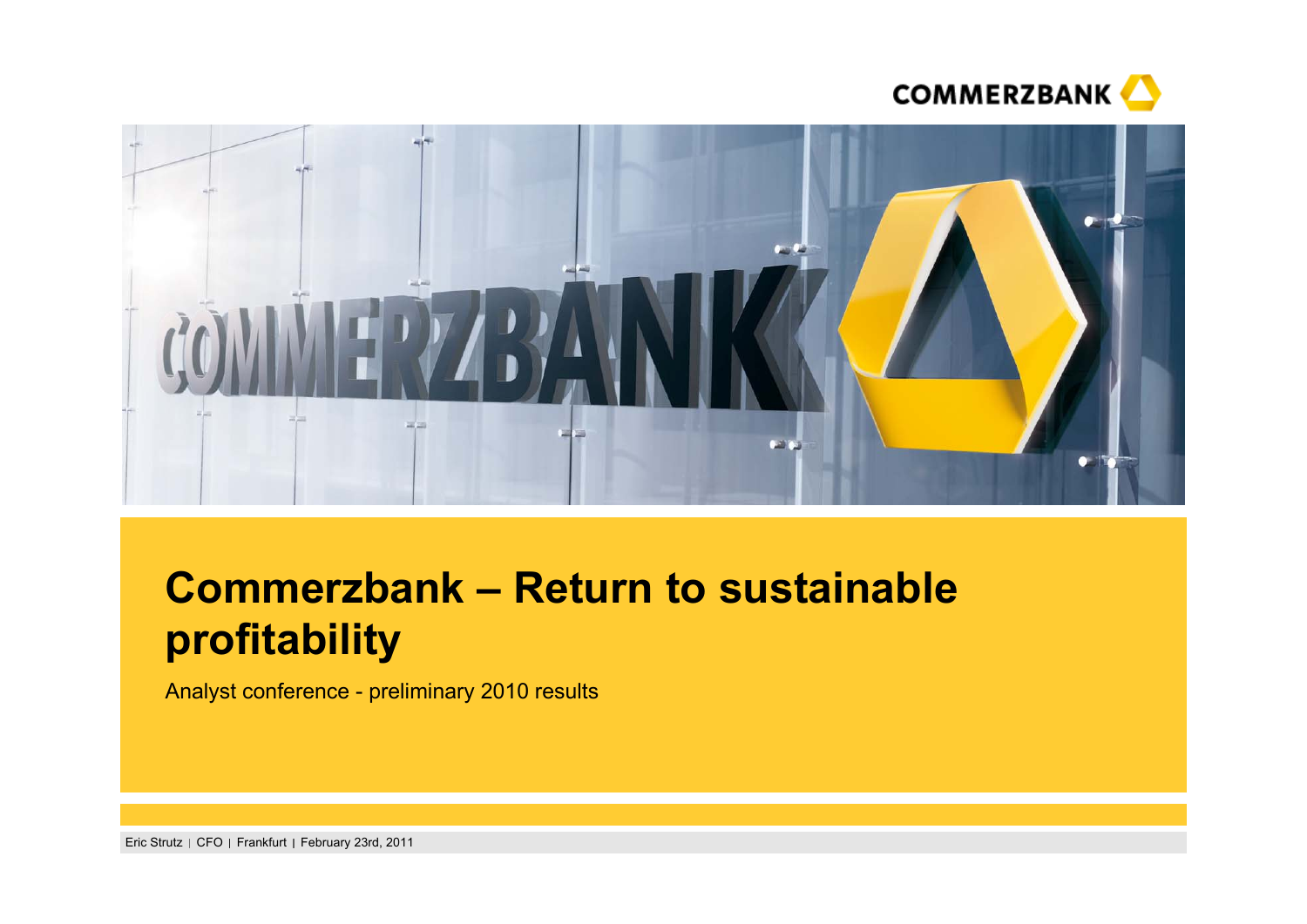

## **Agenda**

| $\blacksquare$ | <b>Group summary</b>             |
|----------------|----------------------------------|
| 2              | <b>Financial highlights</b>      |
| 3              | Results by division              |
| $\overline{4}$ | Balance sheet, capital & funding |
| 5              | <b>Conclusion &amp; outlook</b>  |
| 6              | Appendix                         |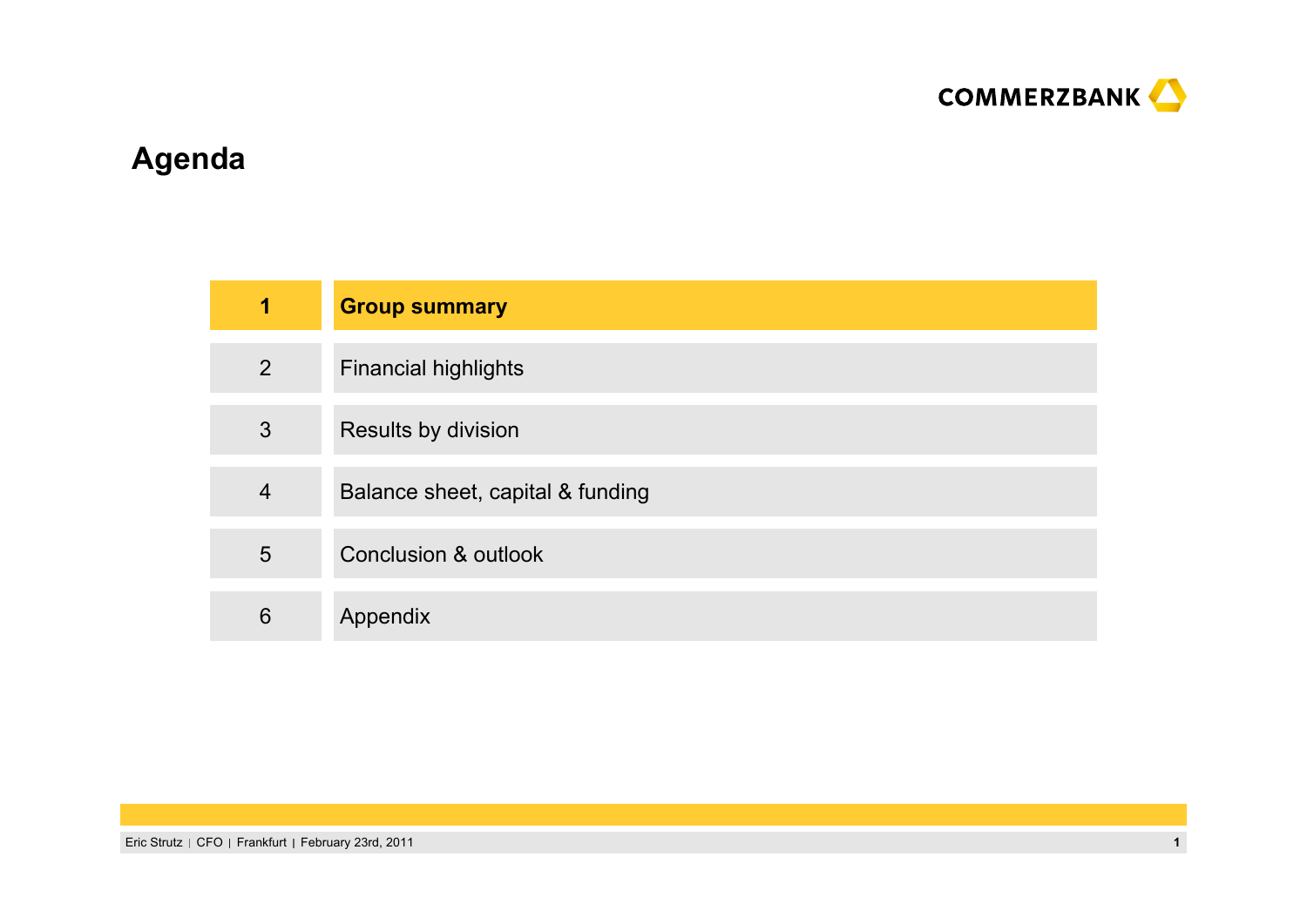

### **Commerzbank Group with net profit of €1.4bn in 2010**

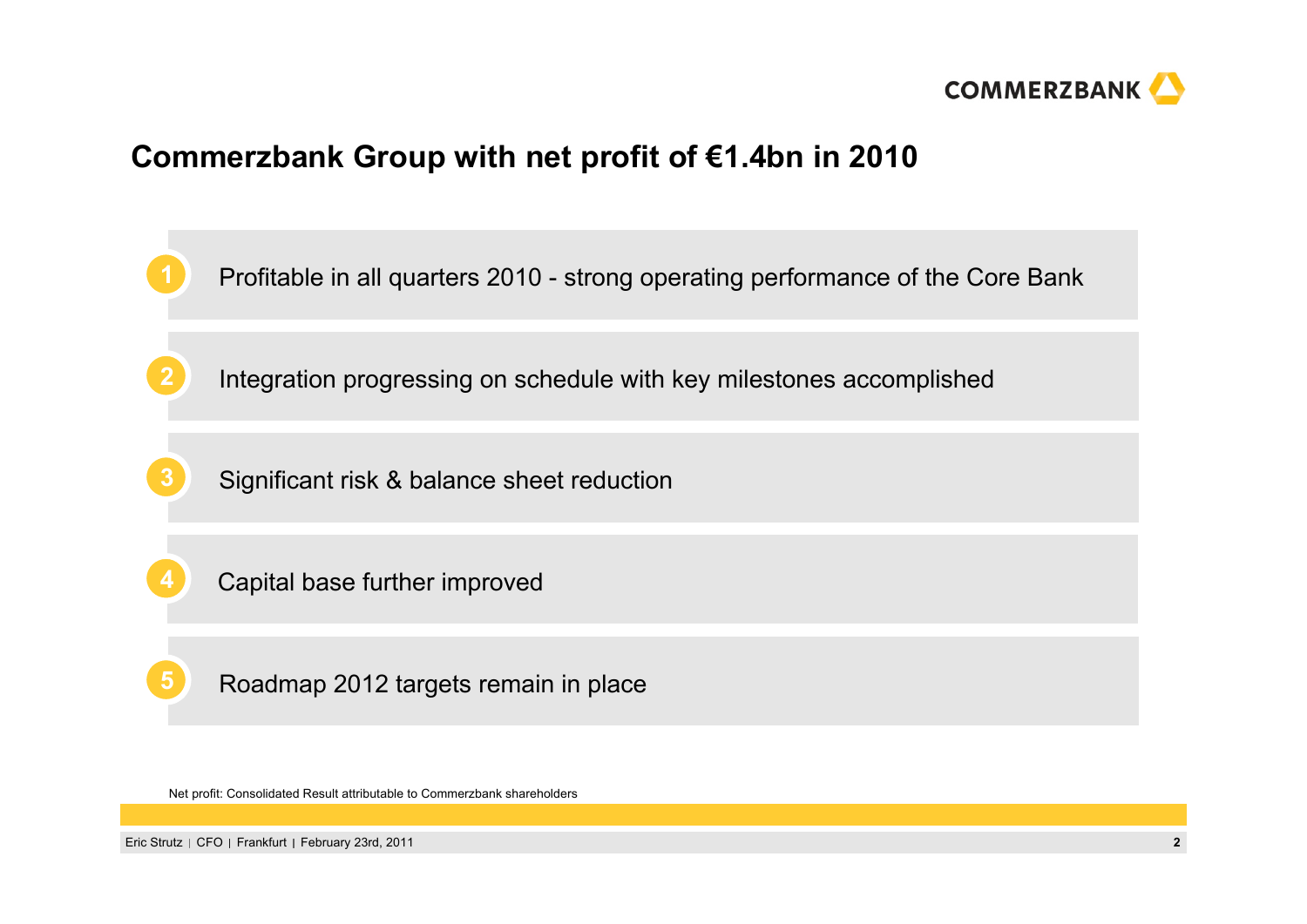

### **Profitable in all quarters 2010 - strong operating performance of the Core Bank1**

| in $\epsilon$ m         | Q4 2009  | Q3 2010 | Q4 2010 | <b>FY 2009</b> | <b>FY 2010</b> | 0/w<br><b>Core Bank</b> | 0/w<br><b>ABF &amp; PRU</b> |
|-------------------------|----------|---------|---------|----------------|----------------|-------------------------|-----------------------------|
| Revenues before LLP     | 2,146    | 2,922   | 3,015   | 10,948         | 12,671         | 10,905                  | 1,766                       |
| <b>LLP</b>              | $-1,324$ | $-621$  | $-595$  | $-4,214$       | $-2,499$       | $-853$                  | $-1,646$                    |
| Operating expenses      | 2,396    | 2,185   | 2,164   | 9,004          | 8,786          | 8,071                   | 715                         |
| Operating profit / loss | $-1,574$ | 116     | 256     | $-2,270$       | 1,386          | 1,981                   | $-595$                      |
| Net profit / loss*      | $-1,857$ | 113     | 257     | $-4,537$       | 1,430          |                         |                             |

- Revenues before LLP increased by 16% y-o-y driven by strong client flow and favorable market conditions
- Low LLP level in the Core Bank; high risk provisioning in ABF
- Cost base: synergy results partially offset by integration charges
- > Net profit supported by tax credit in foreign locations

<sup>\*</sup> Consolidated Result attributable to Commerzbank shareholders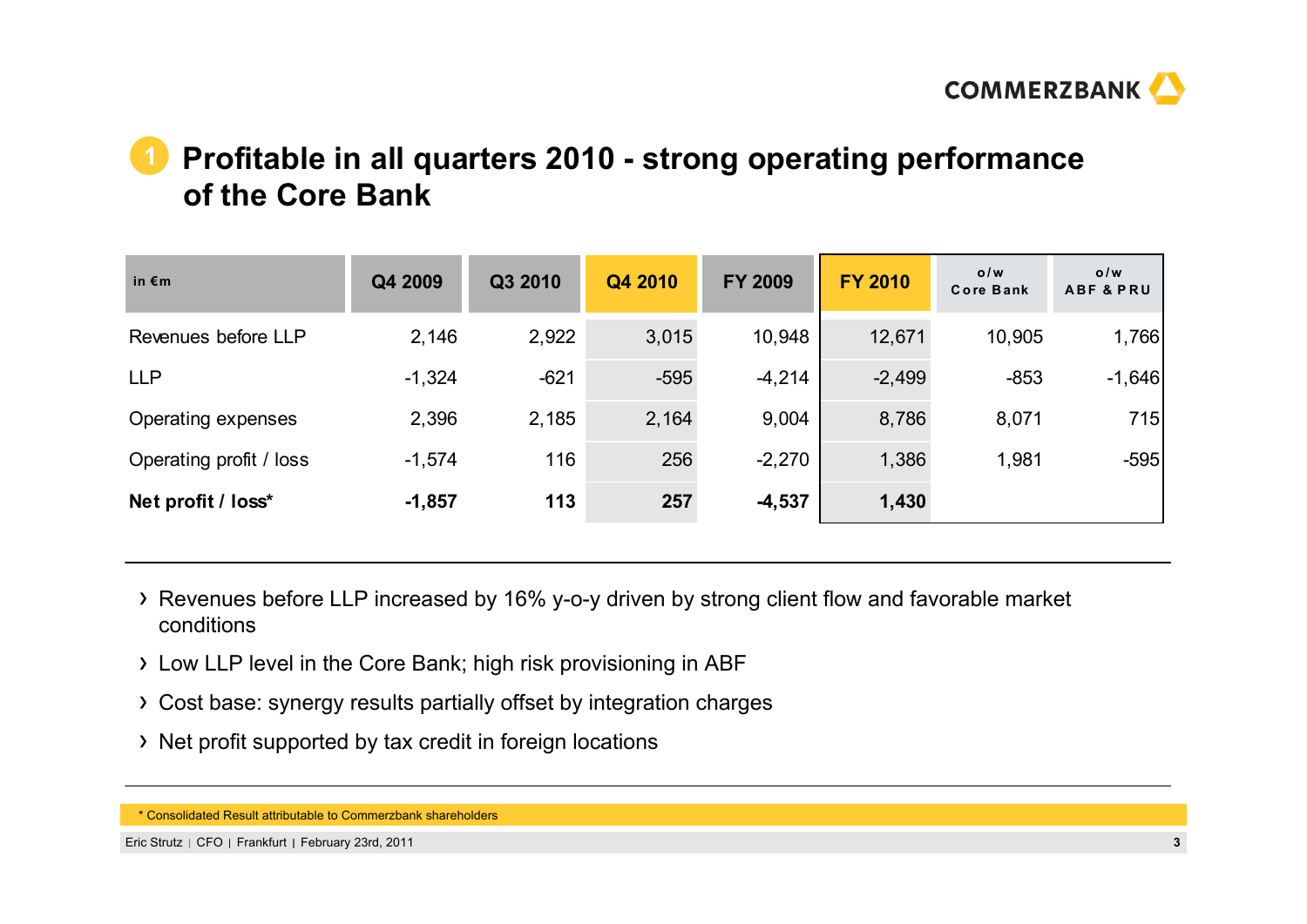

### **Integration progressing on schedule with key milestones accomplished 2**

- End of December 2010 >45% of total synergy target 2014 of €2.4bn achieved
- Synergies 2010 slightly above plan
- $\triangleright$  Forecast 2011 >  $\epsilon$ 1.5bn

### **Cost synergies Personnel reduction Integration charges & IT integration**

- $\rightarrow$  Integration charges in line with 2010 plan despite higher IT investments
- > Total integration charges confirmed at €2.5bn
- > IT integration nearly finalised (last milestone in H1)

- More than 80% of overall reduction contracted (>7,300 FTE)
- Reduction of staff faster than planned

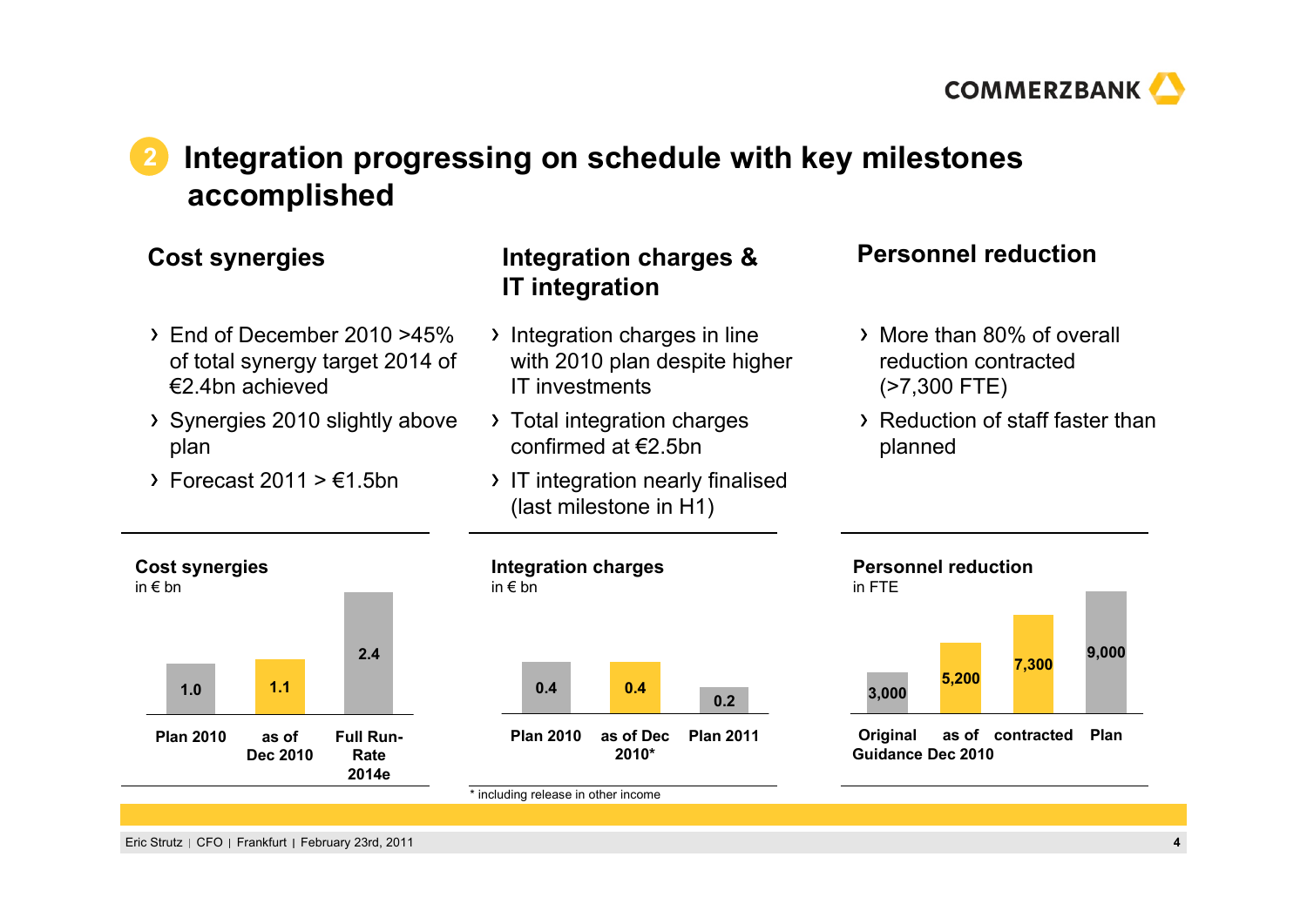

### **Significant risk & balance sheet reduction 3**



- Since 2008 strong reduction across the entire group and various products
- > 2010: balance sheet reduction mainly in trading assets due to m-t-m effects and improved netting
- Development of balance sheet total is in line with EU requirement (<€900bn in 2012)



- Planned reduction in ABF main driver for RWA decrease in 2010
- Actively managed reduction in Corporates & Markets and PRU

<sup>\* 2008</sup> pro-forma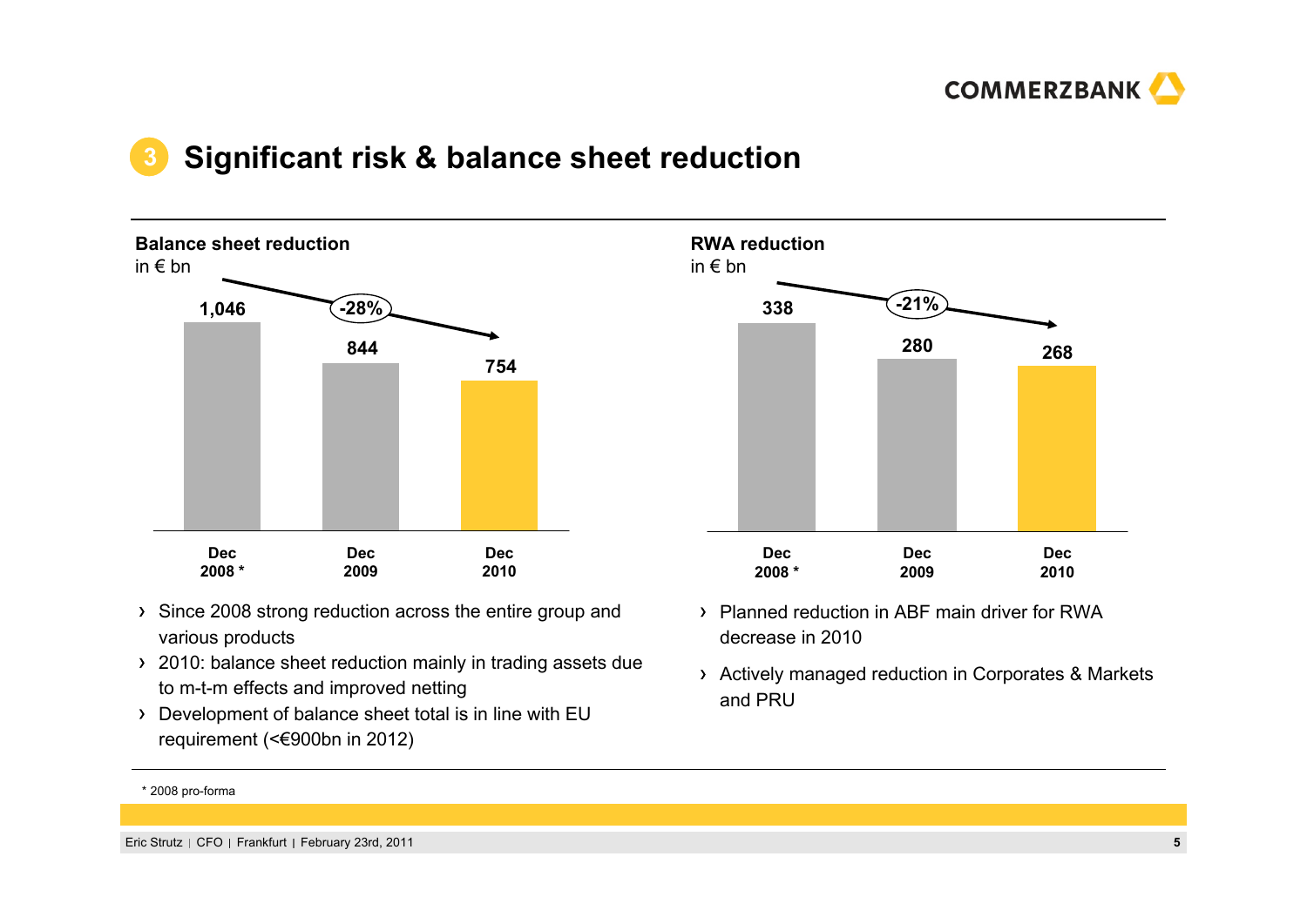

### **Capital base further improved 4**

**Tier 1 / Core Tier 1 Ratio**



### **Comments**

- › CRD II: de-recognition of Silent Participation Allianz & HT1 as core capital
- › Liability management in January 2011:
	- › Pre-tax P&L effect of roughly €300m
	- › Total effect on Core Tier 1 Ratio: pro-forma increase of 40bps
	- › 157.5m new shares issued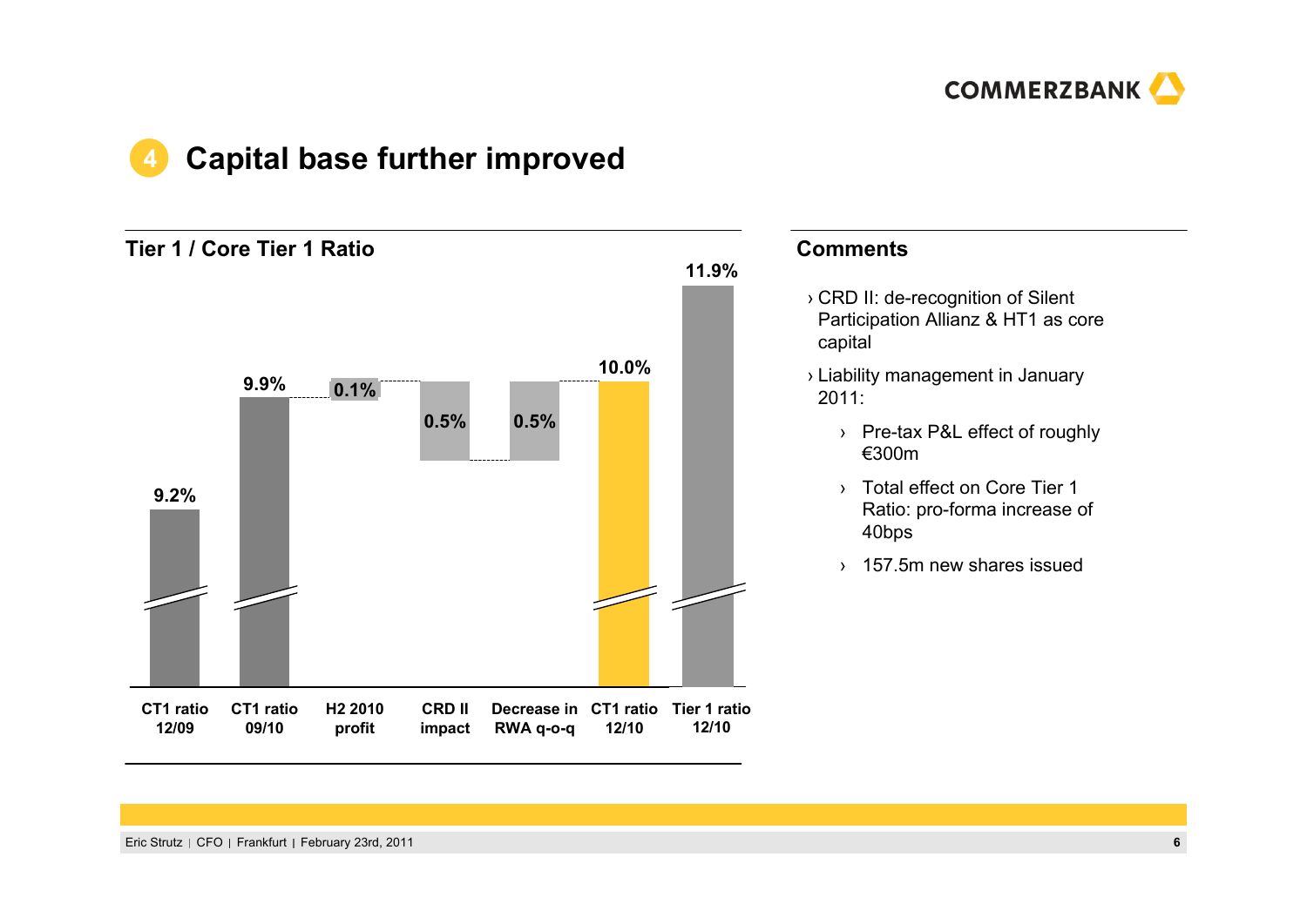

### **5Roadmap 2012 targets remain in place**



\* Pre regulatory effects (i.e. bank levies) and under stable market conditions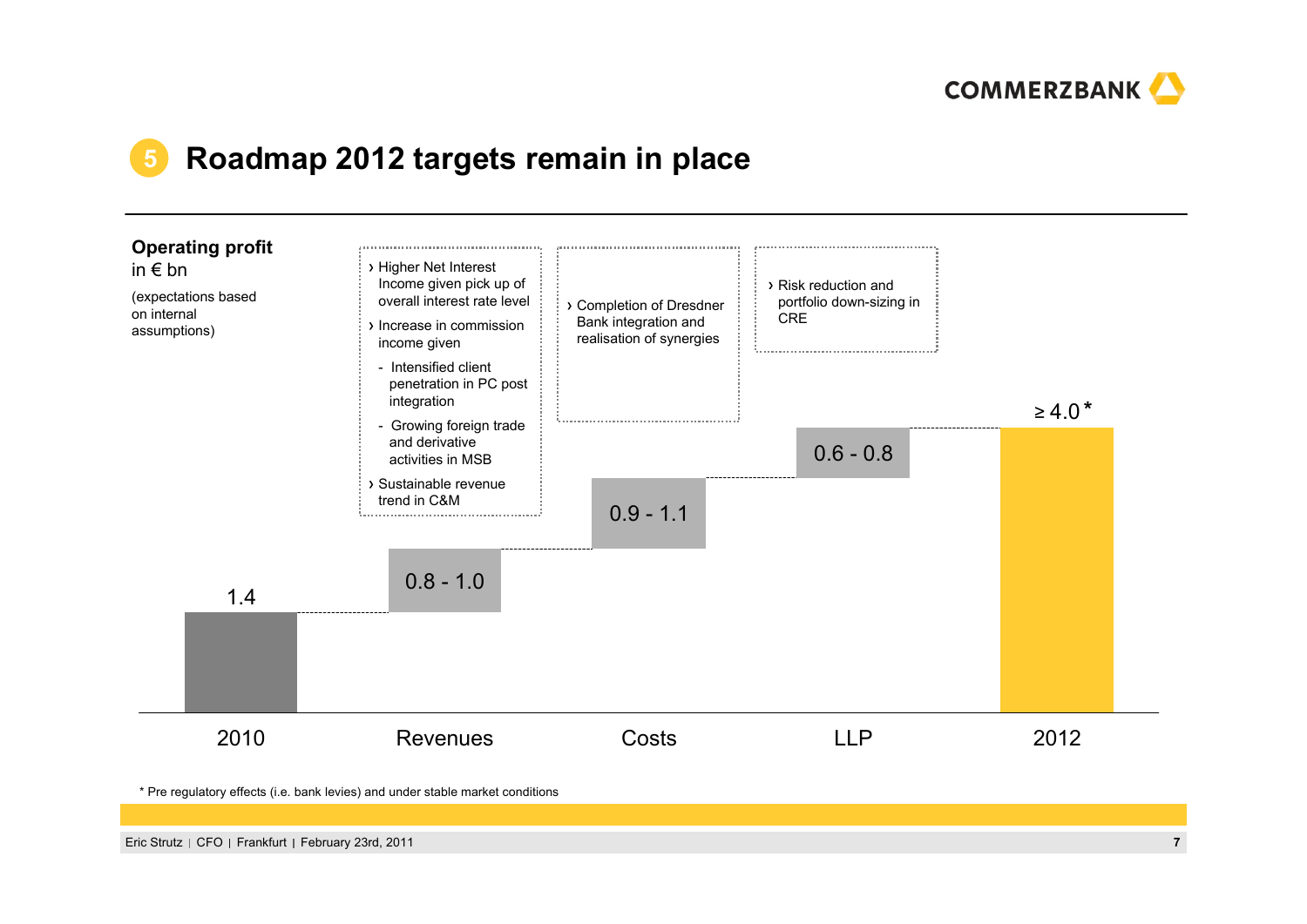

# **Agenda**

| 1              | Group summary                    |
|----------------|----------------------------------|
| $\overline{2}$ | <b>Financial highlights</b>      |
| 3              | Results by division              |
| $\overline{4}$ | Balance sheet, capital & funding |
| 5              | <b>Conclusion &amp; outlook</b>  |
| 6              | Appendix                         |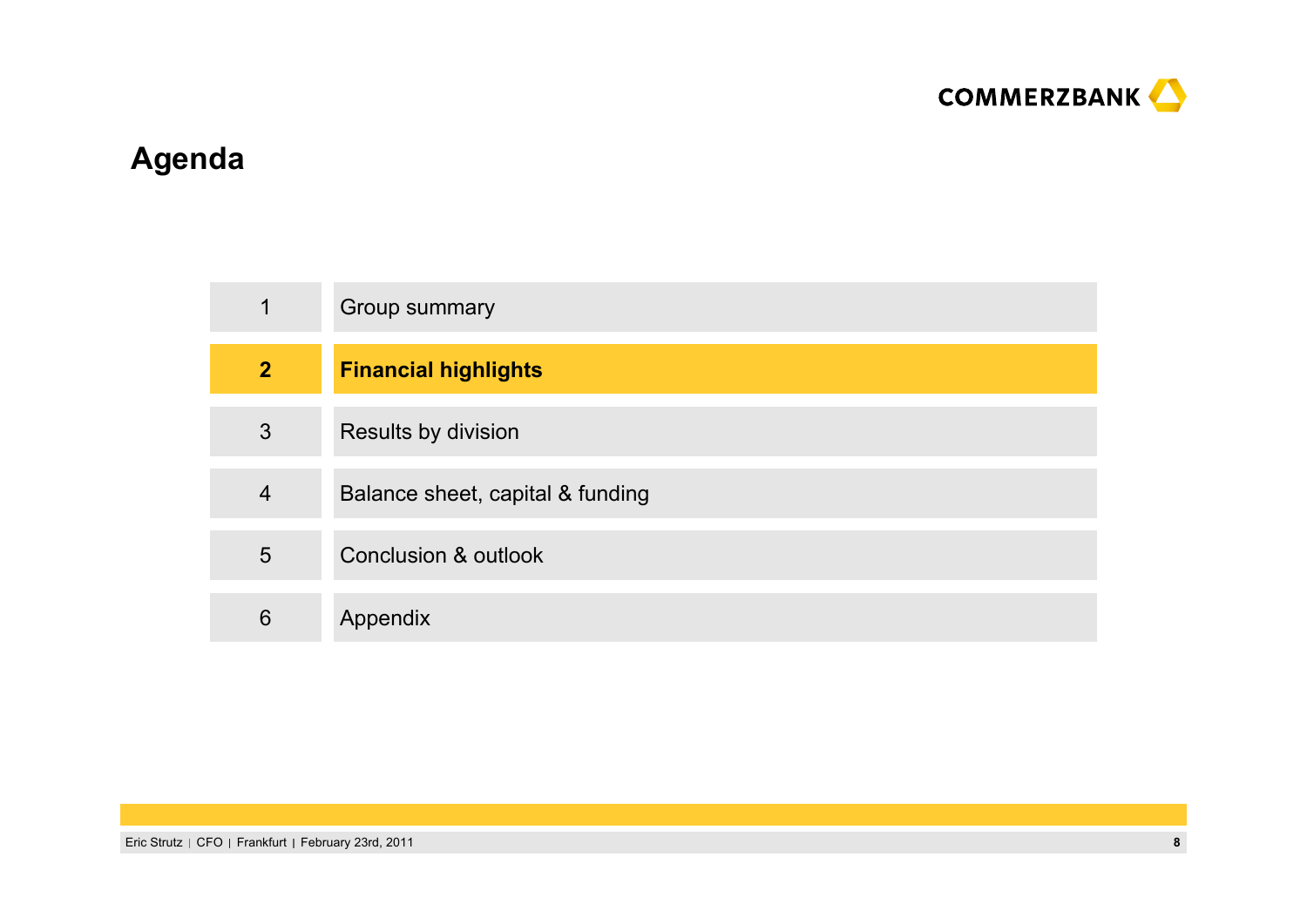

## **Q4 2010: Strong revenue growth in the Core Bank q-o-q**

### **Revenues before LLP**

in € m



\* incl. Others & Consolidations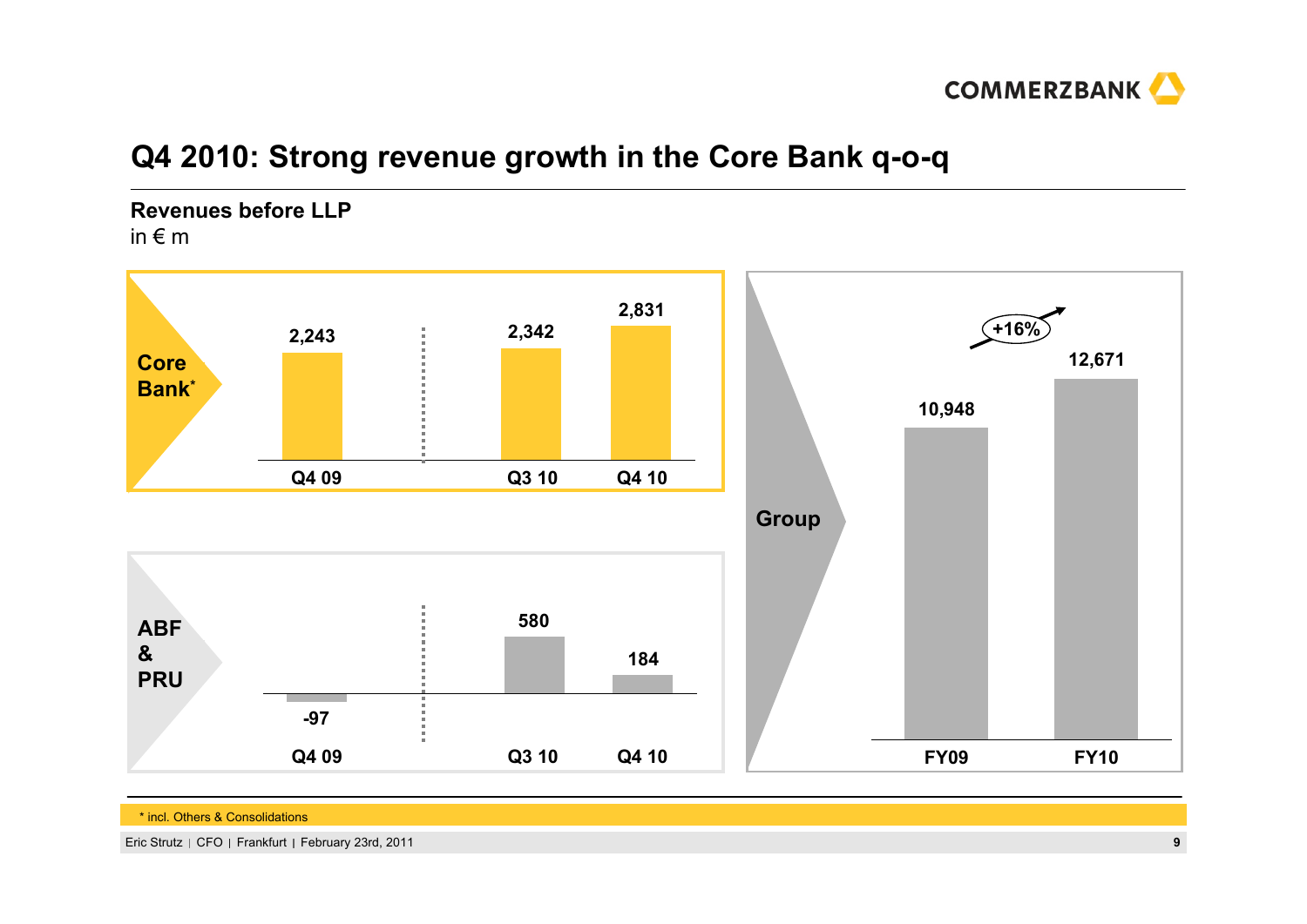

## **Low LLP in the Core Bank, high risk provisioning in ABF**

### **Provisions for loan losses** in € m



- C&M benefited from reversals in loan loss provisions
- Slightly improved LLP in ABF q-o-q; continued difficult markets in Spain & USA
- Expectation 2011: <sup>≤</sup> €2.3bn
	- Core Bank: ≤ €1.2bn
	- ABF & PRU:  $\leq \epsilon$ 1.1bn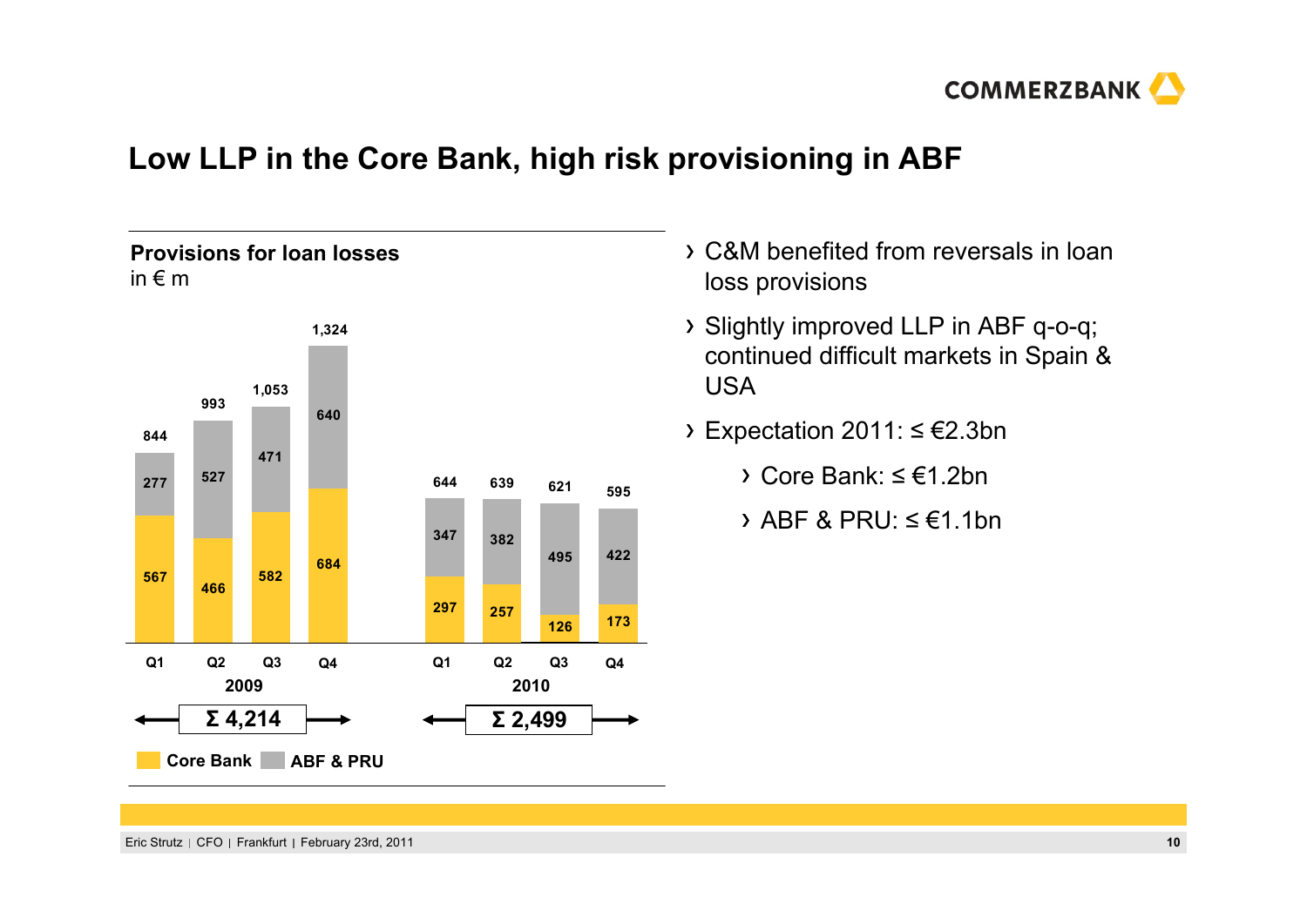

## **Cost base influenced by investments into integration**



- Operating expenses in Q4 further affected by investments into IT
- FY 2010 integration charges incurred of €471m to be netted against release of restructuring provisions of €61m (reported under Other income)
	- Net burden of €410m $\sum$
- CIR of Core Bank reduced by 5ppts to 69.7% y-o-y (excluding integration charges)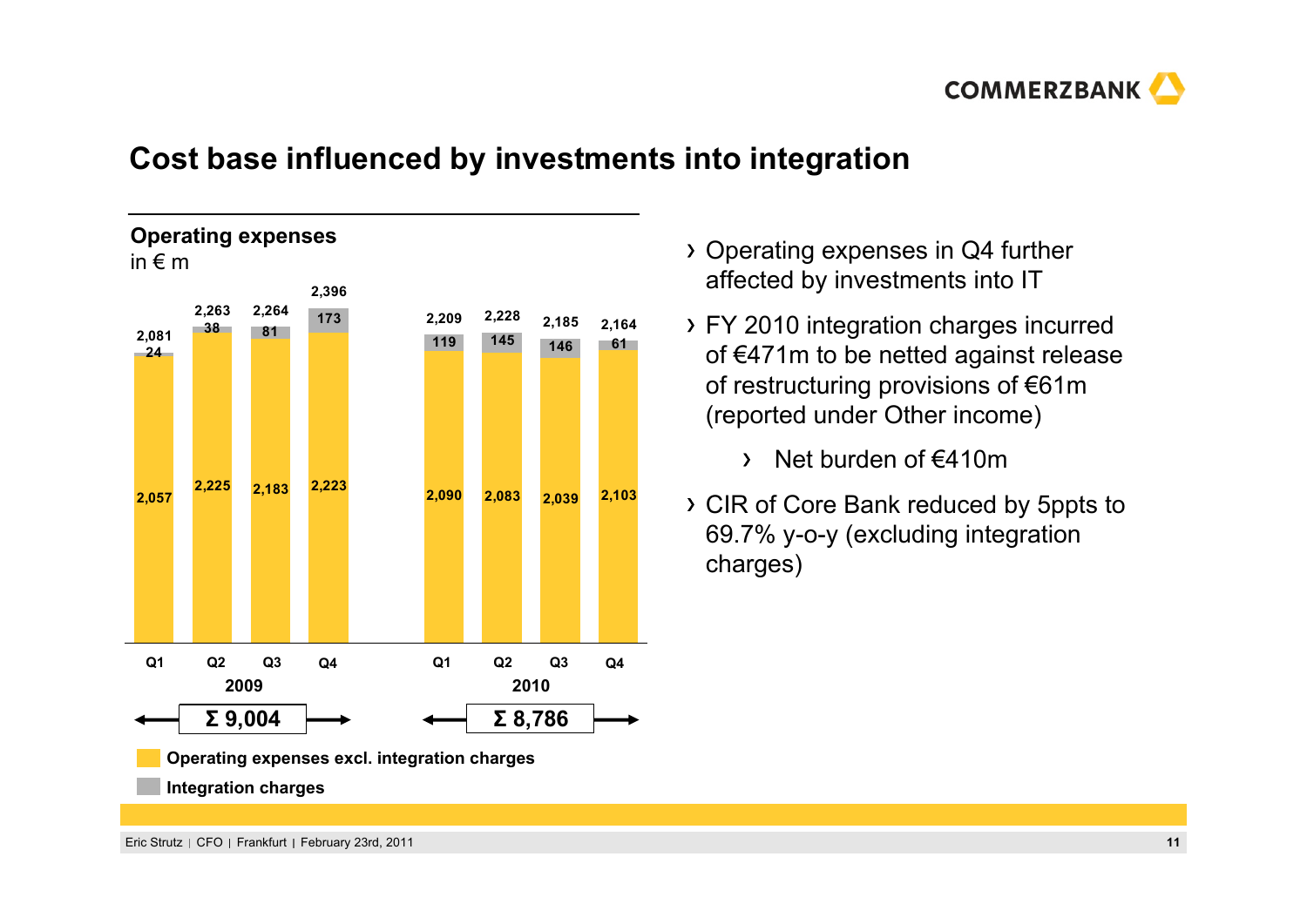

## **Adjusted cost base FY 2009 vs. FY 2010**



\* excluding release in other income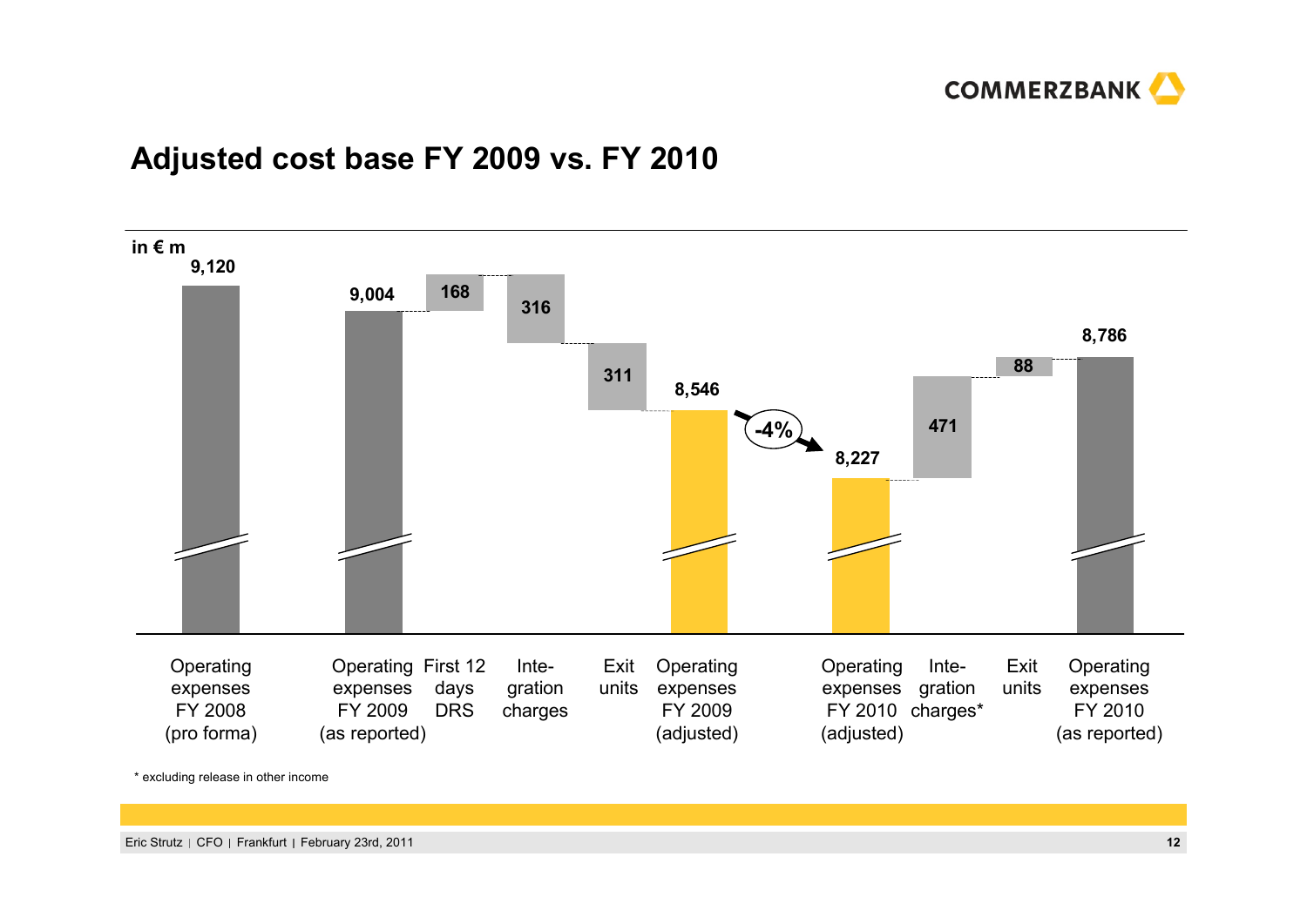

## **Operating profit/loss and Net profit/loss**



- Operating profit of €256m in Q4 2010
- Tax credit in foreign locations
- Minorities of €20m
- Net profit of €257m
- 2010 EPS of €1.21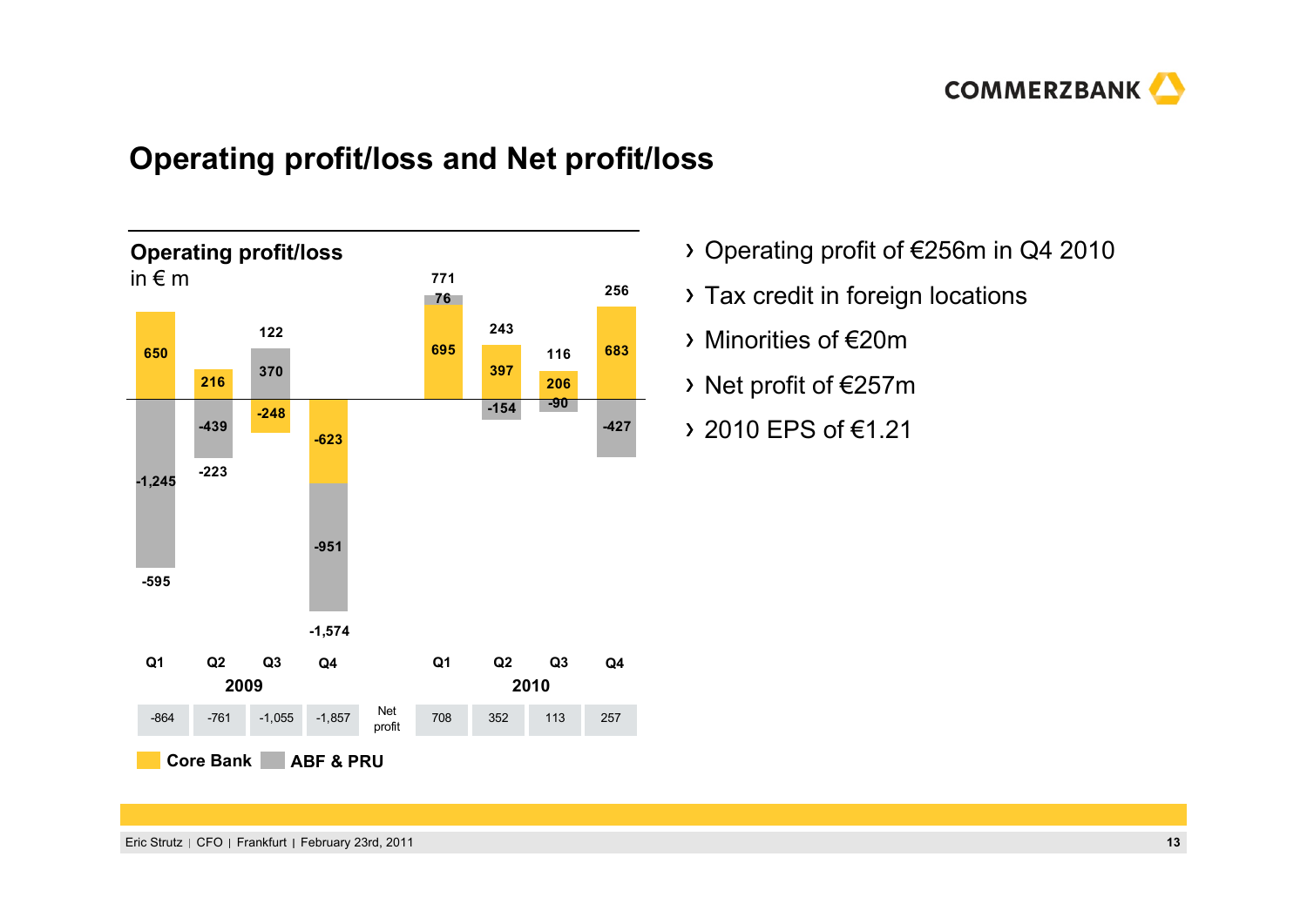

## **Commerzbank – Three important drivers with regard to the difference between the Group accounts (IFRS) vs. the AG accounts (HGB) 2010**



2) Result after tax Commerzbank AG (HGB)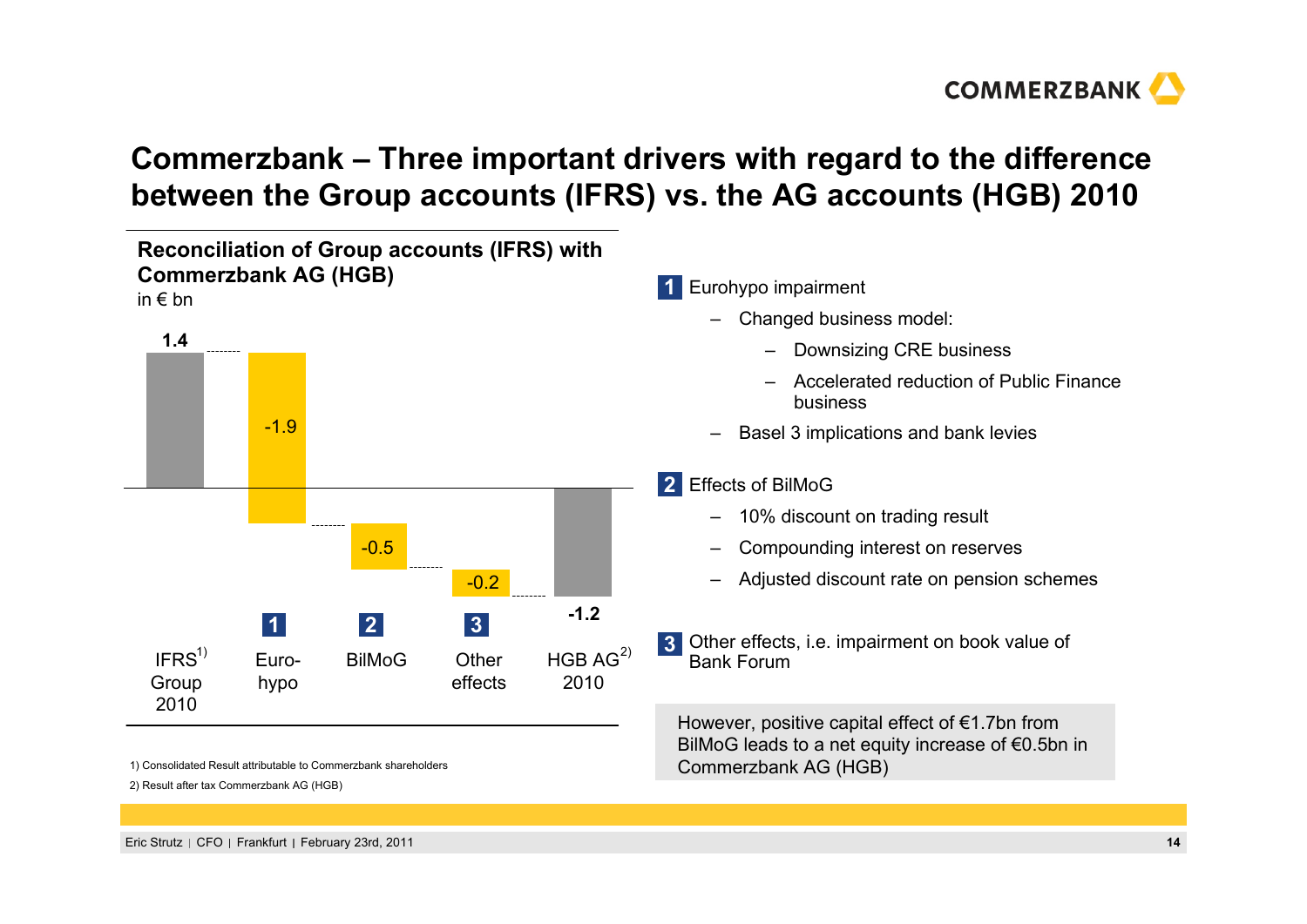

# **Agenda**

| 1              | Group summary                    |
|----------------|----------------------------------|
| $\overline{2}$ | <b>Financial highlights</b>      |
| $\mathbf{3}$   | <b>Results by division</b>       |
| $\overline{4}$ | Balance sheet, capital & funding |
| 5              | <b>Conclusion &amp; outlook</b>  |
| 6              | Appendix                         |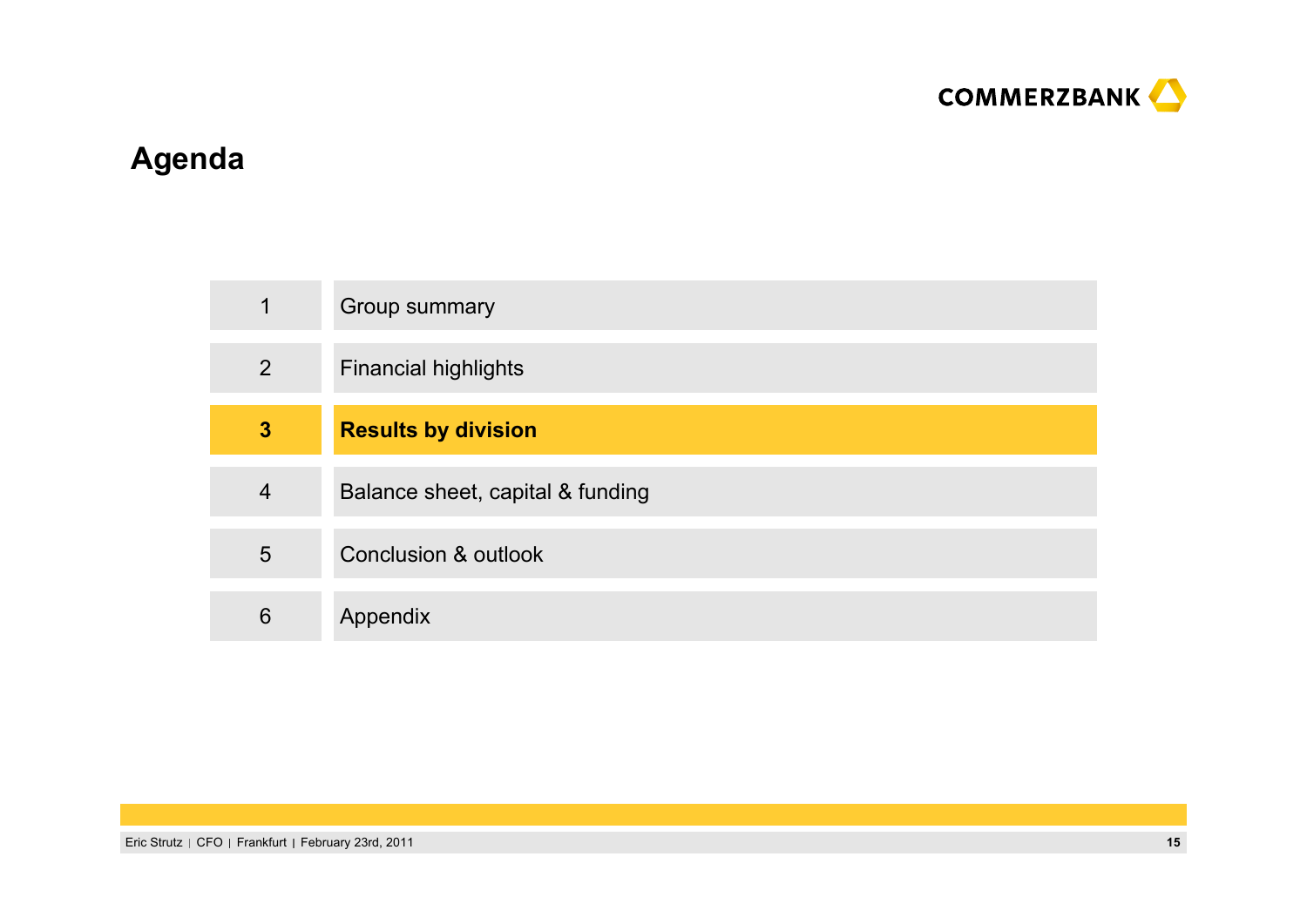

## **All core segments profitable in FY 2010**

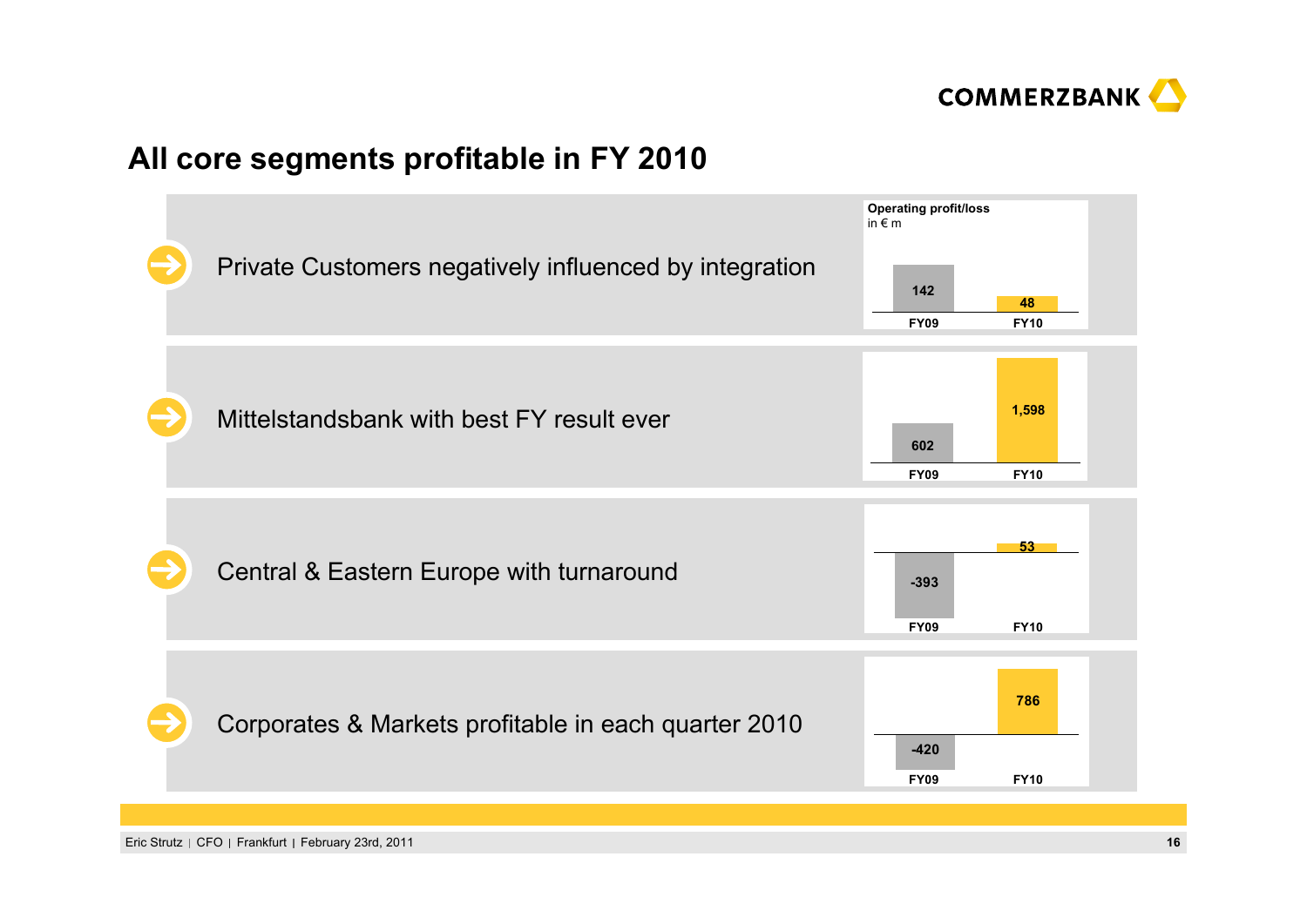

### **Private Customers negatively influenced by integration**



 $\varnothing$  equity (€ m) 3,173 3,341 3,365 3,256 3,397

Op. RoE (%) 1.6 2.9 -1.5 4.4 1.4

CIR (%) 91.9 90.9 96.3 90.8 92.4

| P&L at a glance           |       |       |       |              |              |
|---------------------------|-------|-------|-------|--------------|--------------|
| in $\epsilon$ m           | Q4 09 | Q3 10 | Q4 10 | <b>FY 09</b> | <b>FY 10</b> |
| Revenues before LLP       | 1,046 | 963   | 884   | 4,209        | 3,846        |
| <b>LLP</b>                | $-72$ | $-64$ | $-46$ | $-246$       | $-246$       |
| <b>Operating expenses</b> | 961   | 875   | 851   | 3,821        | 3,552        |
| <b>Operating profit</b>   | 13    | 24    | $-13$ | 142          | 48           |

- ›Y-o-y effect from exit units sold in 2009/2010: revenues before LLP -€258m, operating expenses -€200m and operating profit -€67m
- ›PC continues to be affected by weak fee driven business and integration activities
- ›Positive Q4 trends in deposit margins, LLP and cost development
- › Customer base stable at 11 million customers

All operating segments on a full period base, Q1/09-12-day-effect adjusted in O&C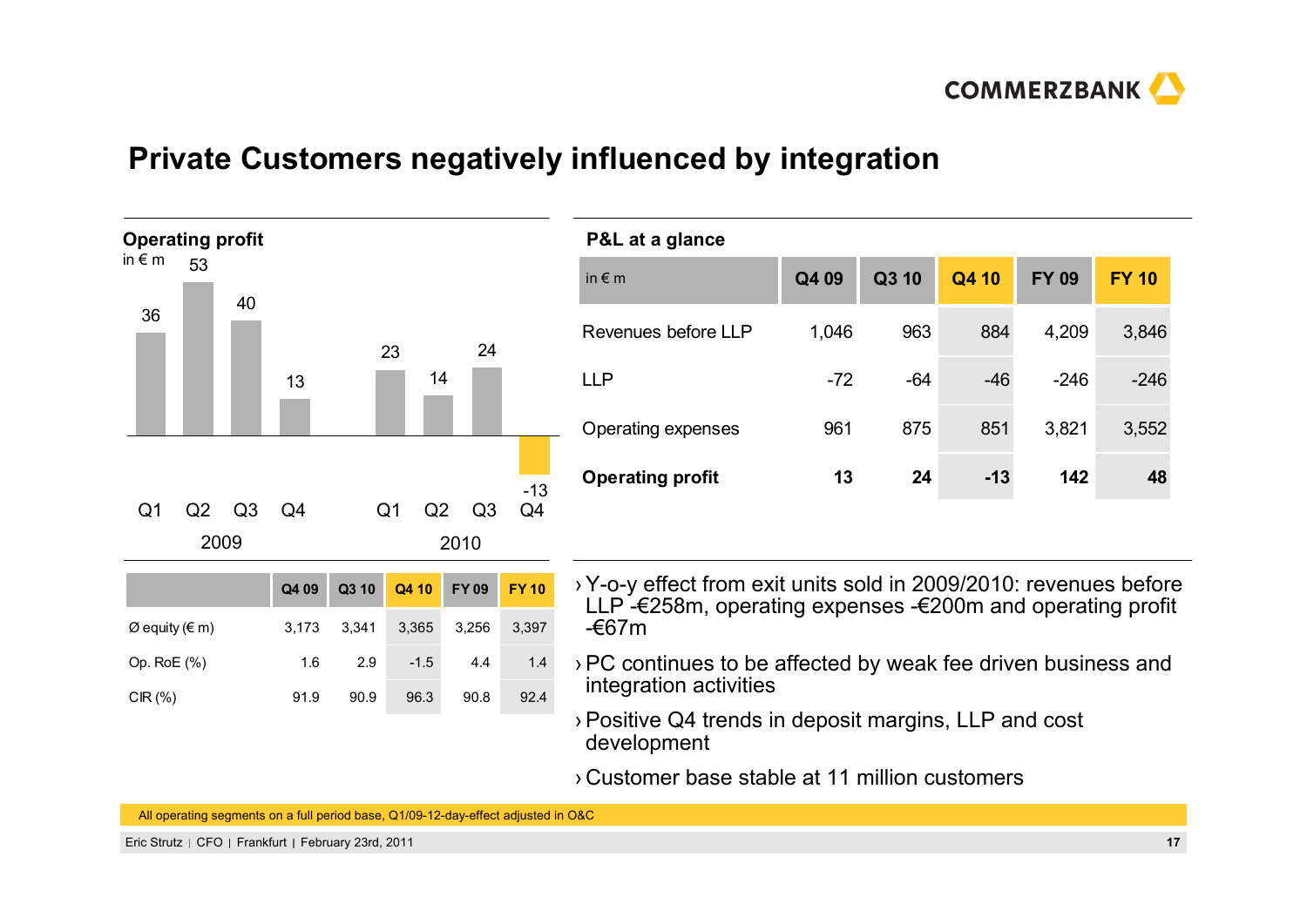

### **Mittelstandsbank with best FY result ever**



| P&L at a glance         |        |       |       |              |              |
|-------------------------|--------|-------|-------|--------------|--------------|
| in $\epsilon$ m         | Q4 09  | Q3 10 | Q4 10 | <b>FY 09</b> | <b>FY 10</b> |
| Revenues before LLP     | 701    | 727   | 931   | 2,887        | 3,320        |
| <b>LLP</b>              | $-298$ | 69    | $-93$ | $-954$       | $-279$       |
| Operating expenses      | 320    | 367   | 369   | 1,331        | 1,443        |
| <b>Operating profit</b> | 83     | 429   | 469   | 602          | 1,598        |
|                         |        |       |       |              |              |

|                                 | Q4 09 | Q3 10 | Q4 10 | FY 09 | <b>FY10</b> |
|---------------------------------|-------|-------|-------|-------|-------------|
| $\varnothing$ equity ( $\in$ m) | 5.233 | 5.684 | 5,585 | 5,393 | 5.550       |
| Op. Ro $E(%)$                   | 6.3   | 30.2  | 33.6  | 11.2  | 28.8        |
| CIR $(%)$                       | 45.6  | 50.5  | 39.6  | 46.1  | 43.5        |

- › Revenues before LLP increased by 28% q-o-q due to
	- improved fee business
	- effects from restructured loans
- › LLP decreased significantly y-o-y due to improved economy

All operating segments on a full period base, Q1/09-12-day-effect adjusted in O&C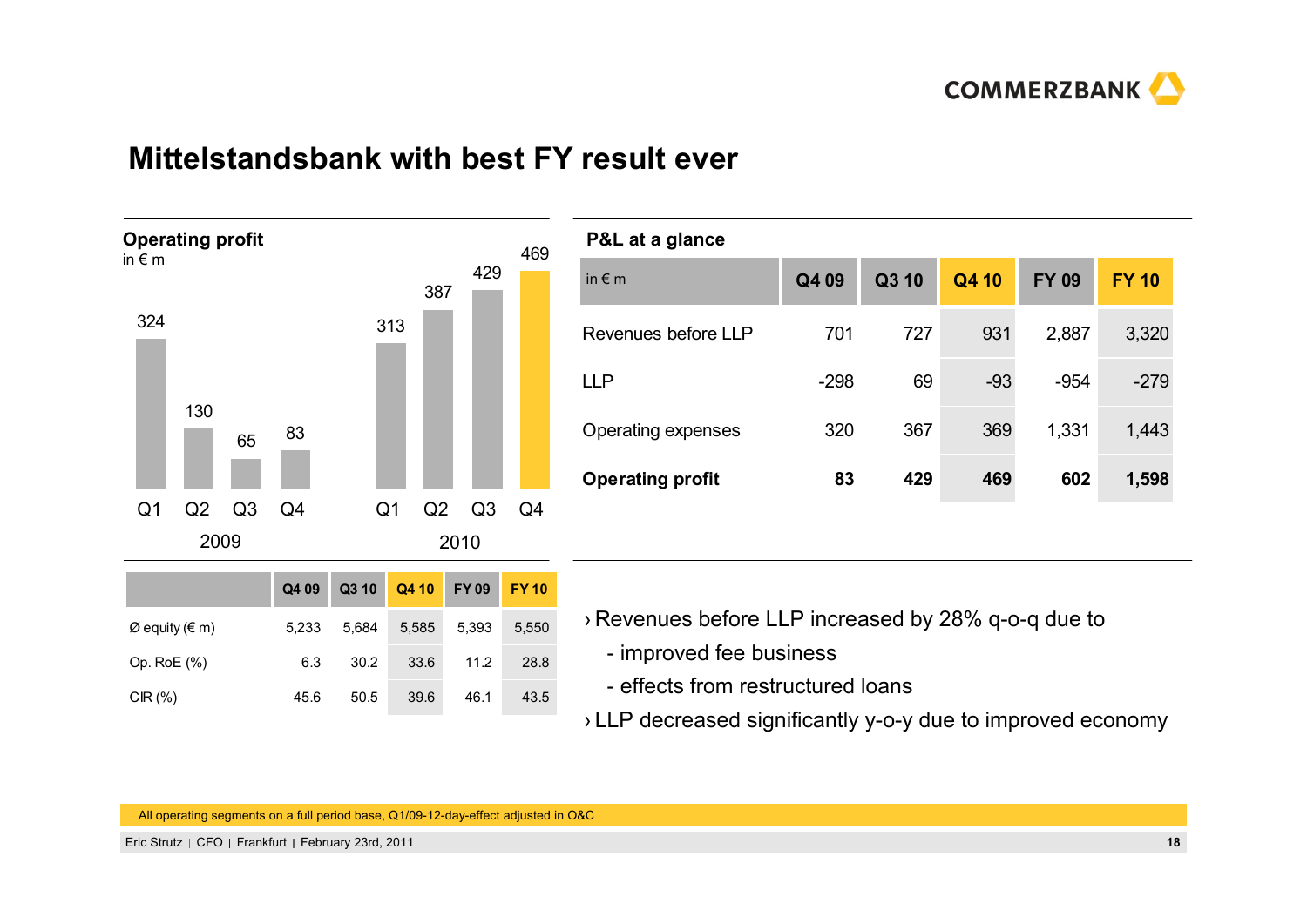

### **Central & Eastern Europe with turnaround**



| P&L at a glance         |        |        |       |              |              |
|-------------------------|--------|--------|-------|--------------|--------------|
| in $\epsilon$ m         | Q4 09  | Q3 10  | Q4 10 | <b>FY 09</b> | <b>FY 10</b> |
| Revenues before LLP     | 229    | 249    | 257   | 905          | 979          |
| <b>LLP</b>              | $-296$ | $-127$ | $-48$ | $-812$       | $-361$       |
| Operating expenses      | 135    | 153    | 138   | 486          | 565          |
| <b>Operating profit</b> | $-202$ | $-31$  | 71    | $-393$       | 53           |
|                         |        |        |       |              |              |

- › Market environment in CEE has improved further, especially Poland benefited from positive economic development
- › NII significantly above the level of the previous quarters due to volume and margin growth in Poland, NCI stable
- ›BRE in Q4 with highest revenues ever; Bank Forum negative
- › 460k new customers y-o-y, CEE with more than 4m customers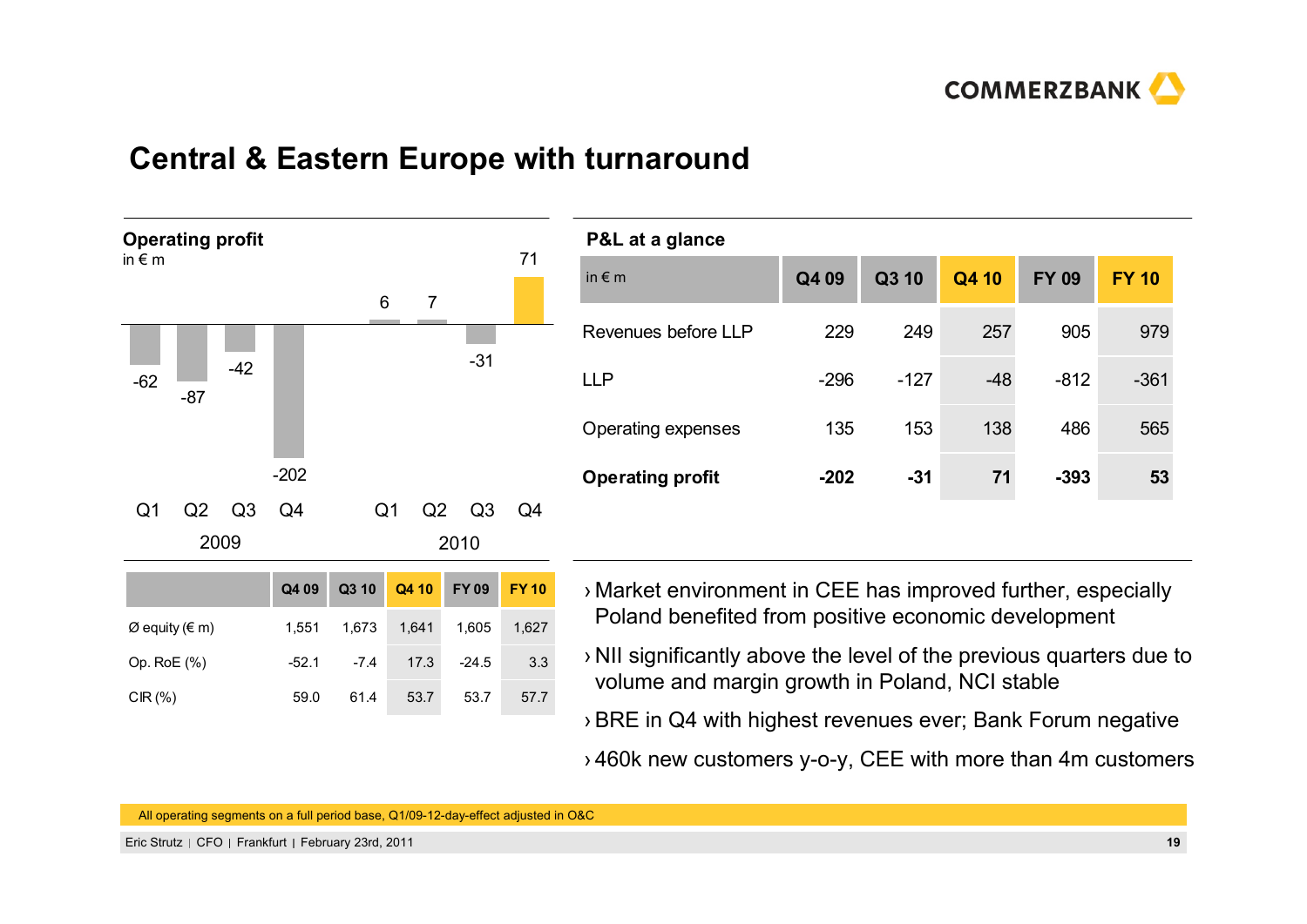

## **Corporates & Markets profitable in each quarter 2010**



| P&L at a glance         |        |       |       |              |              |
|-------------------------|--------|-------|-------|--------------|--------------|
| in $\epsilon$ m         | Q4 09  | Q3 10 | Q4 10 | <b>FY 09</b> | <b>FY 10</b> |
| Revenues before LLP     | 121    | 566   | 598   | 1,845        | 2,392        |
| <b>LLP</b>              | $-25$  | $-6$  | 14    | $-289$       | 27           |
| Operating expenses      | 466    | 438   | 391   | 1,976        | 1,633        |
| <b>Operating profit</b> | $-370$ | 122   | 221   | $-420$       | 786          |
|                         |        |       |       |              |              |

- ›Operating business in Q4 in line with seasonal expectations
- ›Q4 2010 with positive effects from restructured loans
- ›Operating expenses down 17% due to synergies
- ›Average RWA significantly reduced by €8.5bn y-o-y

All operating segments on a full period base, Q1/09-12-day-effect adjusted in O&C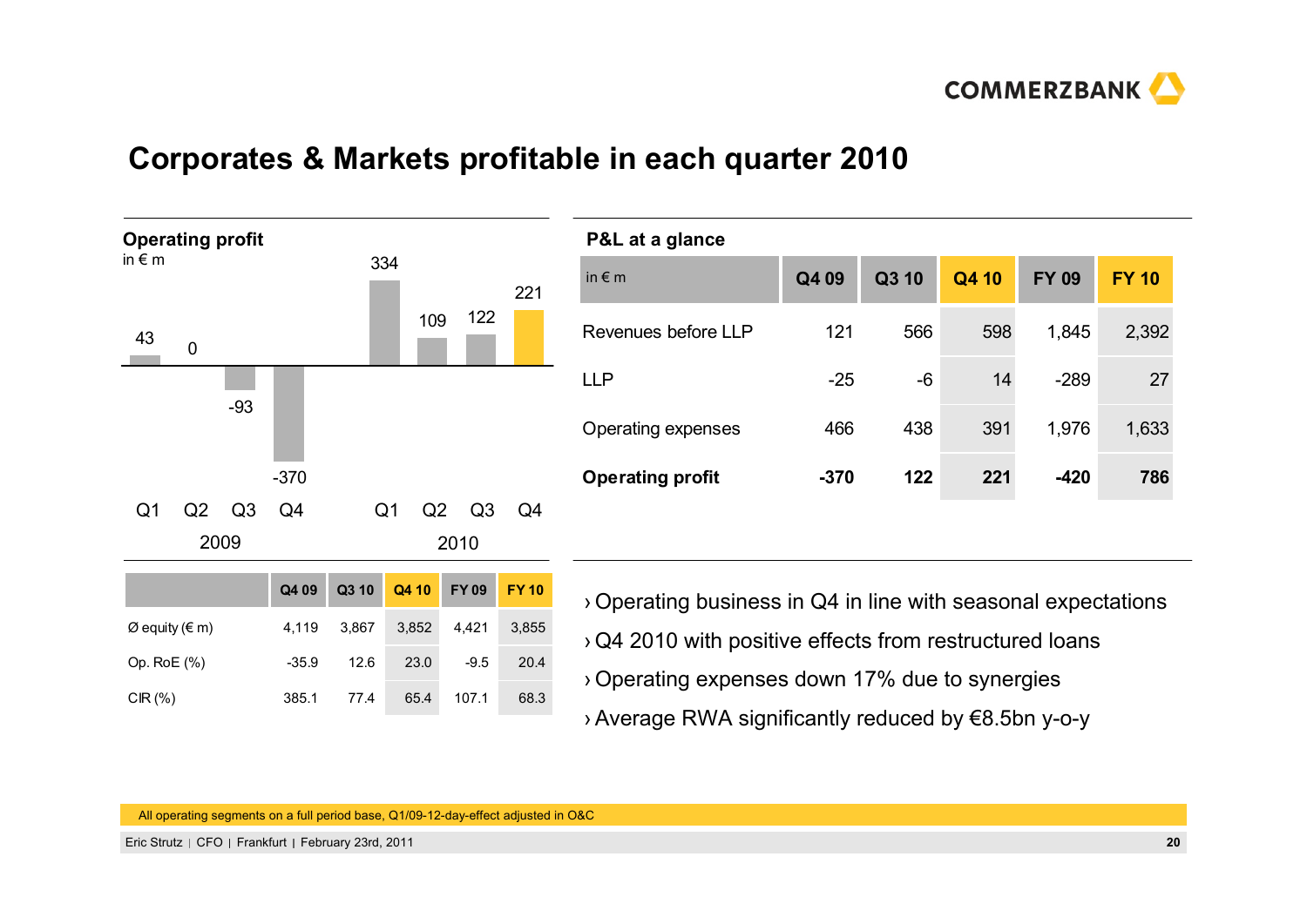

### **Others & Consolidation**



### **P&L at a glance**

| --- -- 9                |        |                |       |              |                 |
|-------------------------|--------|----------------|-------|--------------|-----------------|
| in $\epsilon$ m         | Q4 09  | Q3 10          | Q4 10 | <b>FY 09</b> | <b>FY 10</b>    |
| Revenues before LLP     | 146    | $-163$         | 161   | 635          | 368             |
| <b>LLP</b>              | 7      | $\overline{2}$ | 0     | 2            | $6\phantom{1}6$ |
| Operating expenses      | 300    | 177            | 226   | 573          | 878             |
| <b>Operating profit</b> | $-147$ | $-338$         | $-65$ | 64           | $-504$          |
|                         |        |                |       |              |                 |

›Strong contribution from Treasury in Q4 given favorable market opportunities

› Negative effects from PPA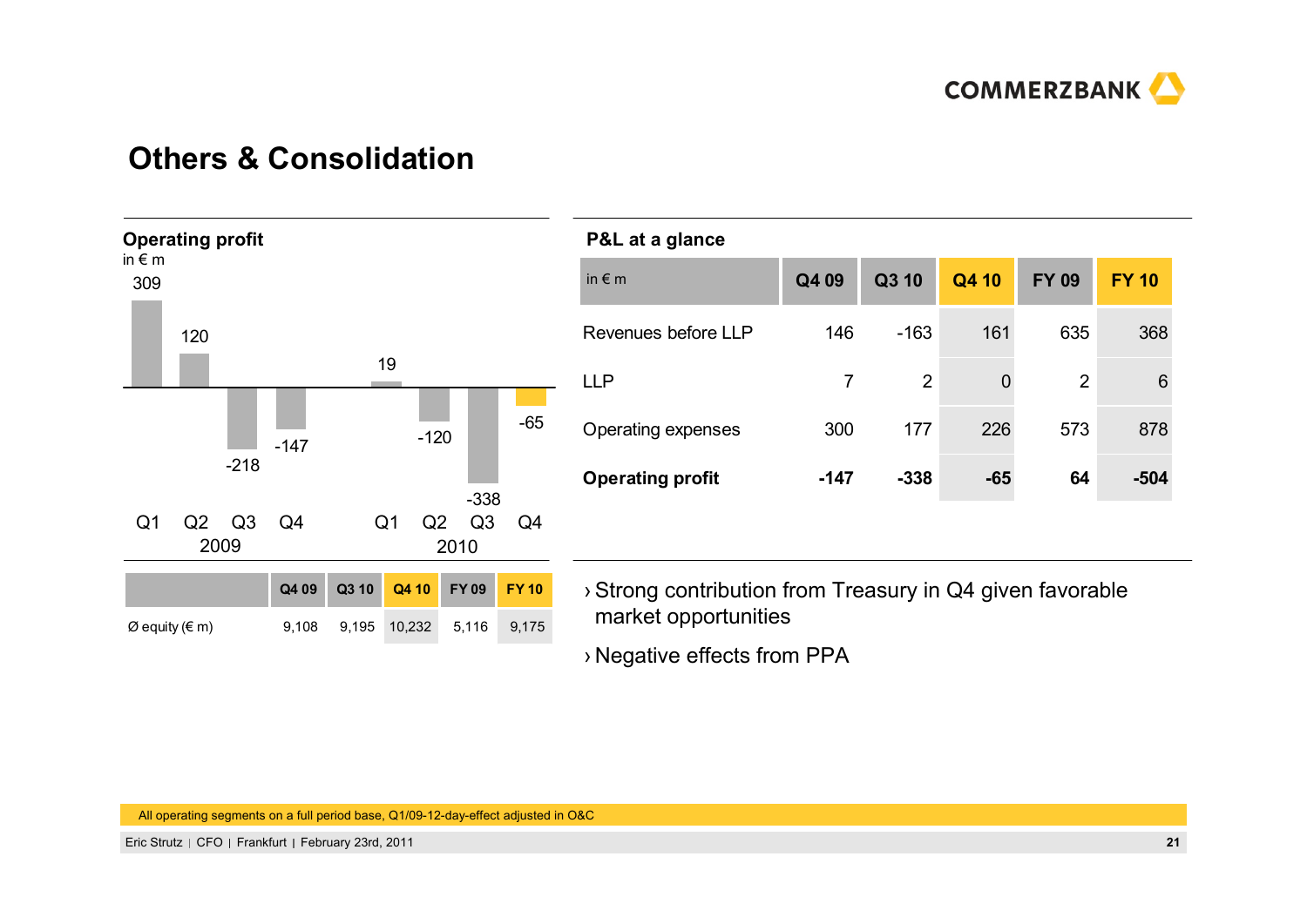

## **ABF & PRU**

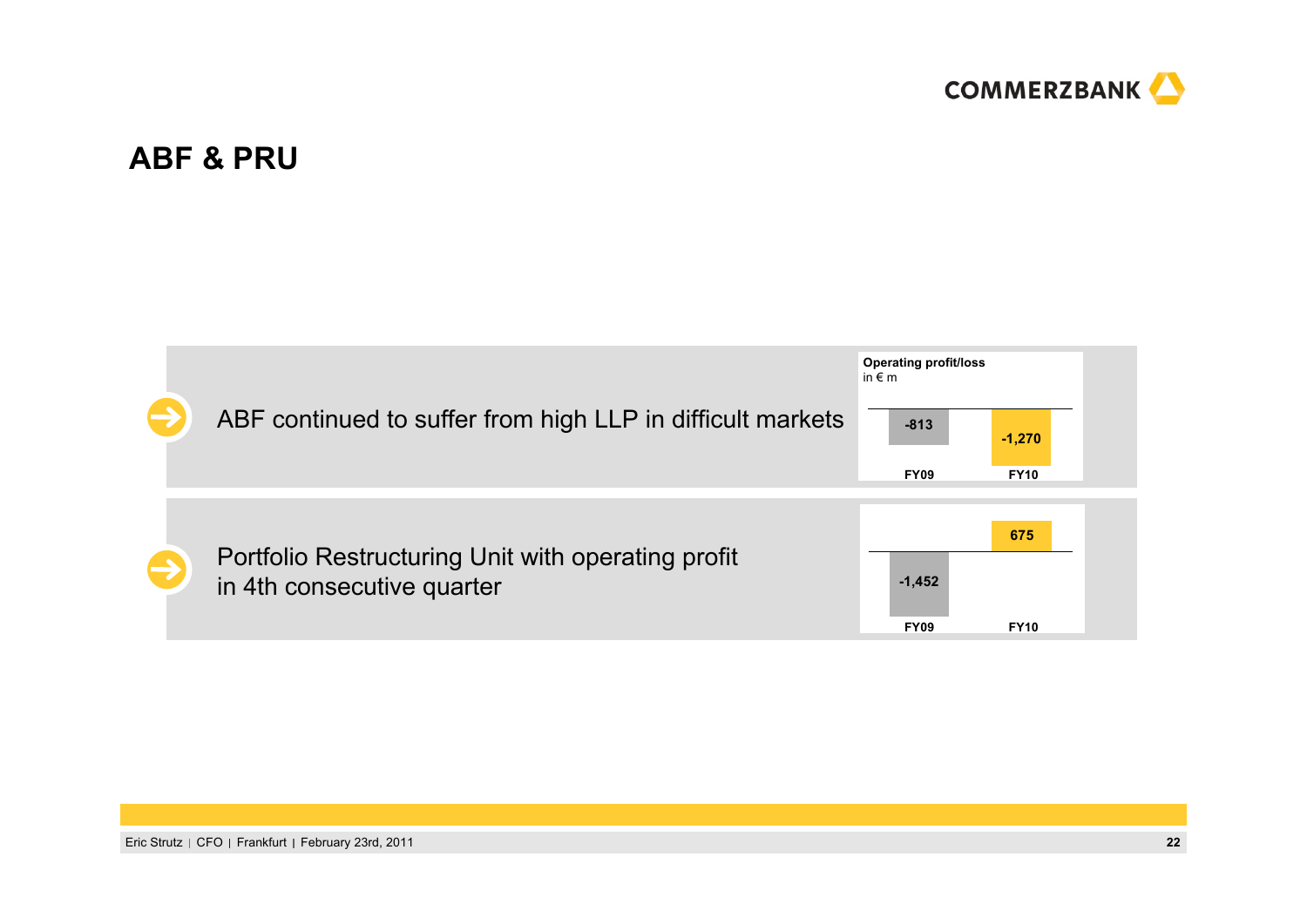

## **ABF continued to suffer from high LLP in difficult markets**



| P&L at a glance         |        |        |        |              |              |
|-------------------------|--------|--------|--------|--------------|--------------|
| in $\notin$ m           | Q4 09  | Q3 10  | Q4 10  | <b>FY 09</b> | <b>FY 10</b> |
| Revenues before LLP     | 172    | 233    | 46     | 1,444        | 923          |
| I I P                   | $-651$ | $-493$ | $-412$ | $-1,588$     | $-1,584$     |
| Operating expenses      | 173    | 144    | 166    | 669          | 609          |
| <b>Operating profit</b> | $-652$ | $-404$ | $-532$ | $-813$       | $-1,270$     |

- › Revenues in Q4 suffered from one-offs, notably impairments on debt-to-equity swaps (€170m)
- › NII decreased q-o-q due to higher refinancing costs by €20m
- › Commission income down slightly due to lower fees from restructured loans but still on high level
- › LLP down q-o-q but still high due to write downs on CRE assets

All operating segments on a full period base, Q1/09-12-day-effect adjusted in O&C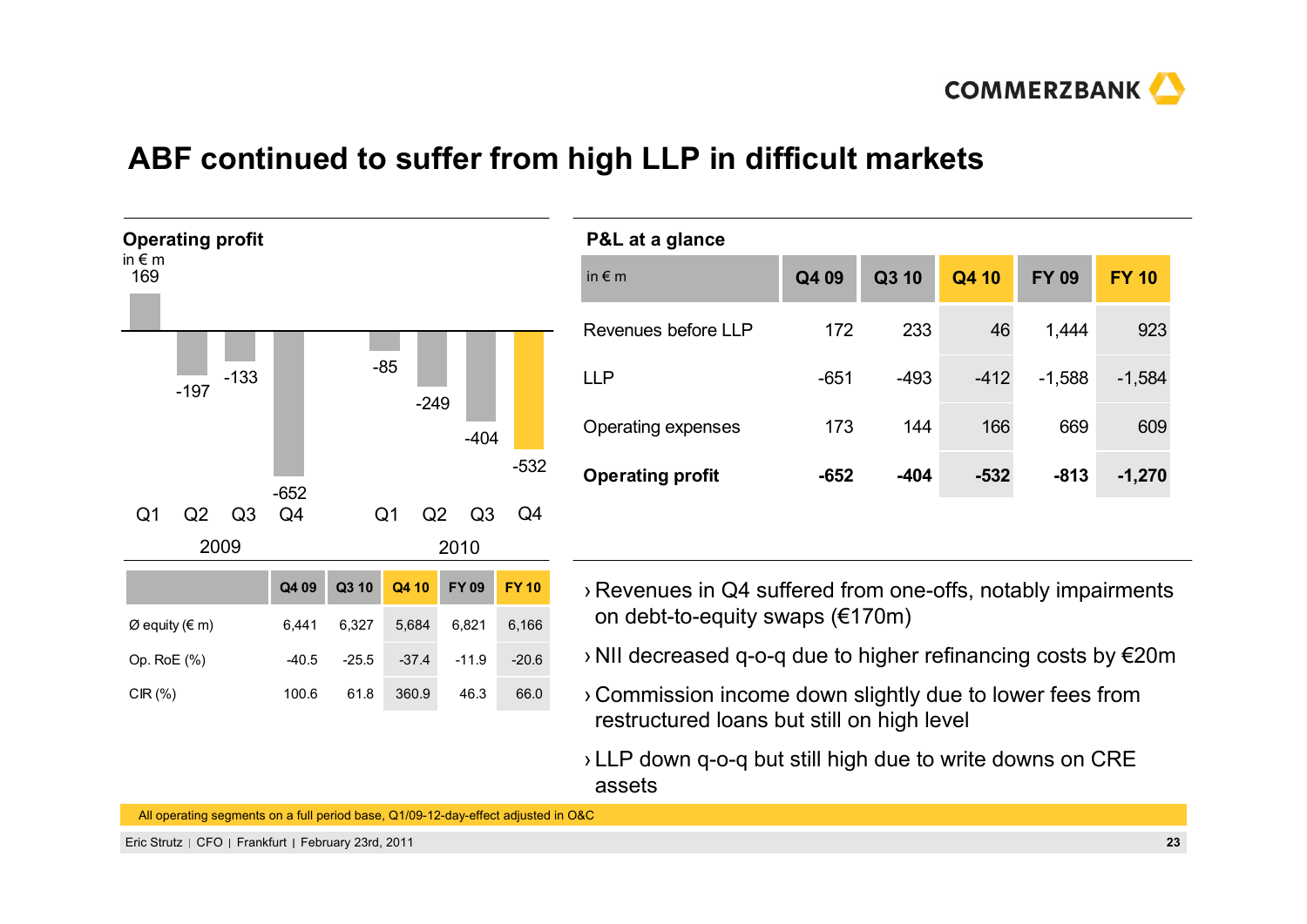

### **Optimization: Asset Based Finance**

### **PF portfolio development (EaD in € bn)<sup>1,3</sup>**



- Risk-oriented portfolio phase-out during the entire duration
- > No new business (only management of cover pool)

### **CRE portfolio development (EaD in € bn)2,3**



- $\sum_{i=1}^{n}$ Selective new business
- > Reduced prolongation quota
- > Non-scheduled repayments

1) PF includes public finance portfolios of Eurohypo and EEPK 2) Volume incl. Eurohypo portfolio, AM Leasing and further assets at Commerzbank 3) excl. default portfolio

Eric Strutz CFO Frankfurt February 23rd, 2011 **24**

|                                           | <b>Dec 2009</b> | <b>Dec 2010</b> |
|-------------------------------------------|-----------------|-----------------|
| <b>RWA</b> (in $\in$ bn)                  | 90              | 79              |
| <b>LLP</b> (YtD, in $\in$ m)              | 1,588           | 1,584           |
| - thereof Public Finance                  | 14              | -8              |
| $-$ thereof $CRE$                         | 1,075           | 1,315           |
| - thereof Ship Finance                    | 394             | 189             |
| – thereof EH Retail                       | 106             | 88              |
| <b>LLP ratio</b> (% of EaD <sup>*</sup> ) | 0.60            | 0.69            |
| - thereof Public Finance                  | 0.01            | < 0.0           |
| $-$ thereof $CRE$                         | 1.28            | 1.70            |
| - thereof Ship Finance                    | 1.36            | 0.71            |
| – <sub>thereof</sub> EH Retail            | 0.51            | 0.50            |
| <b>Default portfolio</b> (in $\in$ bn)    | 9.8             | 10.6            |
| Coverage ratio* $(\%)$                    | 97              | 101             |

\* including default portfolio \*\* including GLLP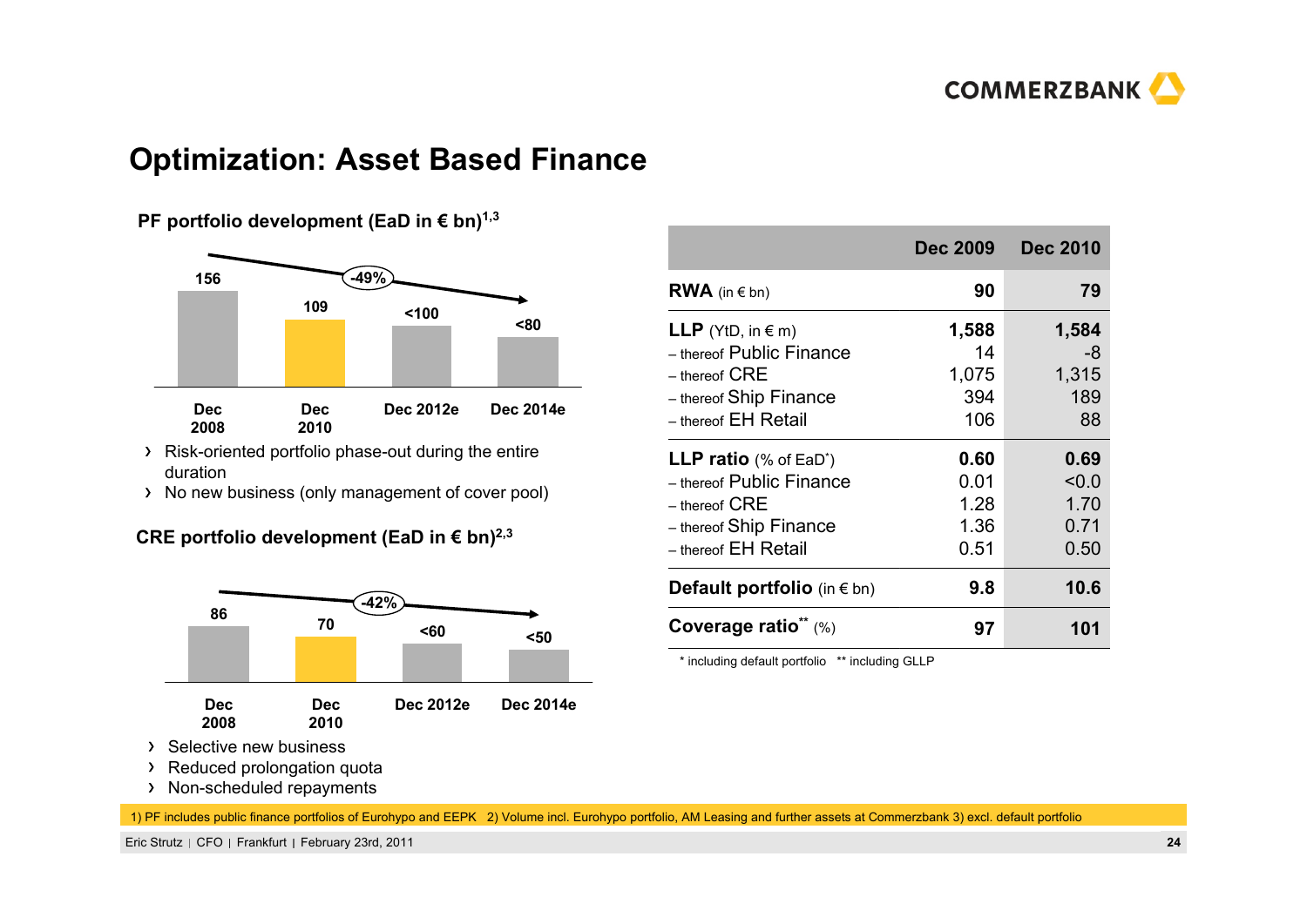

## **Portfolio Restructuring Unit with operating profit in 4th consecutive quarter**

| <b>Operating profit</b><br>in $\epsilon$ m |        |                | P&L at a glance         |                |       |                     |                |                                                            |        |        |       |              |              |
|--------------------------------------------|--------|----------------|-------------------------|----------------|-------|---------------------|----------------|------------------------------------------------------------|--------|--------|-------|--------------|--------------|
|                                            |        | 503            |                         |                |       |                     |                | in $\notin$ m                                              | Q4 09  | Q3 10  | Q4 10 | <b>FY 09</b> | <b>FY 10</b> |
|                                            |        |                | 314<br>161<br>95<br>105 |                |       | Revenues before LLP | $-269$         | 347                                                        | 138    | $-977$ | 843   |              |              |
|                                            | $-242$ |                | $-299$                  |                |       |                     |                | <b>LLP</b>                                                 | 11     | $-2$   | $-10$ | $-327$       | $-62$        |
|                                            |        |                |                         |                |       |                     |                | Operating expenses                                         | 41     | 31     | 23    | 148          | 106          |
| $-1,414$                                   |        |                |                         |                |       |                     |                | <b>Operating profit</b>                                    | $-299$ | 314    | 105   | $-1,452$     | 675          |
| Q <sub>1</sub>                             | Q2     | Q <sub>3</sub> | Q4                      | Q <sub>1</sub> | Q2    | Q3                  | Q <sub>4</sub> |                                                            |        |        |       |              |              |
|                                            | 2009   |                |                         |                |       | 2010                |                |                                                            |        |        |       |              |              |
|                                            |        |                | Q4 09                   | Q3 10          | Q4 10 | <b>FY09</b>         | <b>FY10</b>    | > Positive revenues in most asset classes in Q4            |        |        |       |              |              |
| $\varnothing$ equity ( $\in$ m)            |        |                | 1,532                   | 1,137          | 1,093 | 1,740               | 1,211          | > Additional gains through OCI of €44m q-o-q (€376m y-o-y) |        |        |       |              |              |
| Op. RoE (%)                                |        |                | $-78.1$                 | 110.5          | 38.4  | $-83.5$             | 55.8           |                                                            |        |        |       |              |              |
| $CIR(\%)$                                  |        |                | n/a                     | 8.9            | 16.7  | n/a                 | 12.6           |                                                            |        |        |       |              |              |

All operating segments on a full period base, Q1/09-12-day-effect adjusted in O&C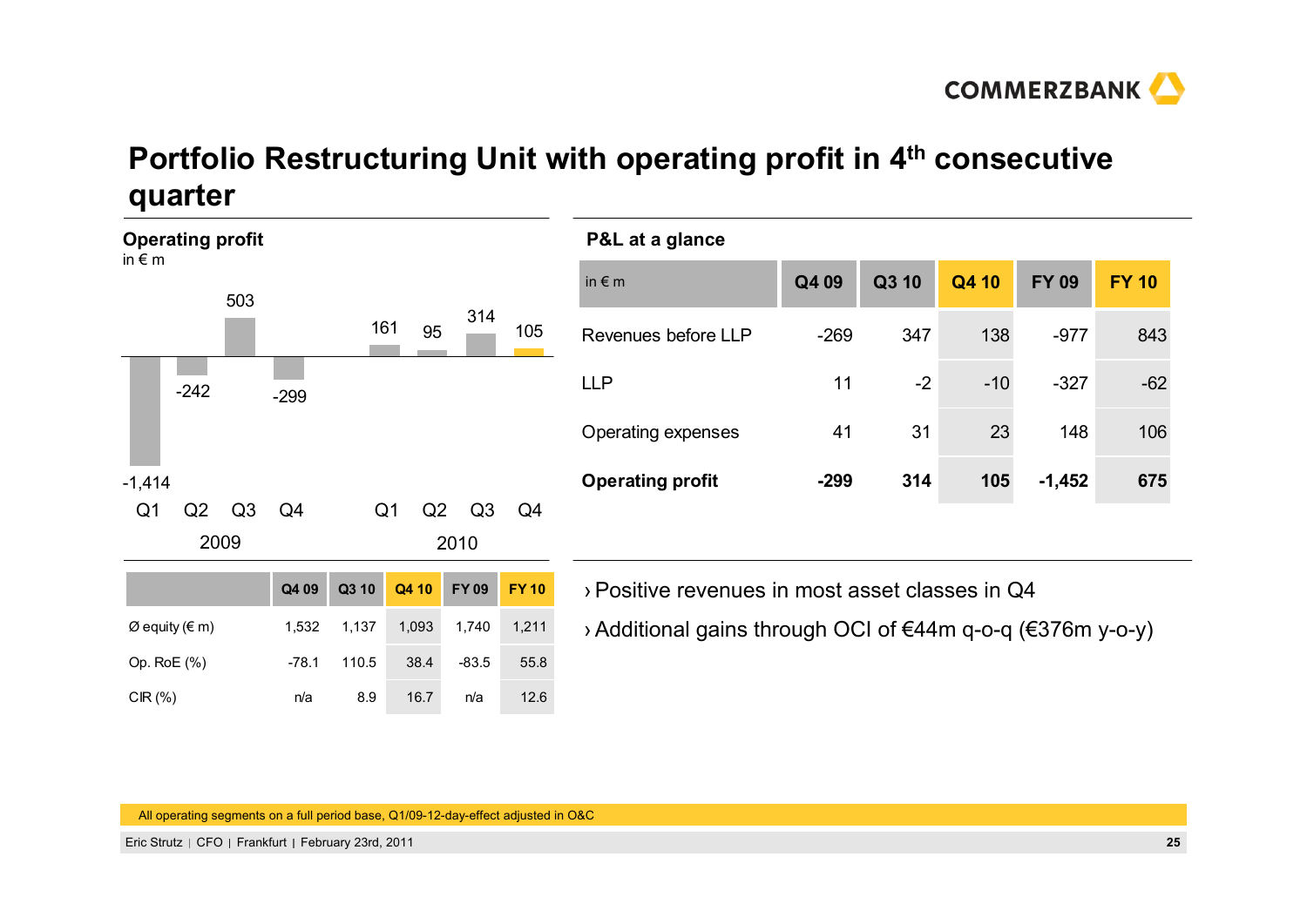

### **Portfolio Restructuring Unit - successful downsizing and de-risking with continuing profit contribution**



### **Risk Exposure**

in € bn

|              | <b>AAA</b> | AA  | A   | <b>BBB</b> | <b>Non IG</b> | <b>Total</b> |
|--------------|------------|-----|-----|------------|---------------|--------------|
| <b>RMBS</b>  |            |     |     |            |               | 3.0          |
| <b>CMBS</b>  |            |     |     |            |               | 0.5          |
| CDO          |            |     |     |            |               | 6.7          |
| Other ABS    |            |     |     |            |               | 2.8          |
|              |            |     |     |            |               |              |
| <b>Total</b> | 2.8        | 2.0 | 2.4 | 3.0        | 2.9           | 13.0         |
|              |            |     |     |            |               |              |



### **Details**

|                            | <b>Risk Exposure</b> | $m-d-r^*$ |
|----------------------------|----------------------|-----------|
| Write-back potential       | €8.9hn               | 13%       |
| Neutral (+/- €25m P&L)     | €1.8bn               | 25%       |
| Impairment likely/possible | €2.3bn               | 70%       |
|                            |                      |           |
| Total                      | €13.0bn              |           |

\* Markdown-Ratio = 1-(Risk Exposure / Notional value)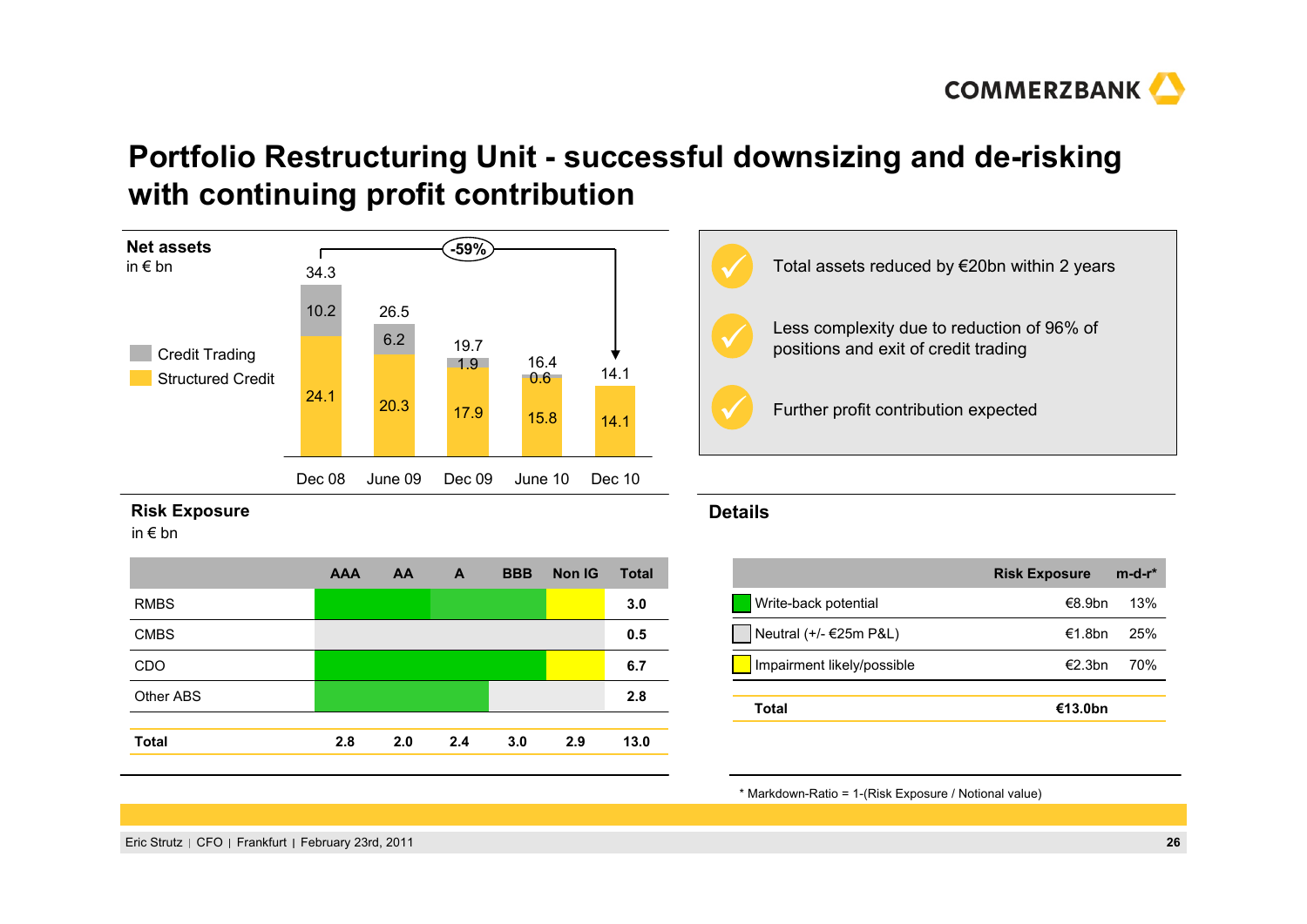

# **Agenda**

| 1              | Group summary                               |
|----------------|---------------------------------------------|
| $\overline{2}$ | <b>Financial highlights</b>                 |
| 3              | Results by division                         |
|                |                                             |
| 4              | <b>Balance sheet, capital &amp; funding</b> |
| 5              | <b>Conclusion &amp; Outlook</b>             |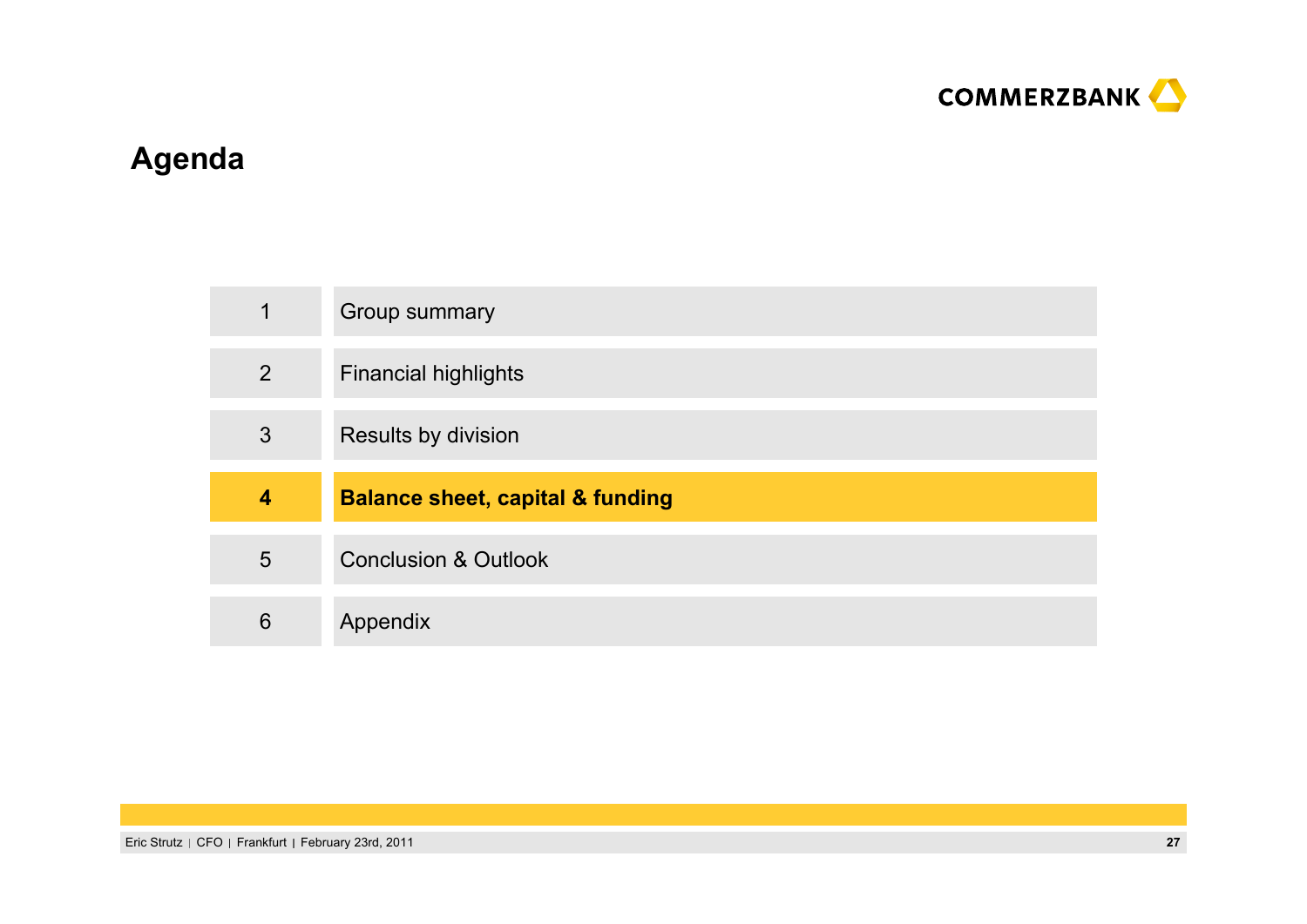

### **Capital base further improved**

**RWA**in € bn

### **Total Assets**

- in € bn
- Decrease since end of September due to m-t-m effects in derivatives





Ongoing active management in

reducing RWA

### **Core Tier 1 and Tier 1 ratio**in %

Further improved



**Dec 2010 Sep 2010 Dec 2009**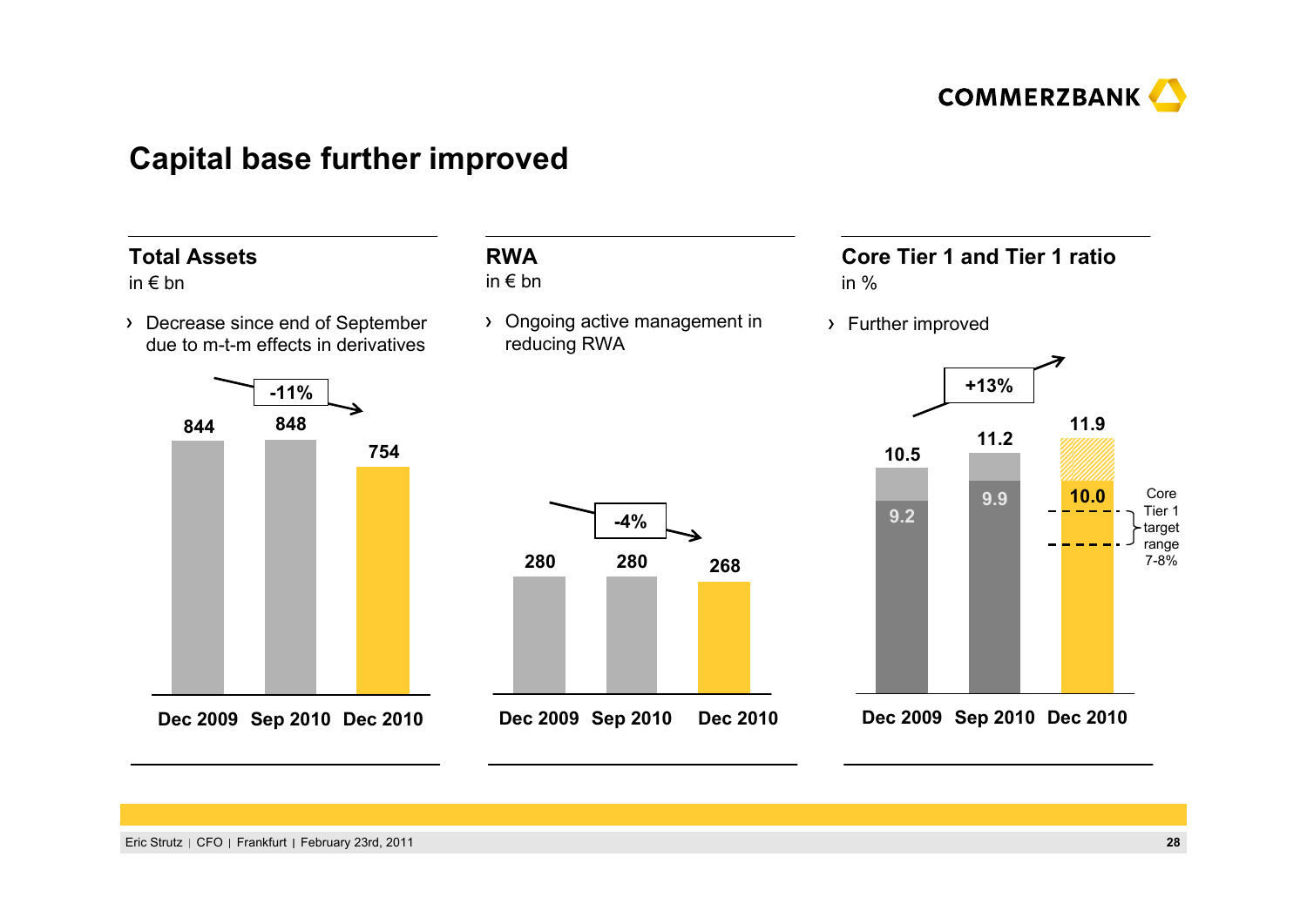

## **Impact of Basel 3 RWA effects under control – active management compensates regulatory effects – RWA target reduced to <€290bn**

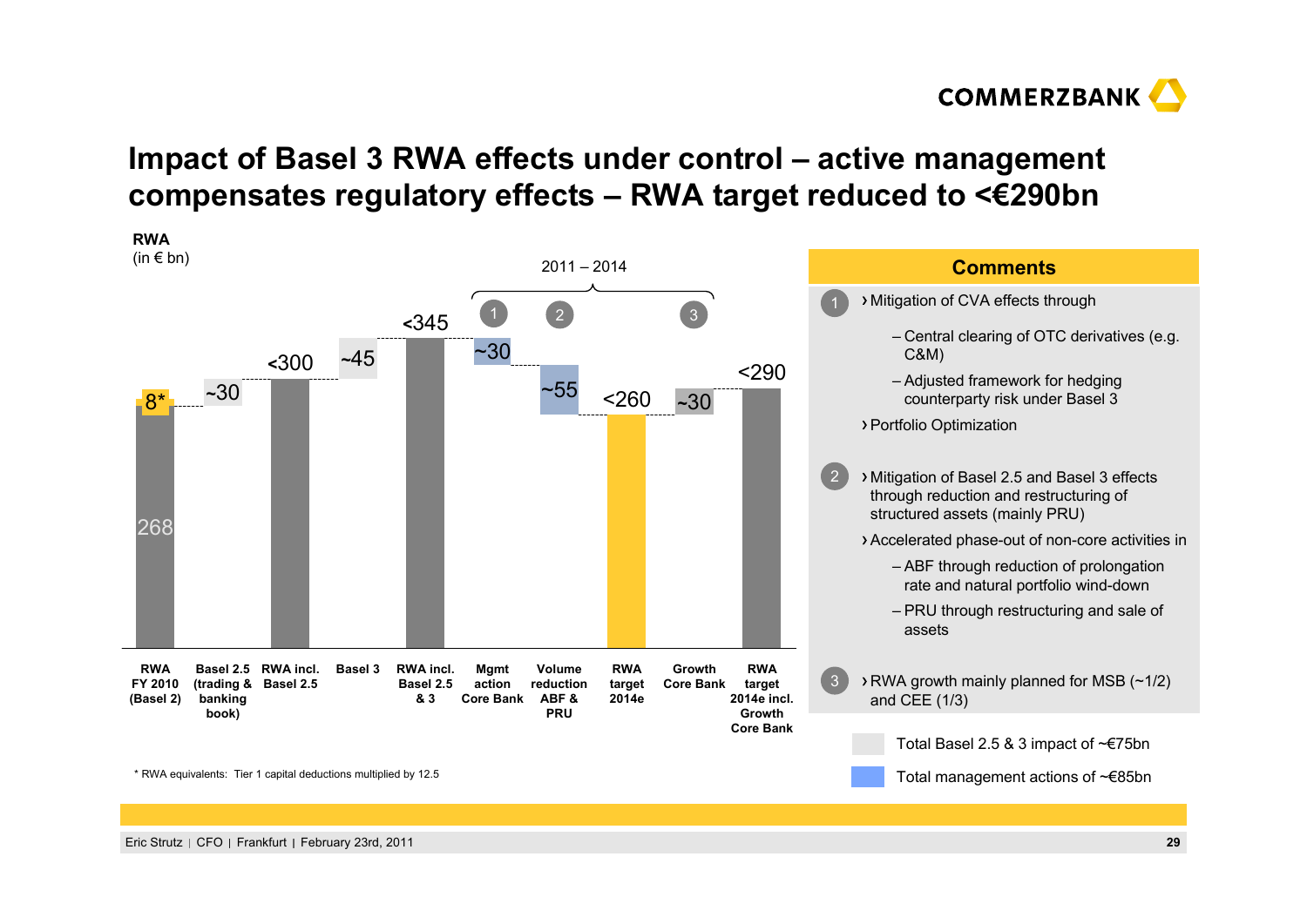

## **Capital markets funding plan 2011 and review 2010**



- Average issuance spread was Euribor +55 bps
- Unsecured funding was supported by strong retail franchise
- 2 long dated €1bn benchmarks (7 and 10 years)
- 2 Jumbo Pfandbriefe issued by Eurohypo



- Funding plan 2011 is below volume achieved in 2010. Can be covered mainly by private placements
- › Approximately one-third of funding plan 2011 already completed YTD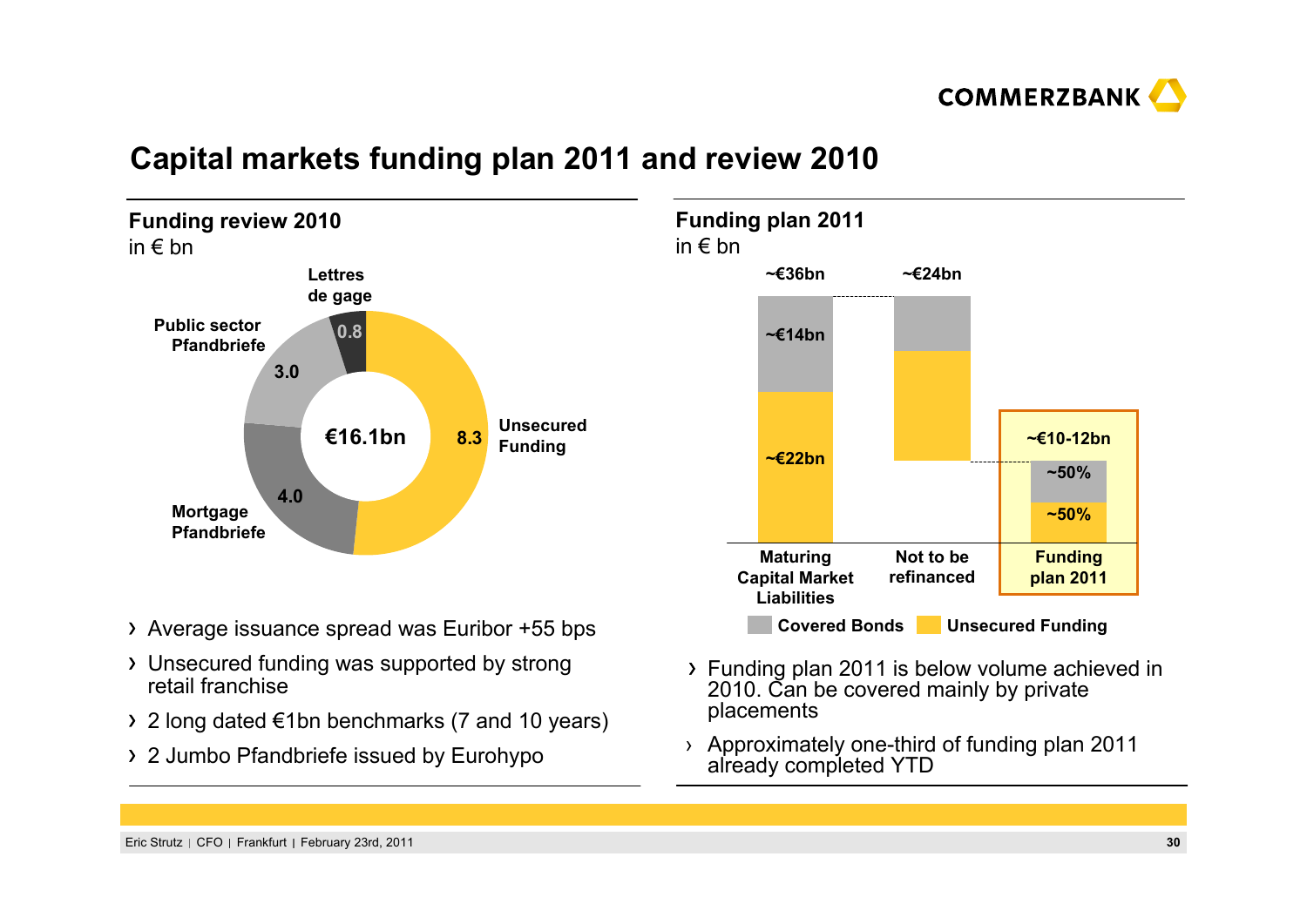

# **Agenda**

| 1              | Group summary                    |
|----------------|----------------------------------|
| $\overline{2}$ | <b>Financial highlights</b>      |
| 3              | Results by division              |
| $\overline{4}$ | Balance sheet, capital & funding |
| 5              | <b>Conclusion &amp; outlook</b>  |
| 6              | Appendix                         |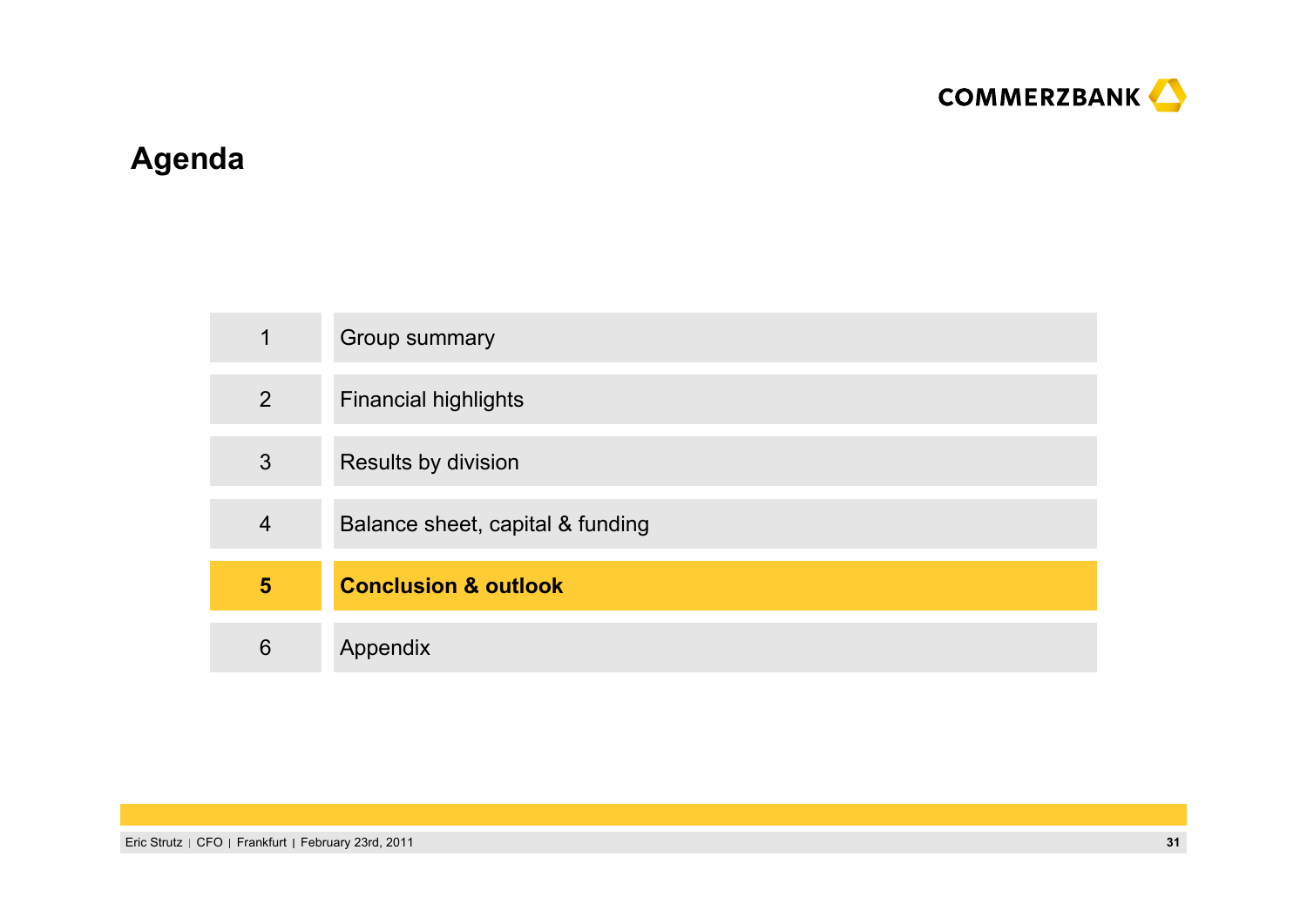

## **Commerzbank: divisional path to Roadmap 2012 target**



### **Profitability goals achievable**

\* Pre regulatory effects (i.e. bank levies) and under stable market conditions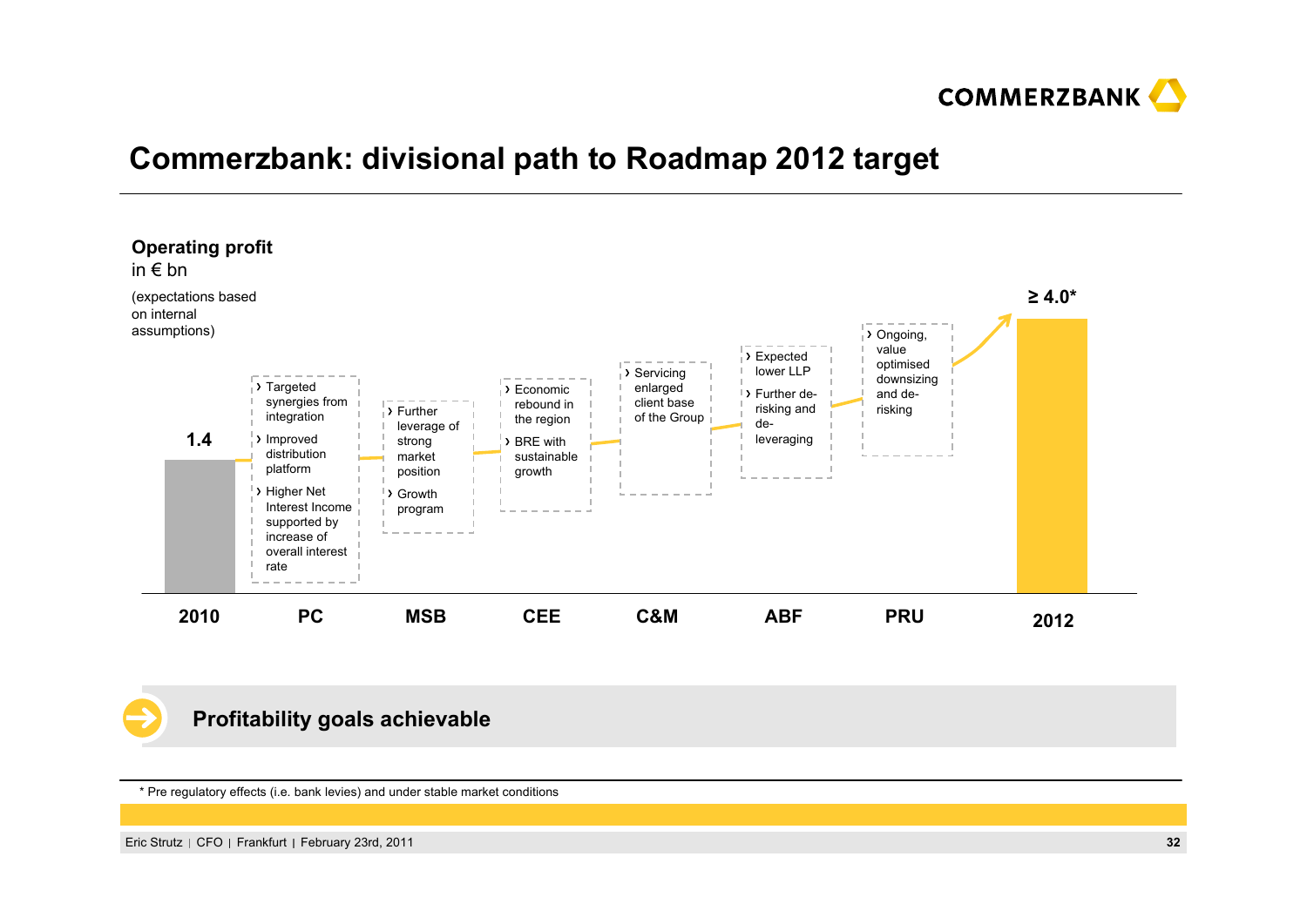

## **Wide range of options for payback of SoFFin funds**

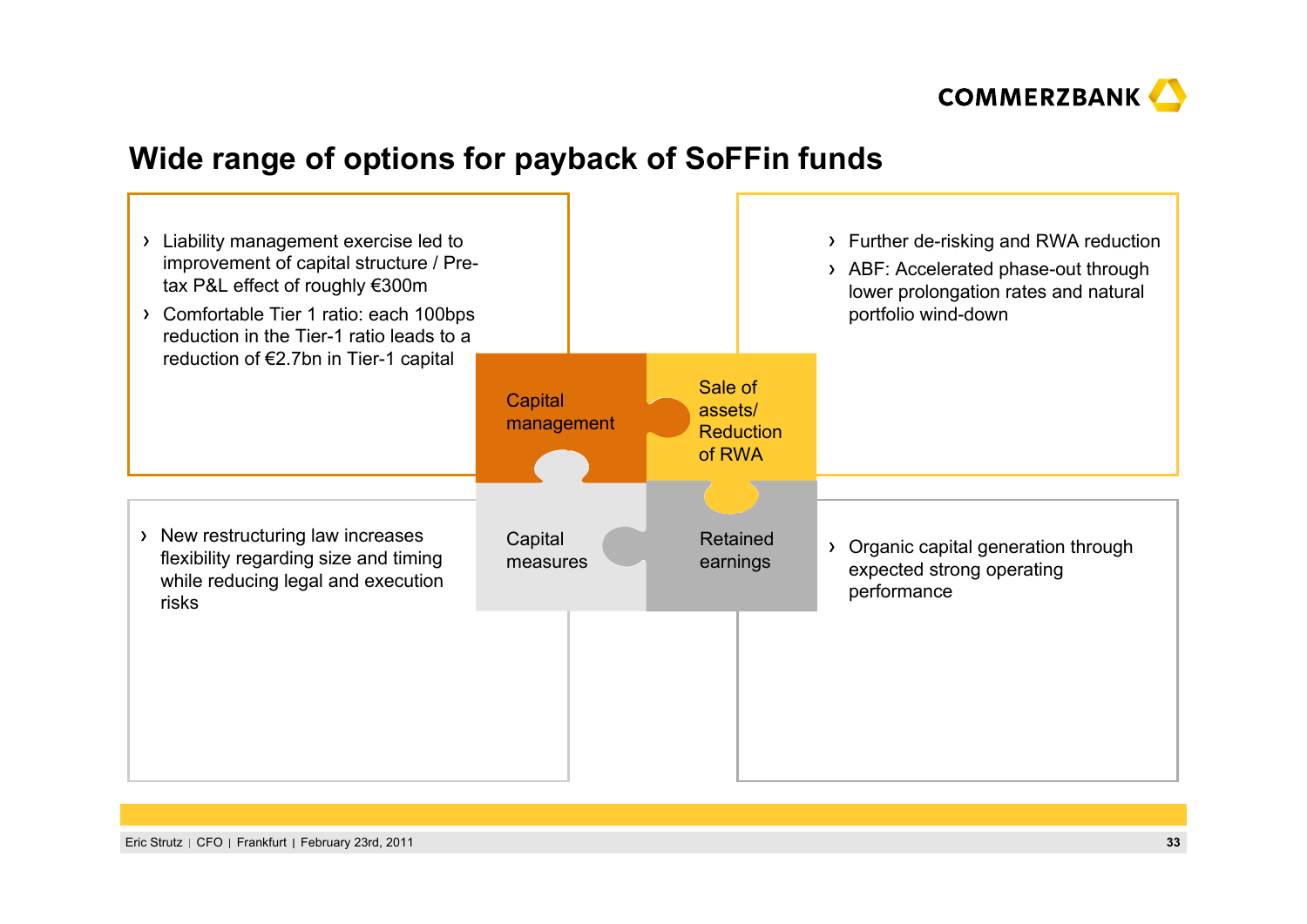

## **2011 outlook: Commerzbank expects to surpass operating profit level of 2010 significantly**

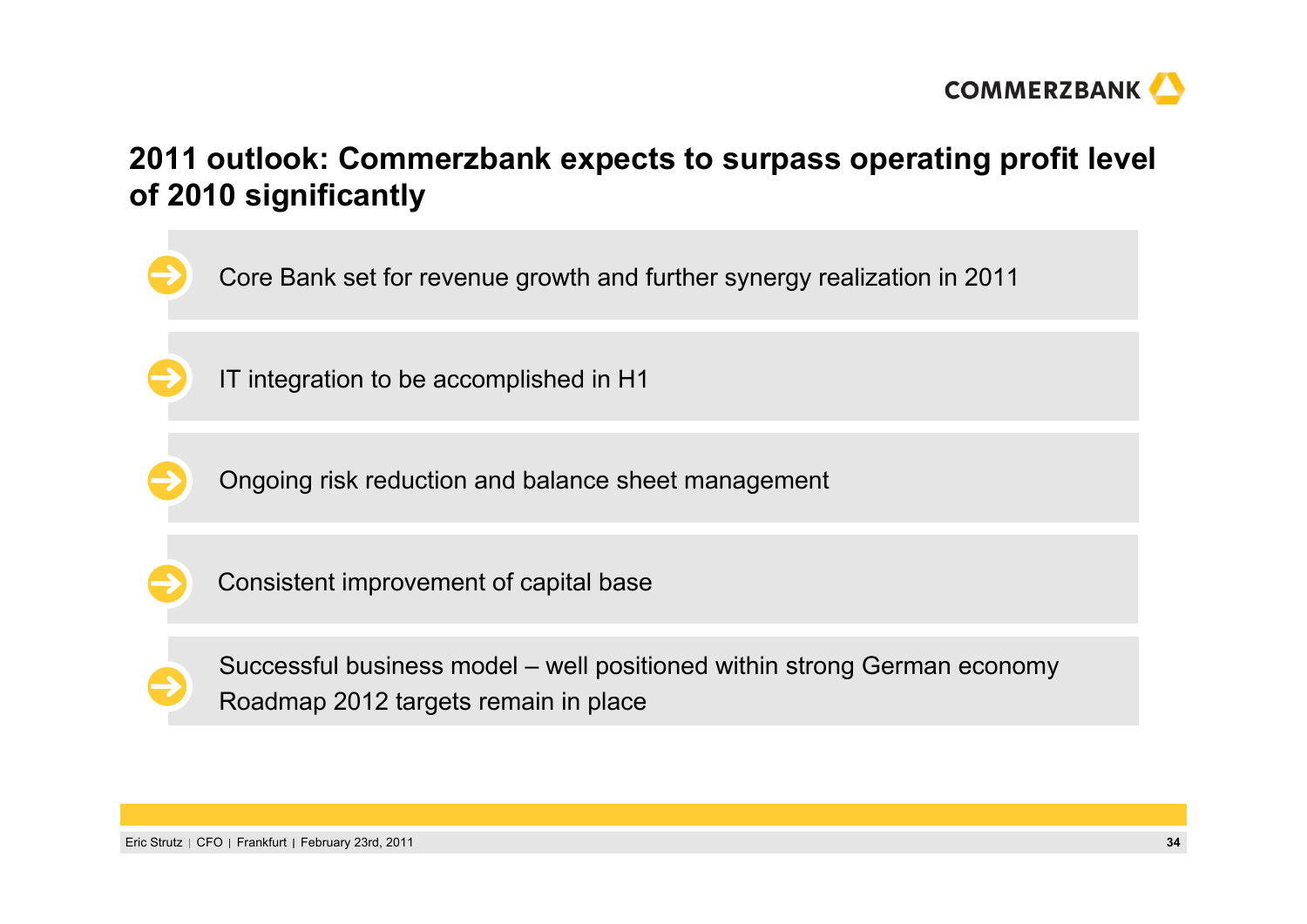

# **Agenda**

| 1               | Group summary                   |
|-----------------|---------------------------------|
| $\overline{2}$  | <b>Financial highlights</b>     |
| 3               | Results by division             |
| $\overline{4}$  | Capital & Funding               |
| 5               | <b>Conclusion &amp; Outlook</b> |
| $6\phantom{1}6$ | <b>Appendix</b>                 |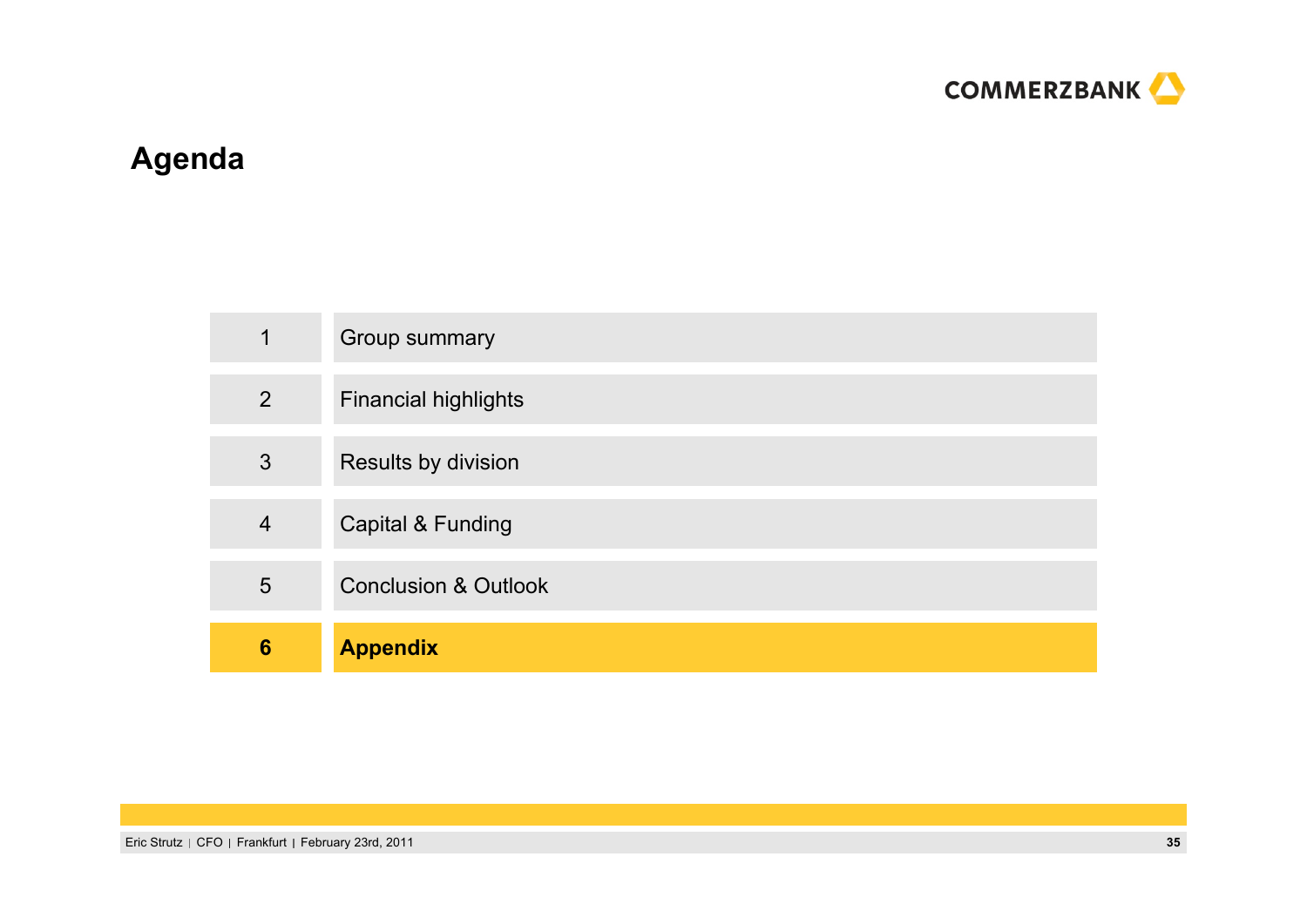

# **Appendix: Economic & legal environment**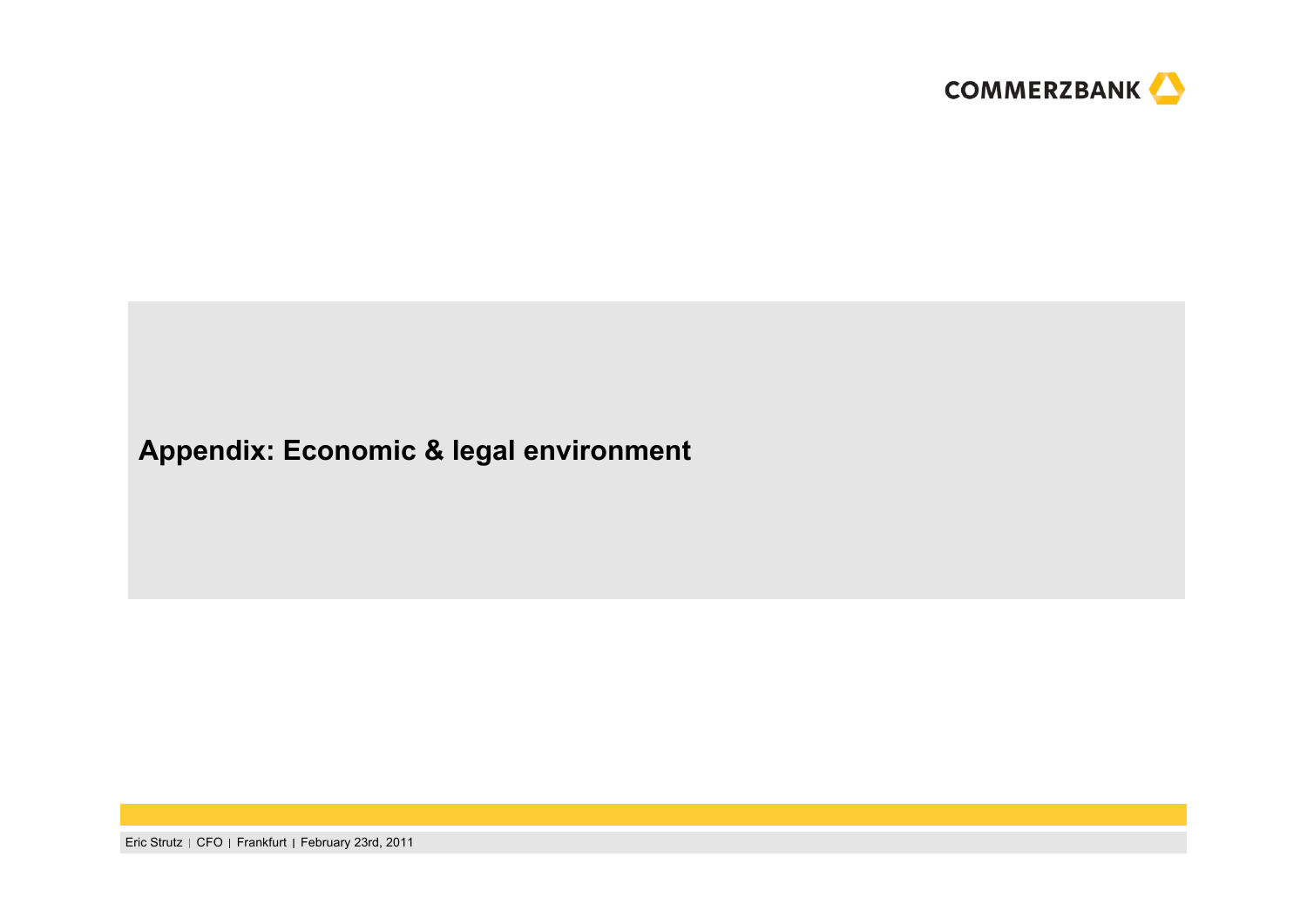

### **Germany is the economic engine of the Eurozone**

### **Reasons for outperformance**

- $\rightarrow$  No bubbles in the housing market
- Low level of private sector debt
- Less need for fiscal consolidation
- Steadily improved competitiveness since start of EMU
- Germany benefits from strong demand for investment goods and its strong positioning in Asian markets and Emerging Markets in general

### **Current development**

- › Strong upswing of German economy is going on, based primarily on external demand and corporate investment
- › Real GDP is approaching pre-Lehman level
- › "Labour market miracle": level of unemployment significantly below pre-crisis level
- › Number of corporate defaults peaked already

### **2011 – 2012 expectation**

- › Upswing will continue, Germany still 'outperformer' within EMU
- › Growth still mainly driven by external demand and corporate investment
- › Private consumption will strengthen somewhat
- › First signs of a gradual pick-up of inflation, starting from a very low level
- › ECB not expected to start to hike rates in 2011

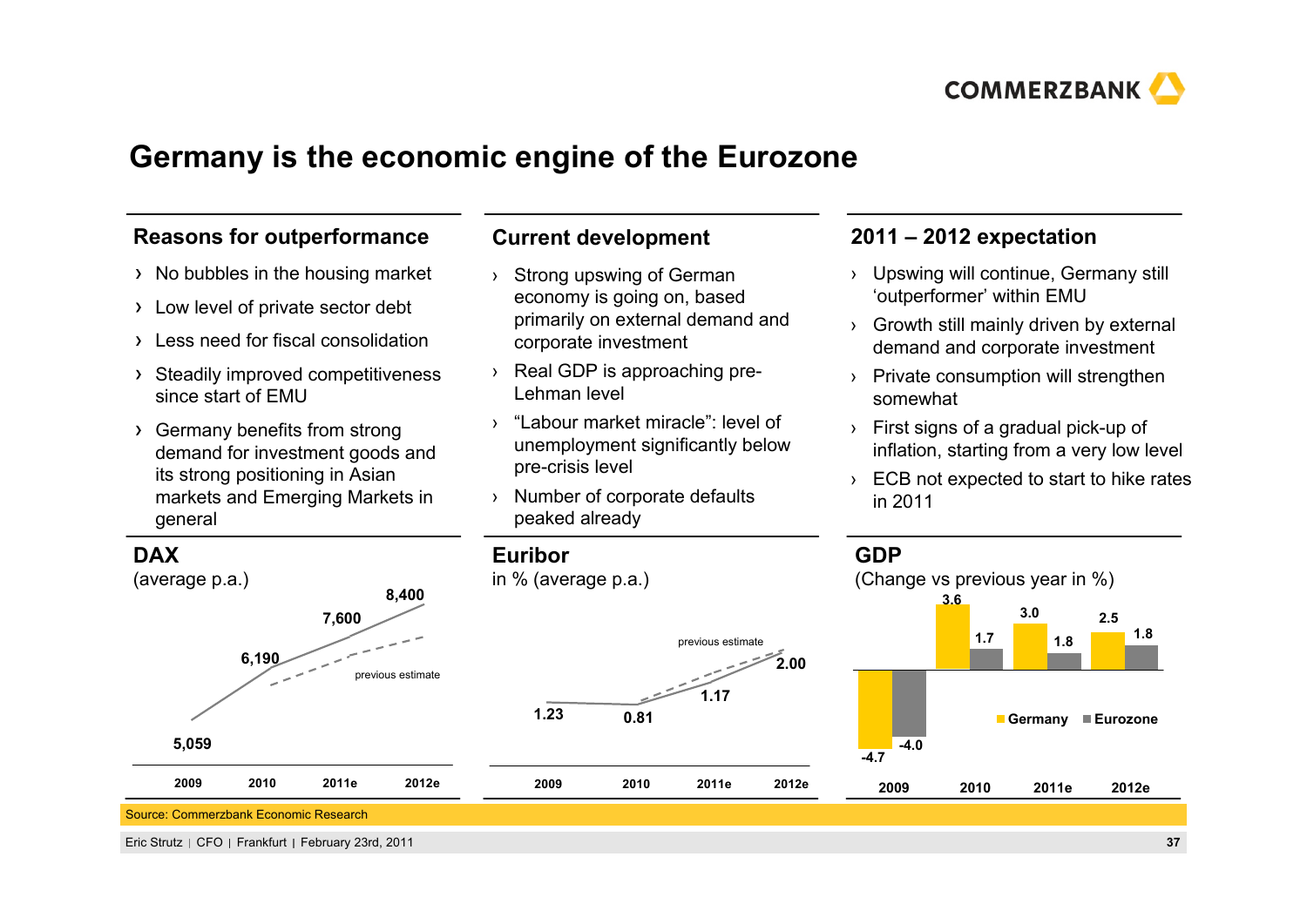

## **New restructuring law significantly increases Commerzbank's flexibility with respect to capital measures**

**Key elements of the Banking Restructuring Act (in force since 1 January 2011)**



Clarification that Banking Restructuring Act not only applies to recapitalisations but also to measures with respect to the Silent Participations of SoFFin



50% share capital limitation for conditional and authorised capital not applicable



Shortened AGM/EGM invitation period as well as immediate registration of AGM/EGM resolutions without contestation period (FMStBG § 7c)



Contribution of Silent Participation via contribution in kind possible without audited valuation



Reduction of nominal value/ordinary capital under certain conditions possible without special provision of security to creditors



**New legislation substantially increases Commerzbank's flexibility with respect to sizing and execution of capital measures**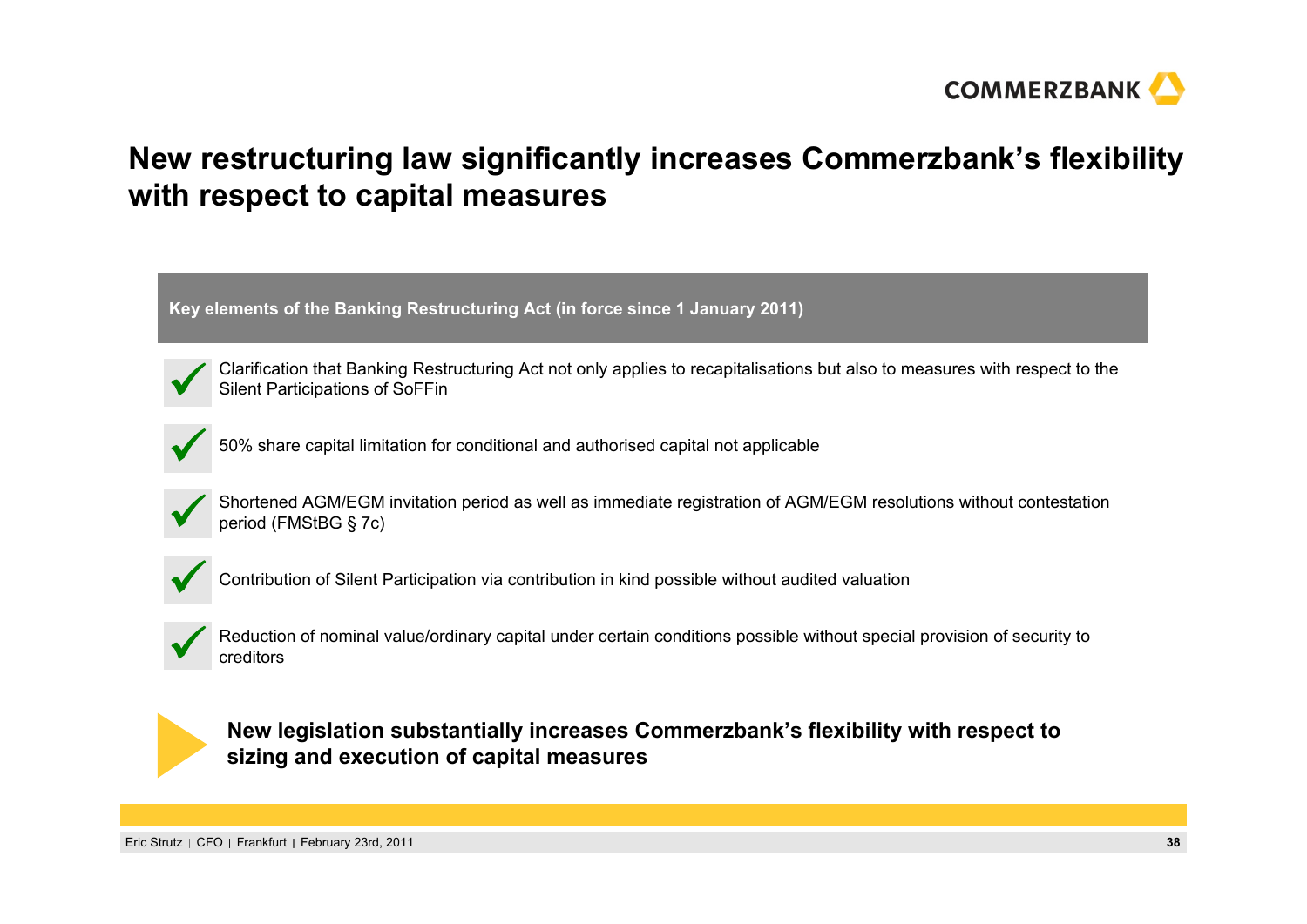

## **Appendix: Funding**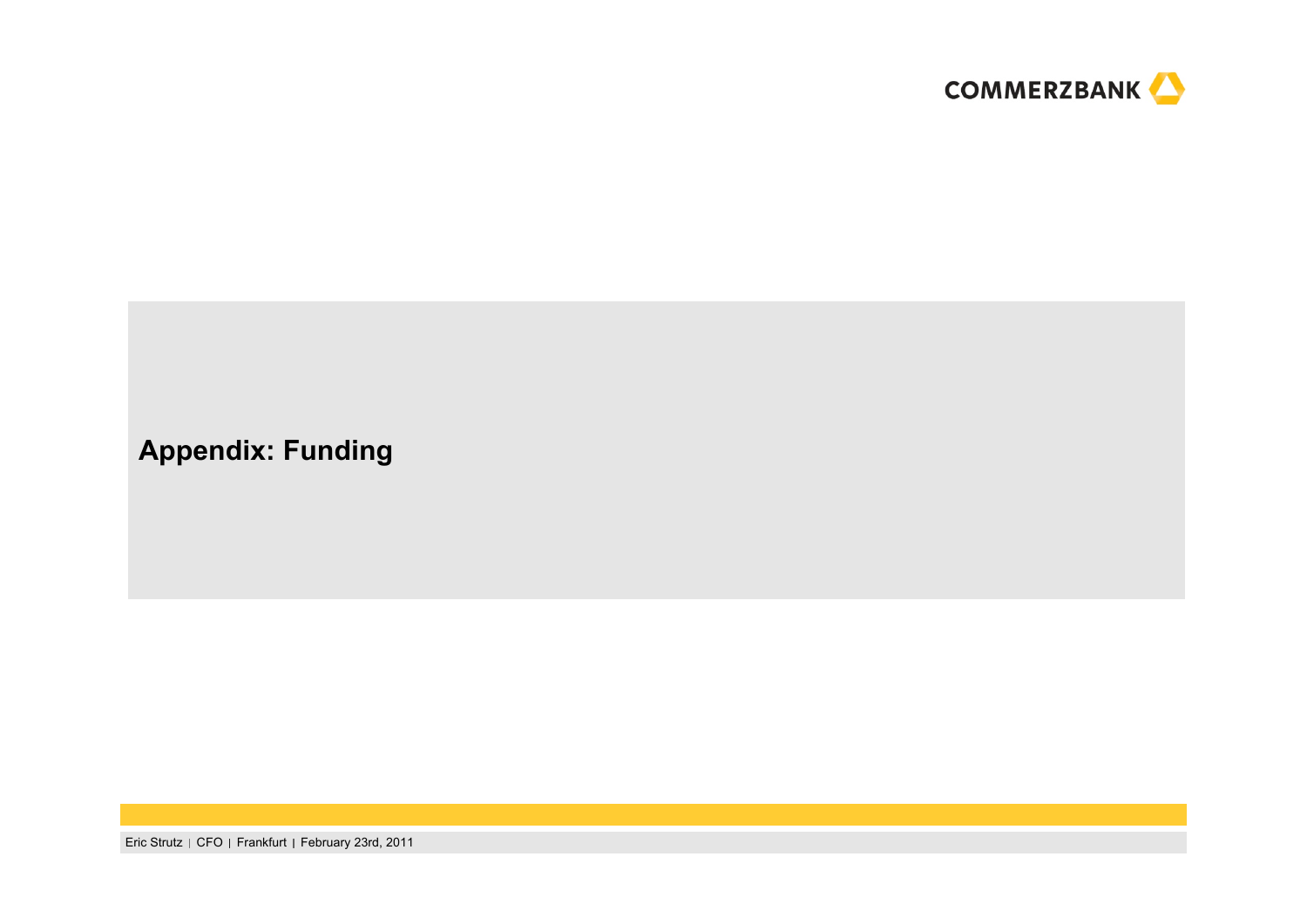

## **2011 funding plan: maturing debt exceeds planned new issuance**



- Total funding plan of €10-12bn to be covered mainly by private placements
- 2011 maturities of approx. €36bn will lead to further reduction of the Group's capital markets exposure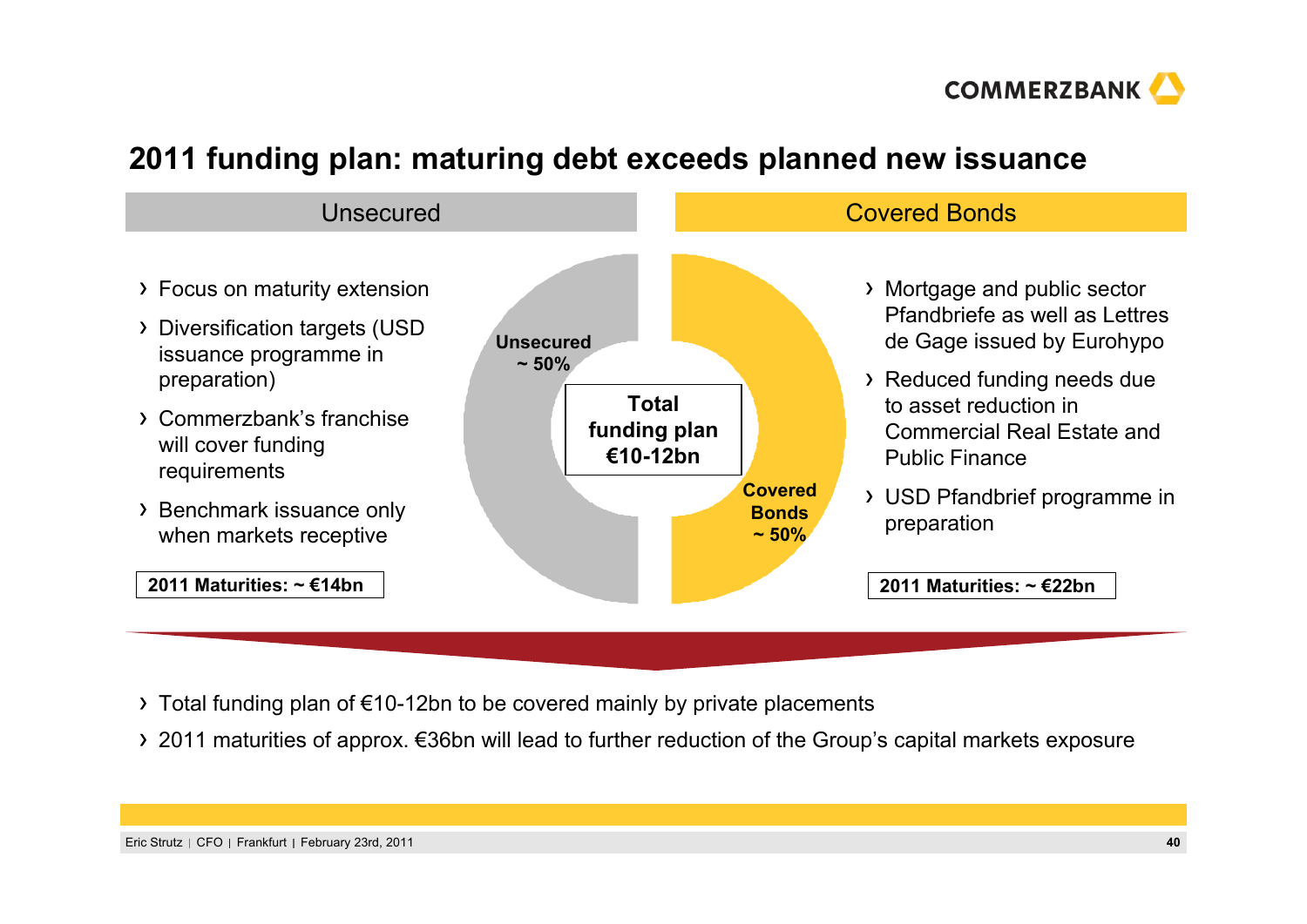

## **Average maturity of unsecured issues lengthened in 2010**



### **Covered Bonds: €7.8bn**



- › Two long-dated benchmarks in 2010
	- in March €1bn 7 years senior unsecured
	- in September €1bn 10 years senior unsecured
- › Average maturity of new issuance significantly increased to 6.9 years vs. 4.3 years in 2009
- › Currency diversification, e.g. through USD, JPY, AUD, and NOK private placements
- › Pfandbrief funding continued in size
	- Successful €1.5bn public sector and €1bn mortgage Jumbos
	- Several Jumbo taps at attractive funding levels
	- Constant flow of private placements
- › Lettres de Gage benchmark by Eurohypo Lux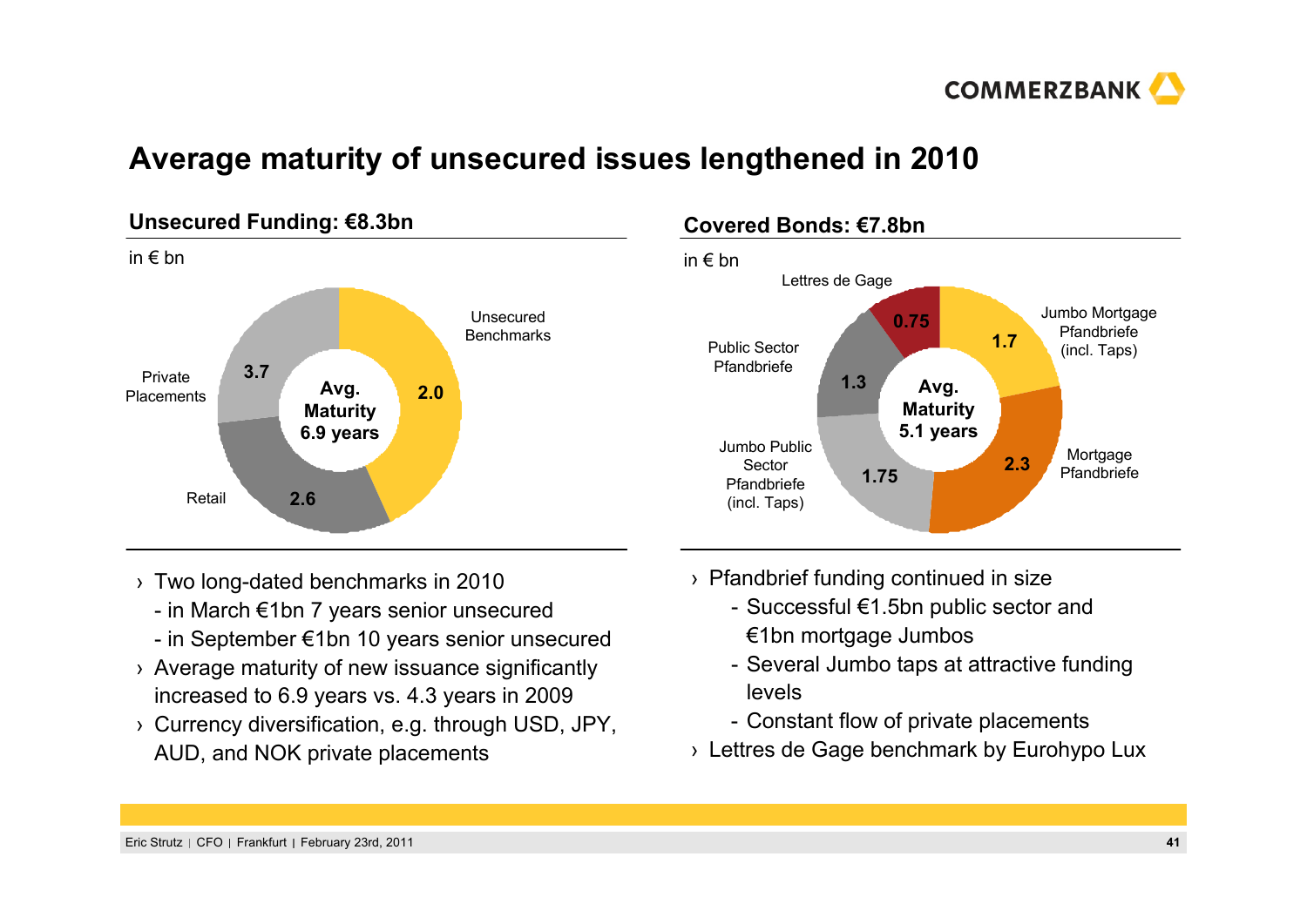

### **Commerzbank with excellent access to unsecured funding**

### **Strong Funding Franchise**



**Retail & Structured Franchise Other Private Placements Benchmarks**

### **Successful Benchmarks**

- Two long-dated benchmarks issued in 2010
- $\rightarrow$  €1bn 7-year at MS +105 bps
	- Orderbook €1.4bn
	- Over 90 investors
	- More than 40% placed outside Germany
	- Bond was increased by placement of additional €500m in January 2011
- €1bn 10-year at MS +150 bps
	- Orderbook €1.5bn
	- 165 investors
	- More than 60% placed outside Germany

\* Including approx. €6bn from products supported by dedicated marketing campaigns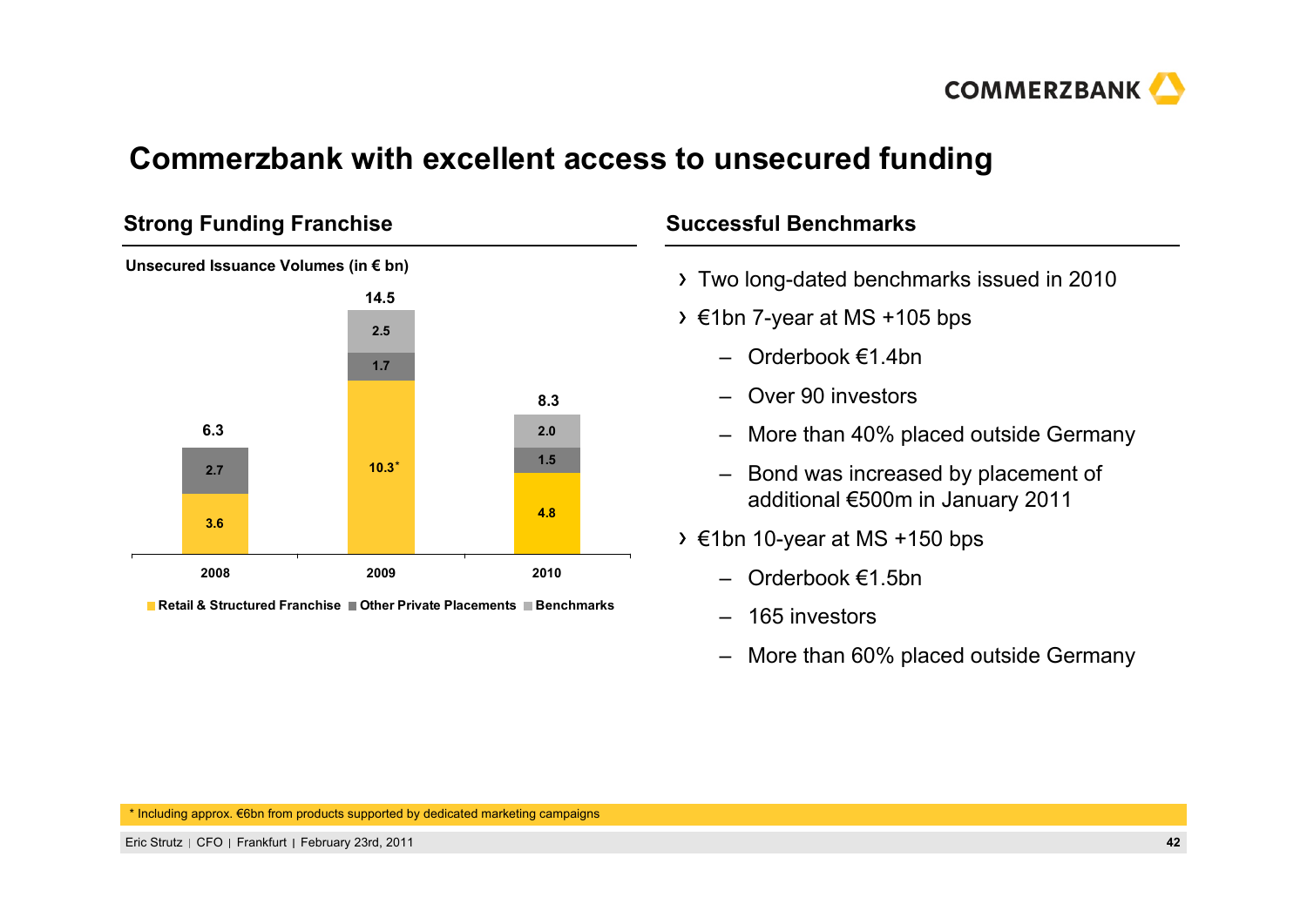

## **Over €30bn Covered Bonds issued by Eurohypo since 2008**



### **The Pfandbrief is an attractive funding instrument**



- €30bn Covered Bonds placed since 2008
	- €21bn Mortgage Pfandbriefe
	- €7.6bn Public Sector Pfandbriefe
	- €1.6bn Lettres de Gage
- Focus on longer maturities, 65% of issuance with maturity 5 years and longer
- Strong domestic bid for registered and bearer bond Pfandbriefe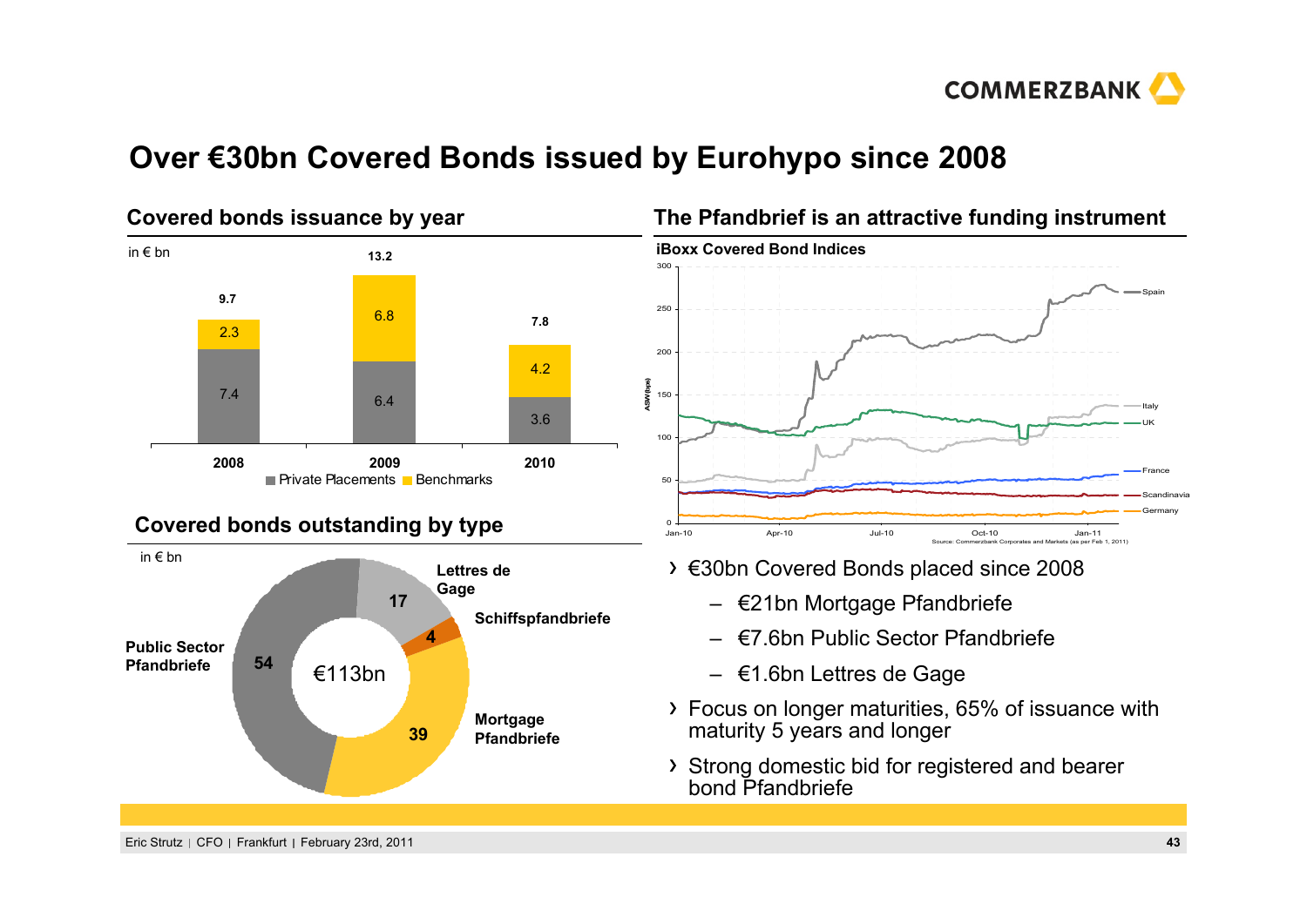

### **Appendix: ABF**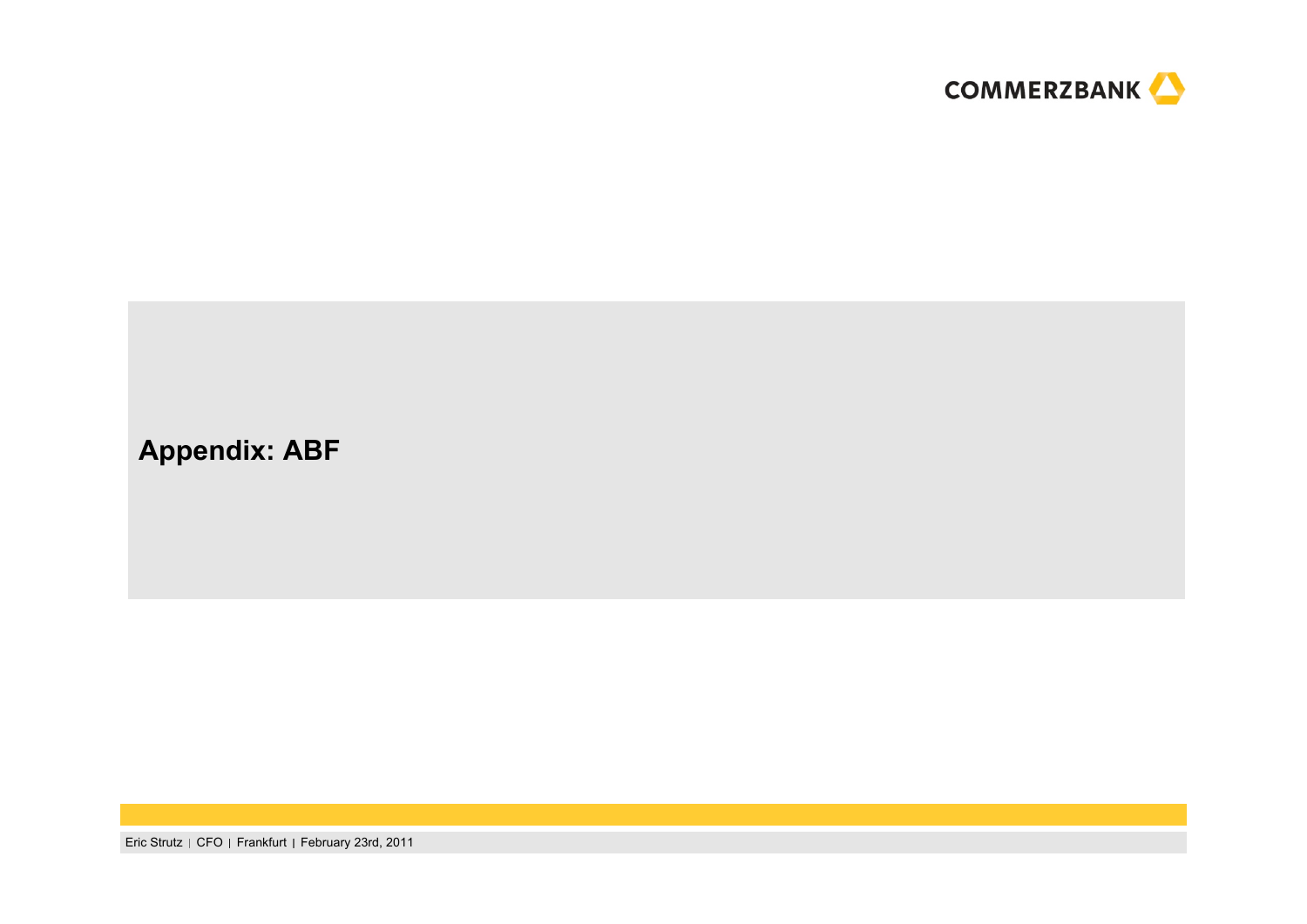

## **Core CRE Portfolio now has moderate risk profile**



### **Reduction of non-core portfolio since 06/09: €8.5bn**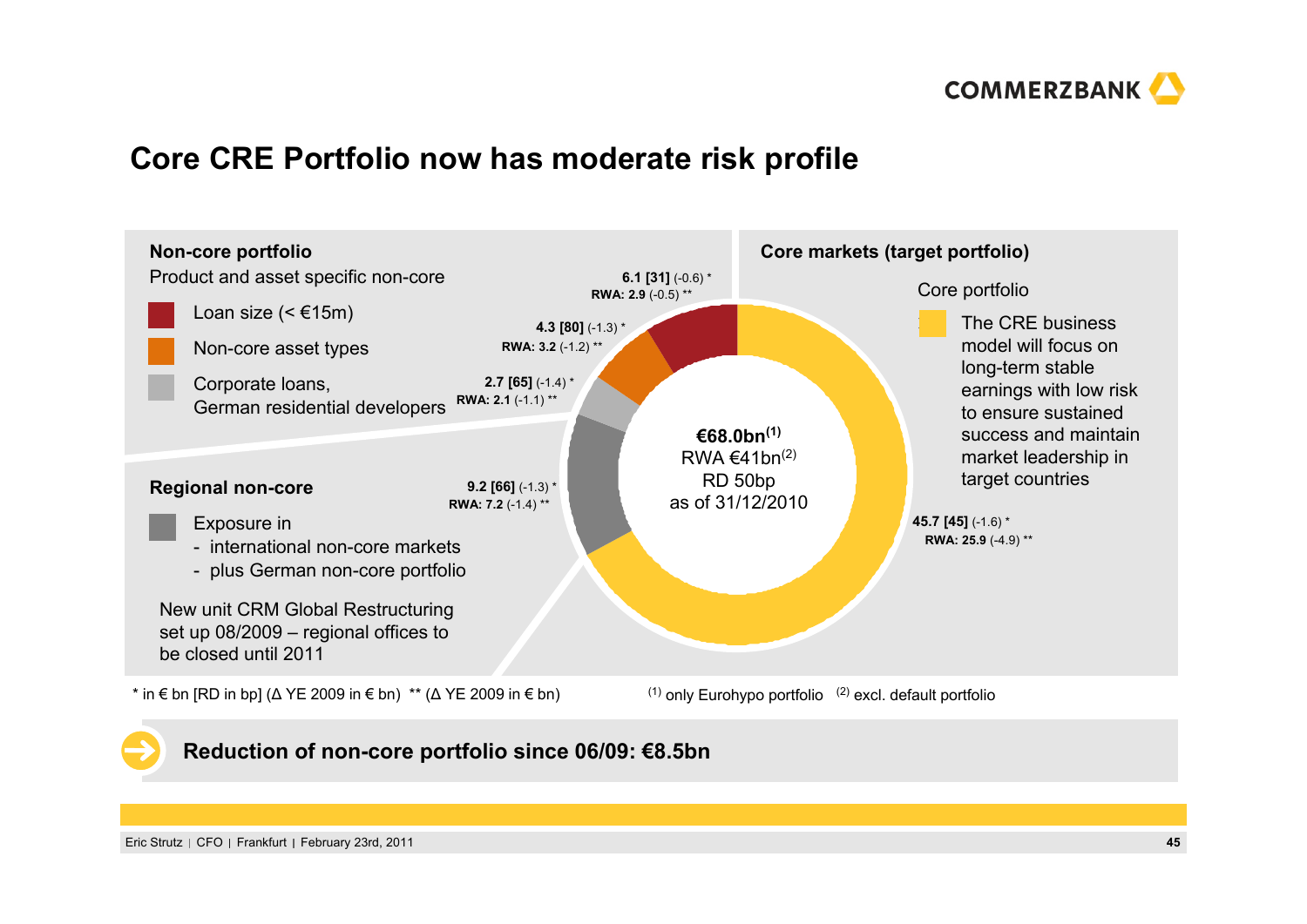

### **Appendix: Portfolio Restructuring Unit (PRU) & Leveraged Acquisition Finance (LAF)**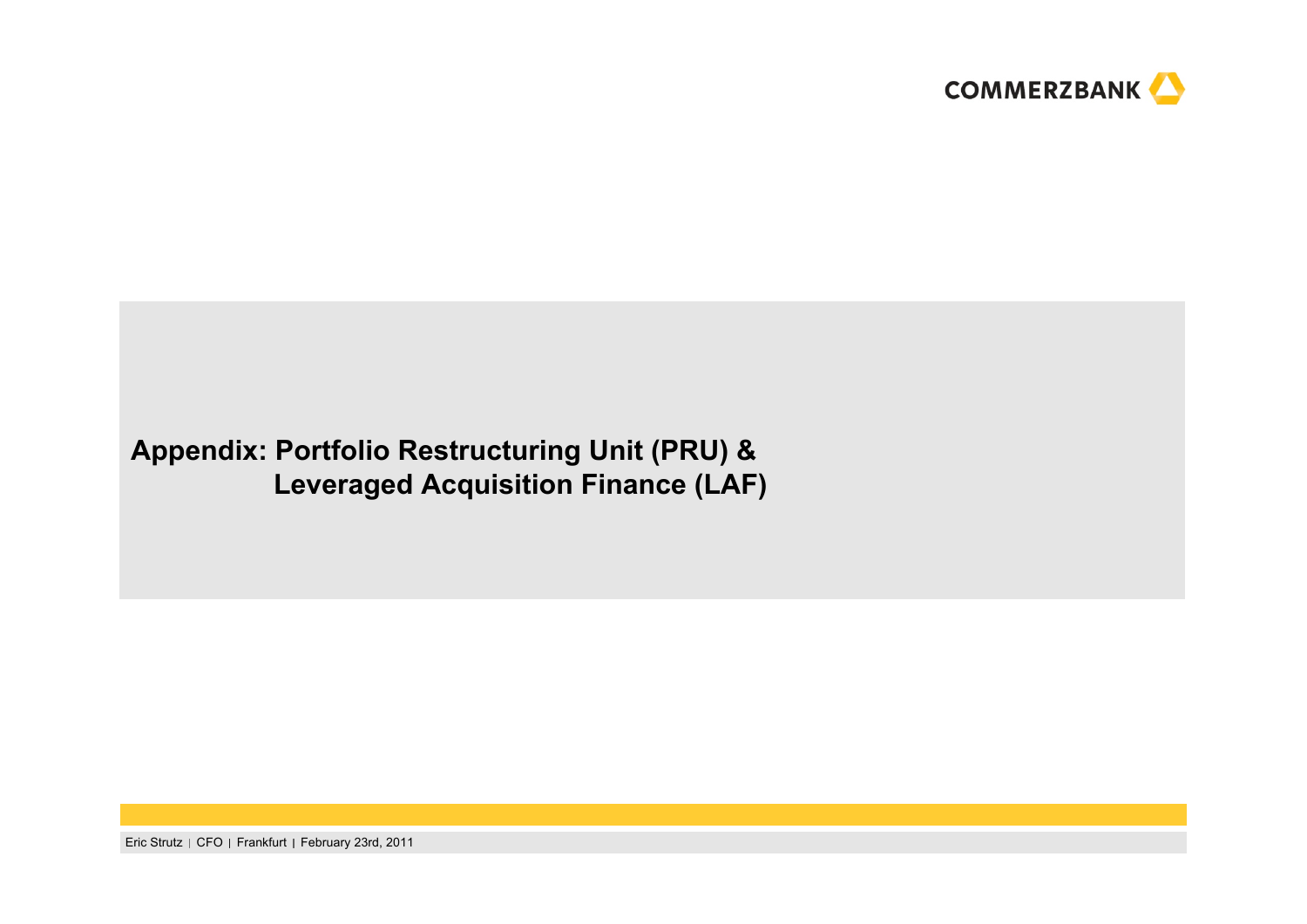

### **PRU Structured Credit by Business Segment - December 2010**

### **Breakdown by asset and rating classes by Details & Outlook**



- Risk reduction primarily in RMBS with significant exit in exposure taken through derivatives hence the reduction is seen in risk exposure but not visible in net assets
- Amortizations compensated by FX movements and writebacks
- Asset values remain dependent on macroeconomic development in Europe and the US
- Market volatility remains high due to sovereign debt crisis
- Cautiously optimistic on market developments with allowance for volatility along the way

| $(in \in bn)$    |  | <b>Notional Value</b> |        | Net Assets*   |          |          | <b>Risk Exposure**</b> |         | <b>P&amp;L</b> (in $\in$ m) | <b>OCI</b> effect<br>$(in \in m)$ | <b>MDR ***</b>           |
|------------------|--|-----------------------|--------|---------------|----------|----------|------------------------|---------|-----------------------------|-----------------------------------|--------------------------|
| <b>Segments</b>  |  | <b>Dec-10</b>         | Sep-10 | <b>Dec-10</b> | $Sep-10$ | $Dec-10$ | <b>Sep-10</b>          | FY 2010 | <b>Sept YTD</b><br>2010     | Q4 2010                           | <b>Dec-10</b>            |
| <b>RMBS</b>      |  | 5.1                   | 7.7    | 2.1           | 2.2      | 3.0      | 5.3                    | 191     | 182                         | $-4$                              | 41%                      |
| <b>CMBS</b>      |  | 0.7                   | 0.7    | 0.5           | 0.5      | 0.5      | 0.5                    | 2       | 25                          | 2                                 | 35%                      |
| <b>CDO</b>       |  | 11.1                  | 11.3   | 4.2           | 4.5      | 6.7      | 6.9                    | 527     | 440                         | 42                                | 40%                      |
| <b>Other ABS</b> |  | 3.3                   | 3.7    | 2.4           | 2.8      | 2.8      | 3.0                    | 93      | 35                          | $\overline{4}$                    | 14%                      |
| <b>PFI/Infra</b> |  | 4.3                   | 4.3    | 1.4           | 1.5      | 3.8      | 3.9                    | $-28$   | $-10$                       | $\mathbf 0$                       | 11%                      |
| <b>CIRCS</b>     |  | 0.7                   | 0.7    | 0.3           | 0.5      | 0.0      | 0.0                    | $-3$    | $-3$                        | $\mathbf 0$                       |                          |
| <b>Others</b>    |  | 3.6                   | 2.8    | 3.2           | 2.2      | 0.2      | 0.2                    | $-16$   | $-12$                       | 0                                 | $\overline{\phantom{0}}$ |
| <b>Total</b>     |  | 29.0                  | 31.4   | 14.1          | 14.2     | 17.1     | 19.9                   | 766     | 657                         | 44                                | 41%                      |

\* Net Assets includes both "Buy" and "Sell" Credit Derivatives; all are included on a Mark to Market basis; \*\* Risk Exposure only includes "Sell" Credit derivatives. The exposure is then calculated as if we hold the long Bond (Notional less PV of derivative); \*\*\* Markdown-Ratio = 1-(Risk Exposure / Notional value)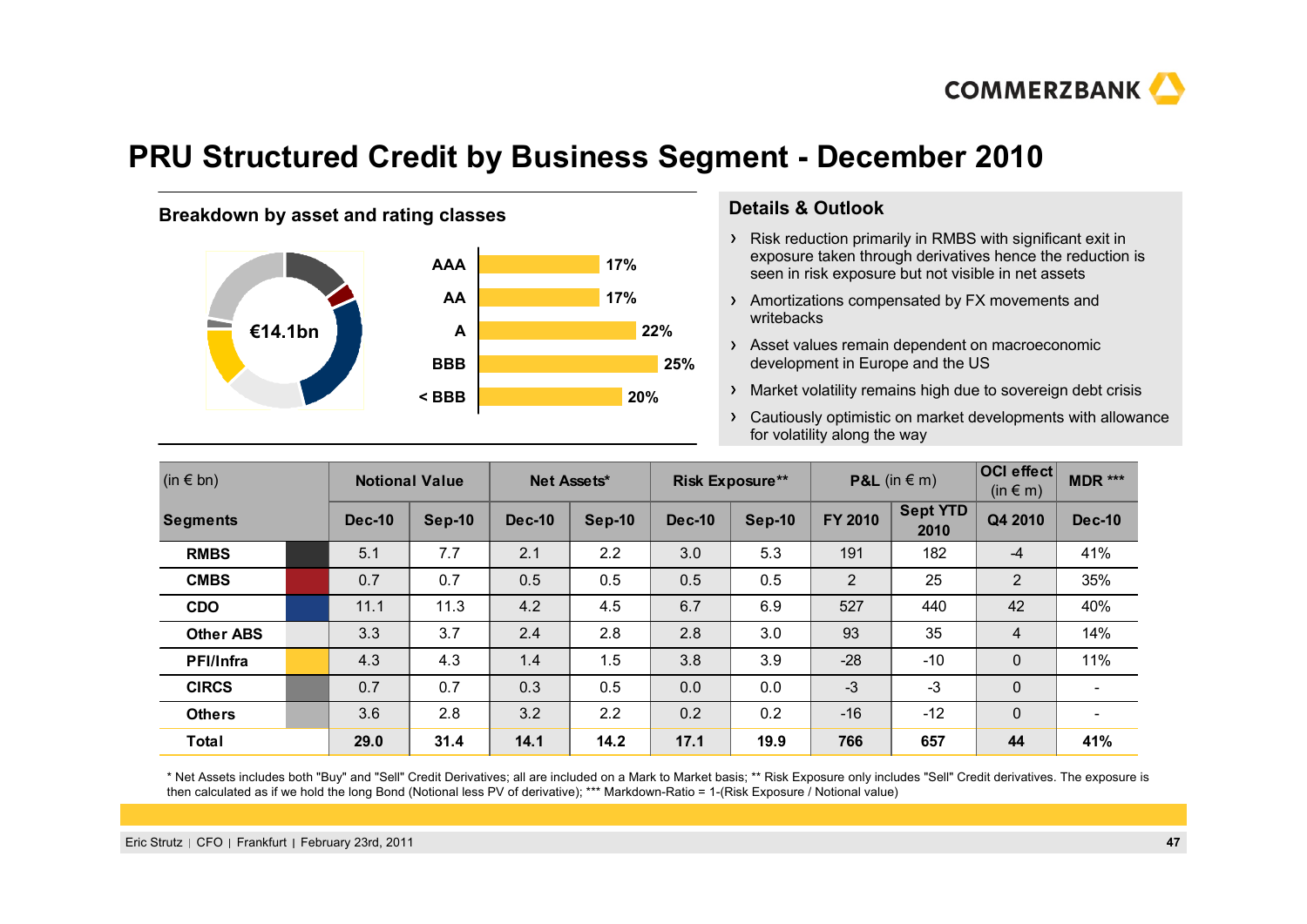

# **CDA and Counterparty Risk from Monolines**



### **Details**

- MtM of derivatives has to be adjusted to the creditworthiness of counterparties. This fair value is corrected through trading P&L via CDA.
- CDA in Q4/2010 decreased by €104m to €513m, mainly driven by non-monoline counterparties. Monoline CDA decreased by €26m to €387m as result of lower Market Values. The CDA coverage ratio for Monoline protection increased slightly to 49%

### **Outlook**

- Full write-down of protection from critical monoline counterparties has already been realised prior to 2010
- > There are no significant charges from remaining monoline counterparties expected going forward. However, CDS spreads are likely to be volatile which might lead to changes in CDA accordingly.

**1)** CDAs referring to monoline and non-monoline counterparties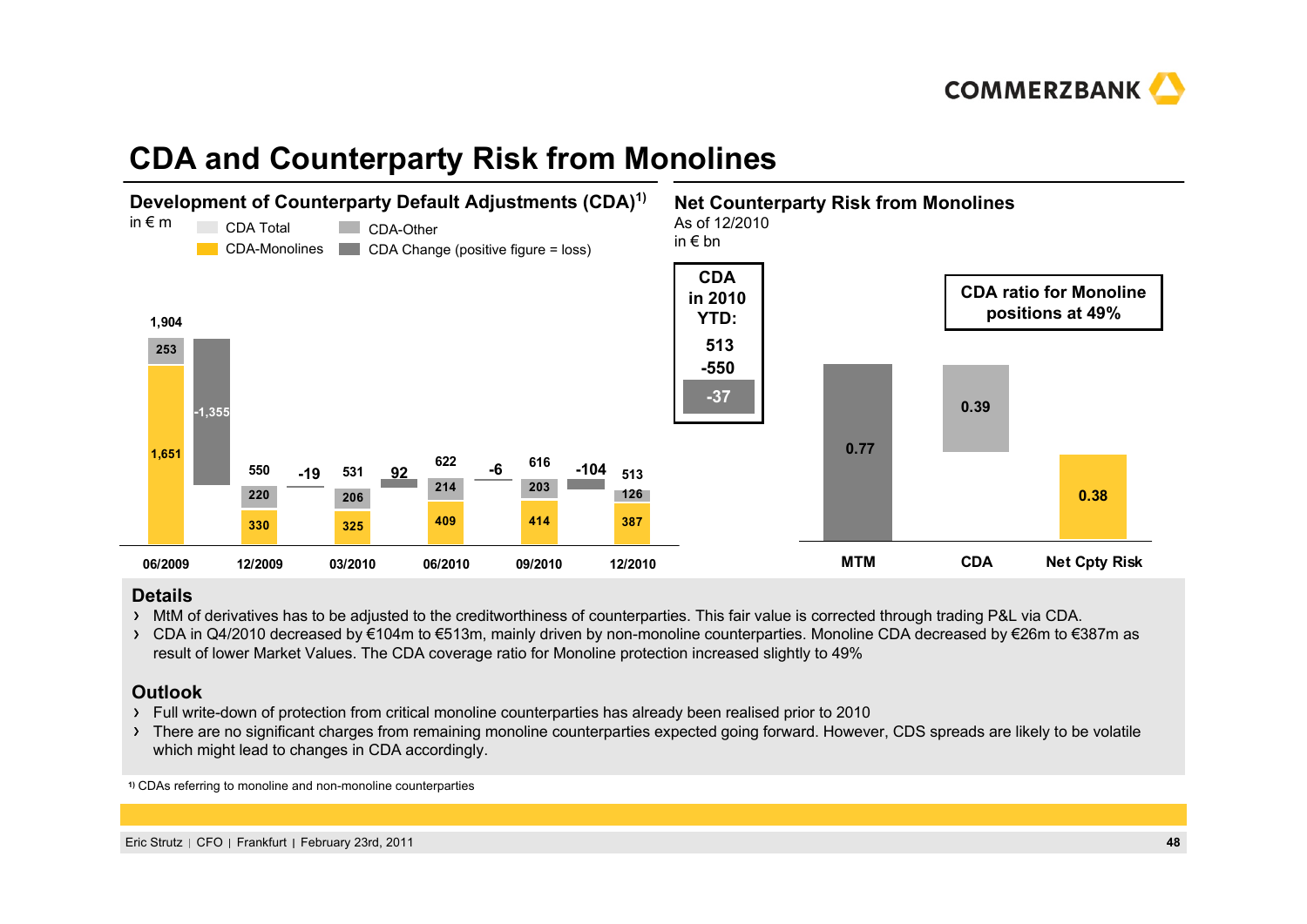

## **Leveraged Acquisition Finance (LAF)**

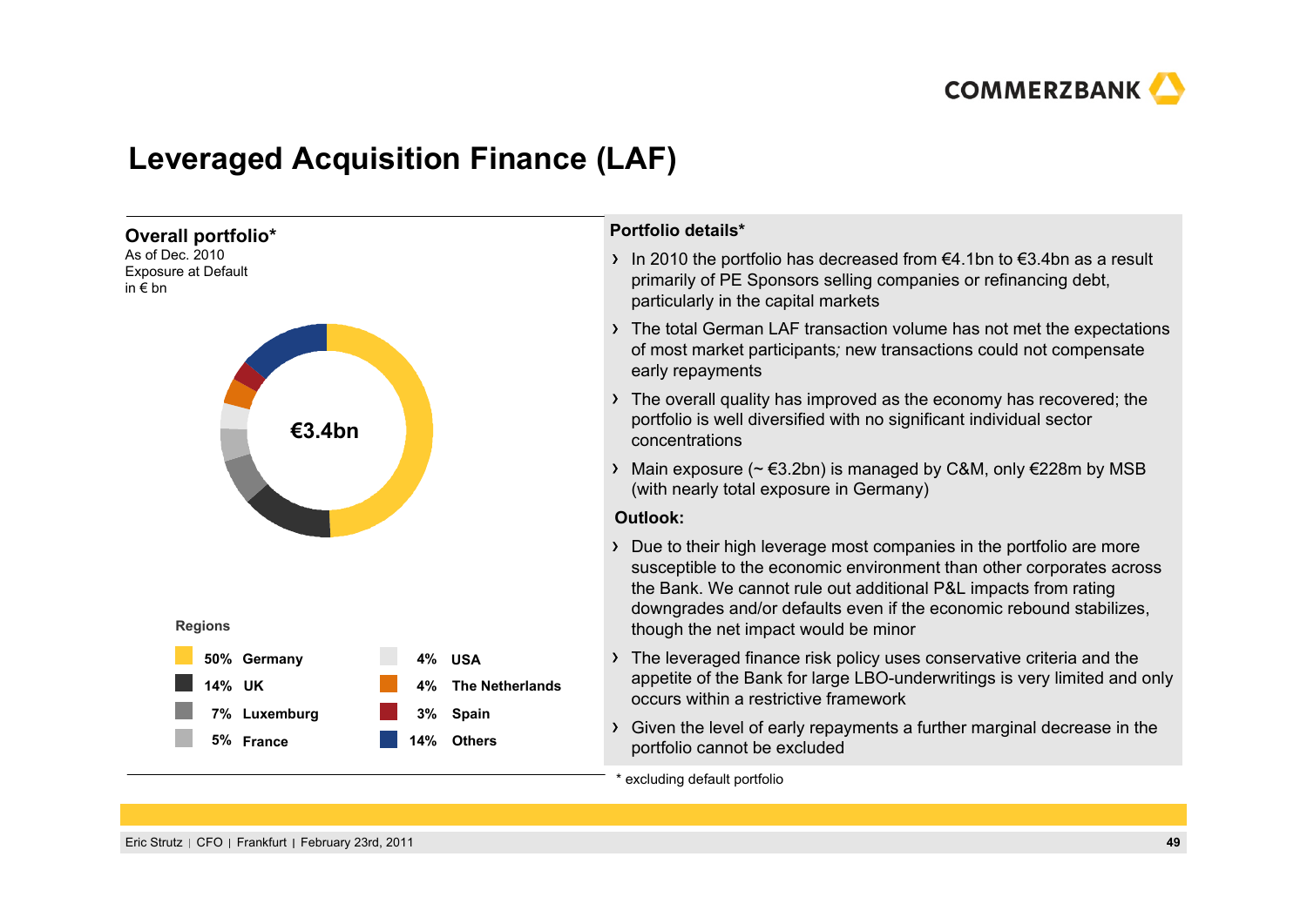

### **Appendix: Risk figures**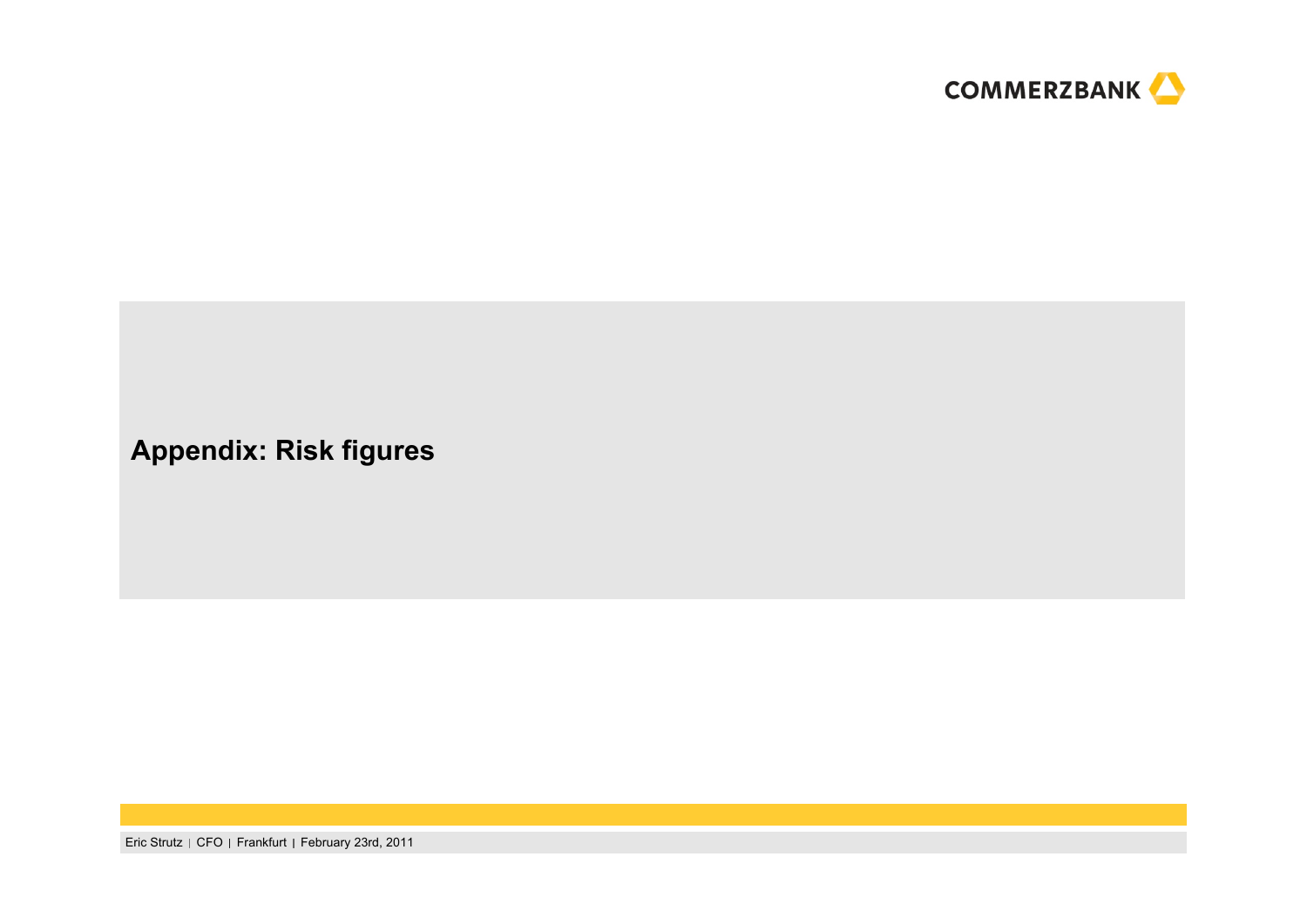

## **Default Portfolio 12/2010**

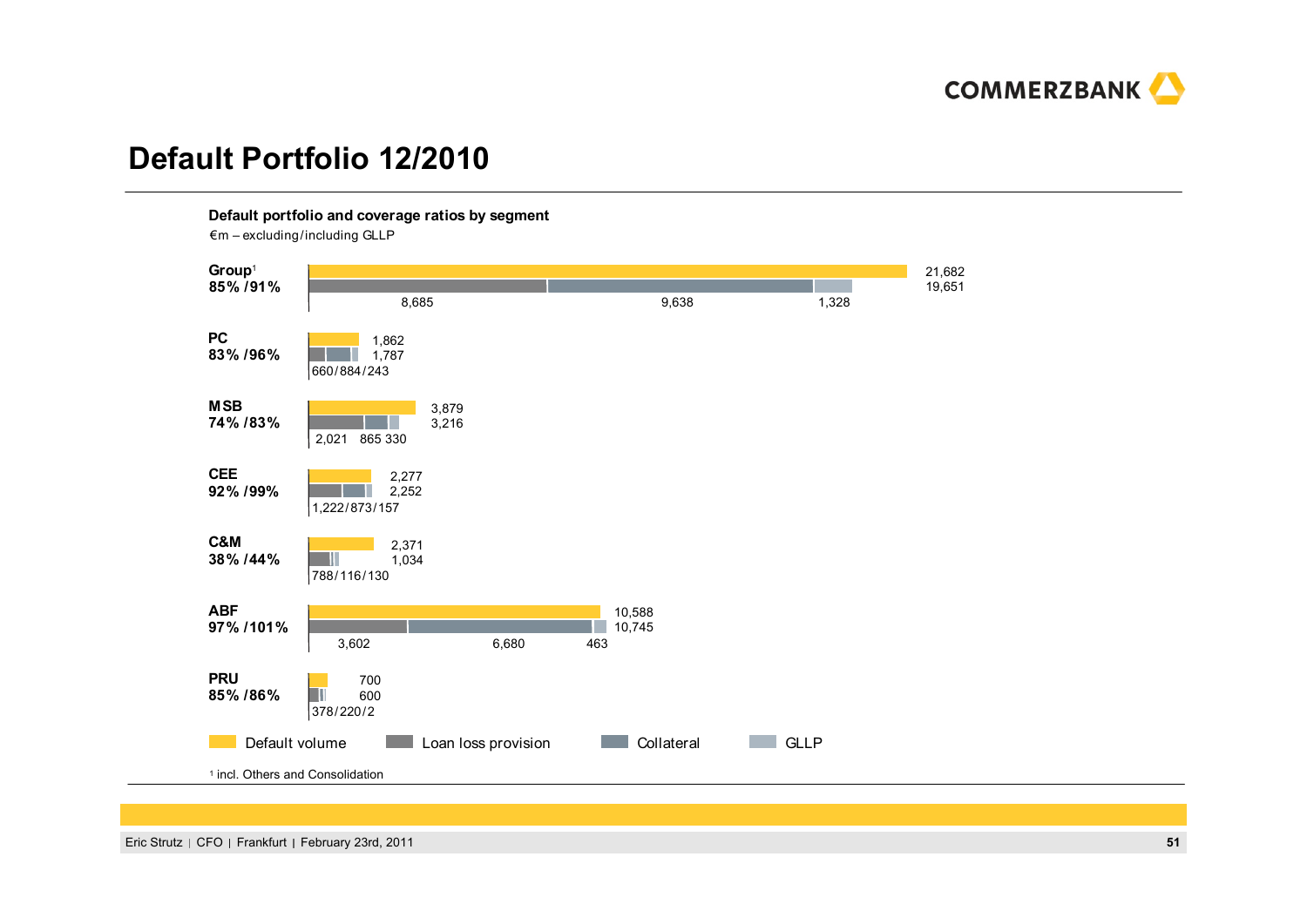

### **Loan to Value figures in the CRE business 12/2010**



1) LtVs based on market values; excl. margin lines and corporate loans; additional collateral not taken into account; all figures relate to business secured by mortgages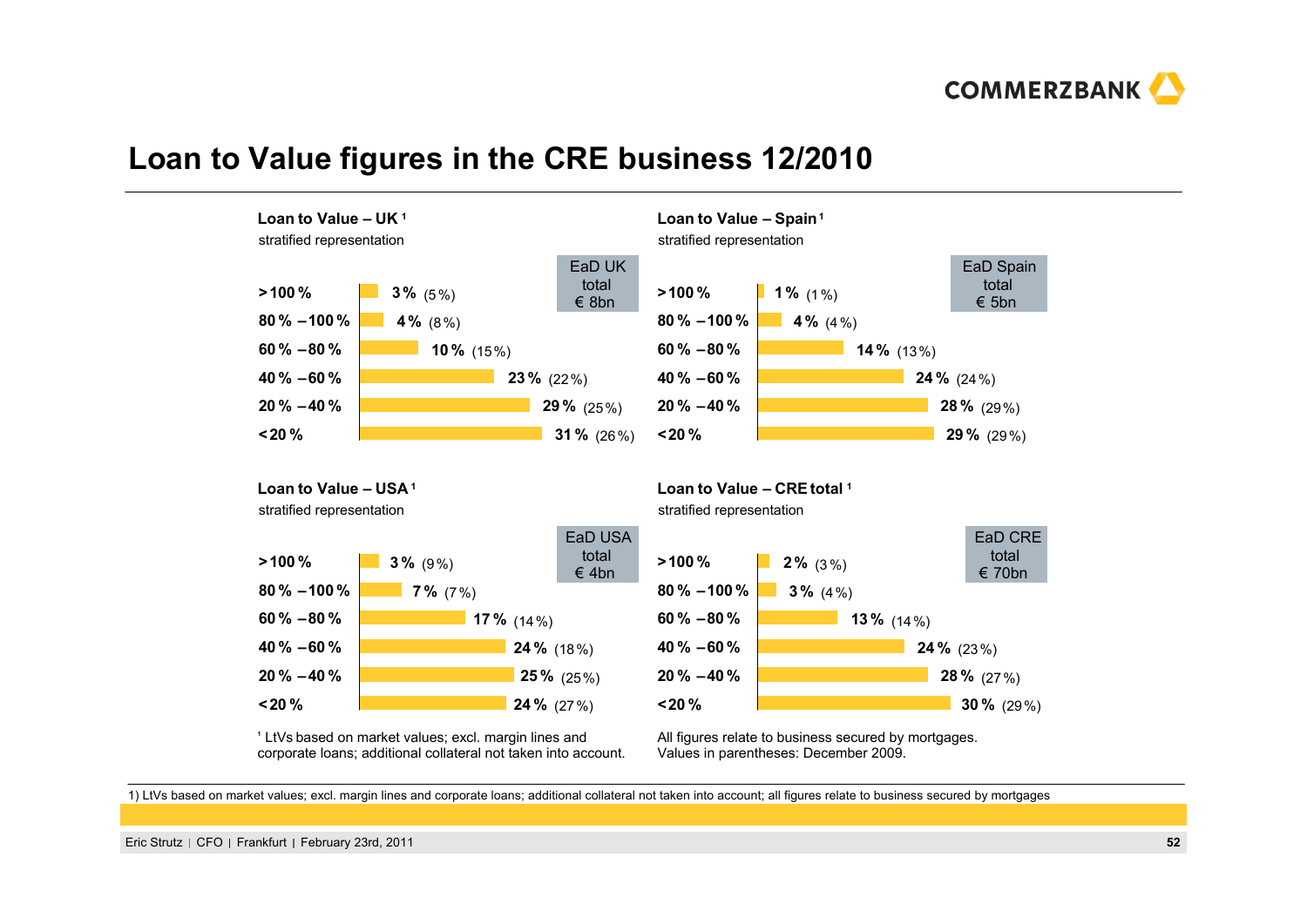

## **Risk provisions**

### **Specific provisions for loan losses ≥ € 10 <sup>m</sup>**

|      |                |                |           |                 |               |              | Individual    |                |               |                |
|------|----------------|----------------|-----------|-----------------|---------------|--------------|---------------|----------------|---------------|----------------|
|      | Other cases    | ≥€10m          |           |                 | ≥€20m         | ≥€50m        |               | cases          |               |                |
|      | $\leq$ 10m     | <€20m          |           | $<\epsilon$ 50m |               |              |               | $≥€10m$ total  |               |                |
|      | Net LLP        | Net LLP Number |           | Net LLP         | <b>Number</b> | Net LLP      | <b>Number</b> | <b>Net LLP</b> | <b>Number</b> | <b>Net LLP</b> |
|      | total<br>total |                | <b>of</b> | total           | <b>of</b>     | total        | 0t            | total          | total         |                |
|      | $\epsilon$ m   | €m             | commit-   | €m              | commit-       | $\epsilon$ m | commit-       | $\epsilon$ m   | commit-       | $\epsilon$ m   |
| Year |                |                | ments     |                 | ments         |              | ments         |                | ments         |                |
| 2010 | 1,064          | 381            | 40        | 564             | 27            | 490          | 11            | 1,435          | 78            | 2,499          |
| 2009 | 2,107          | 652            | 48        | 495             | 22            | 960          | 10            | 2,107          | 80            | 4,214          |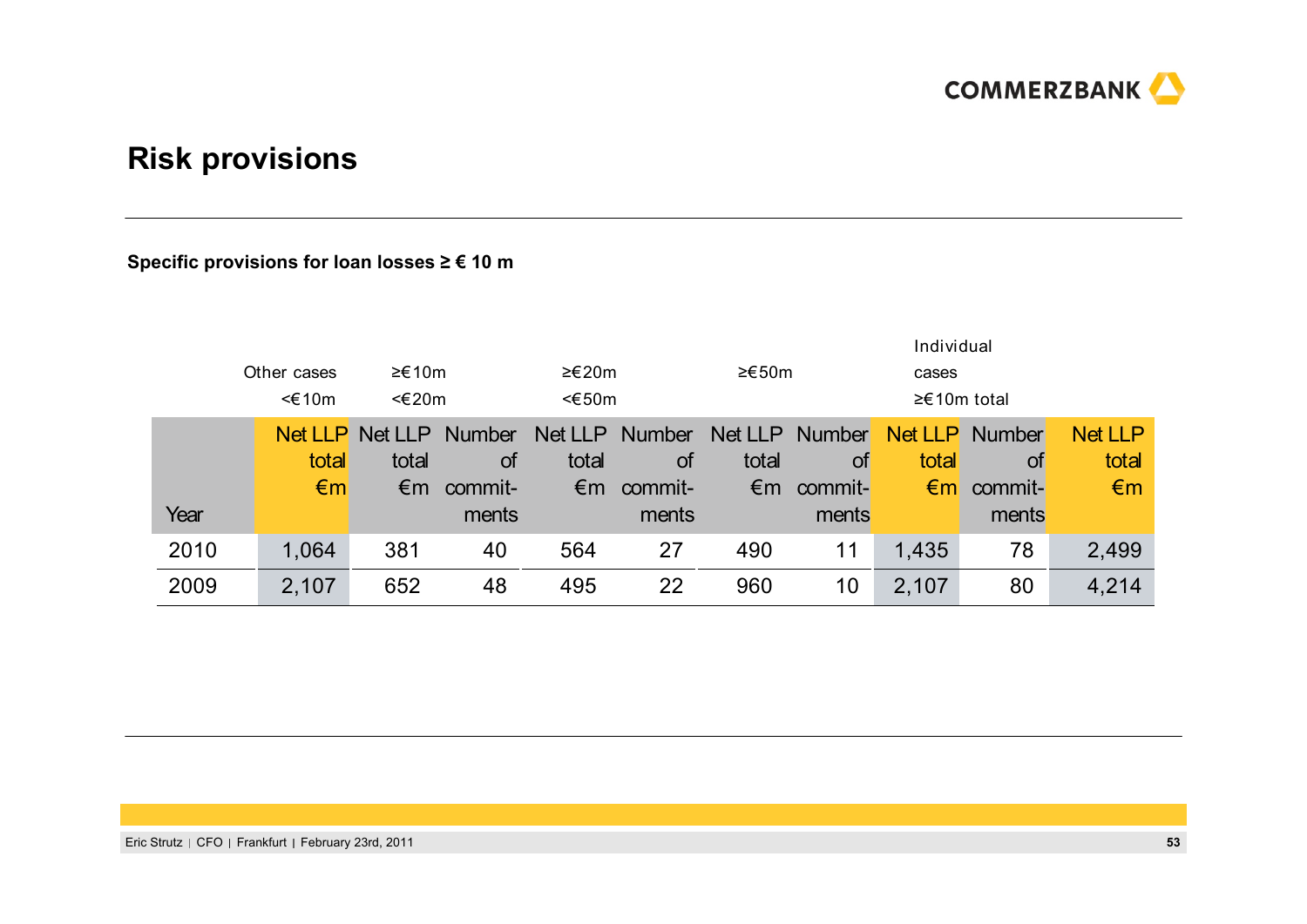

## **Appendix: P&L**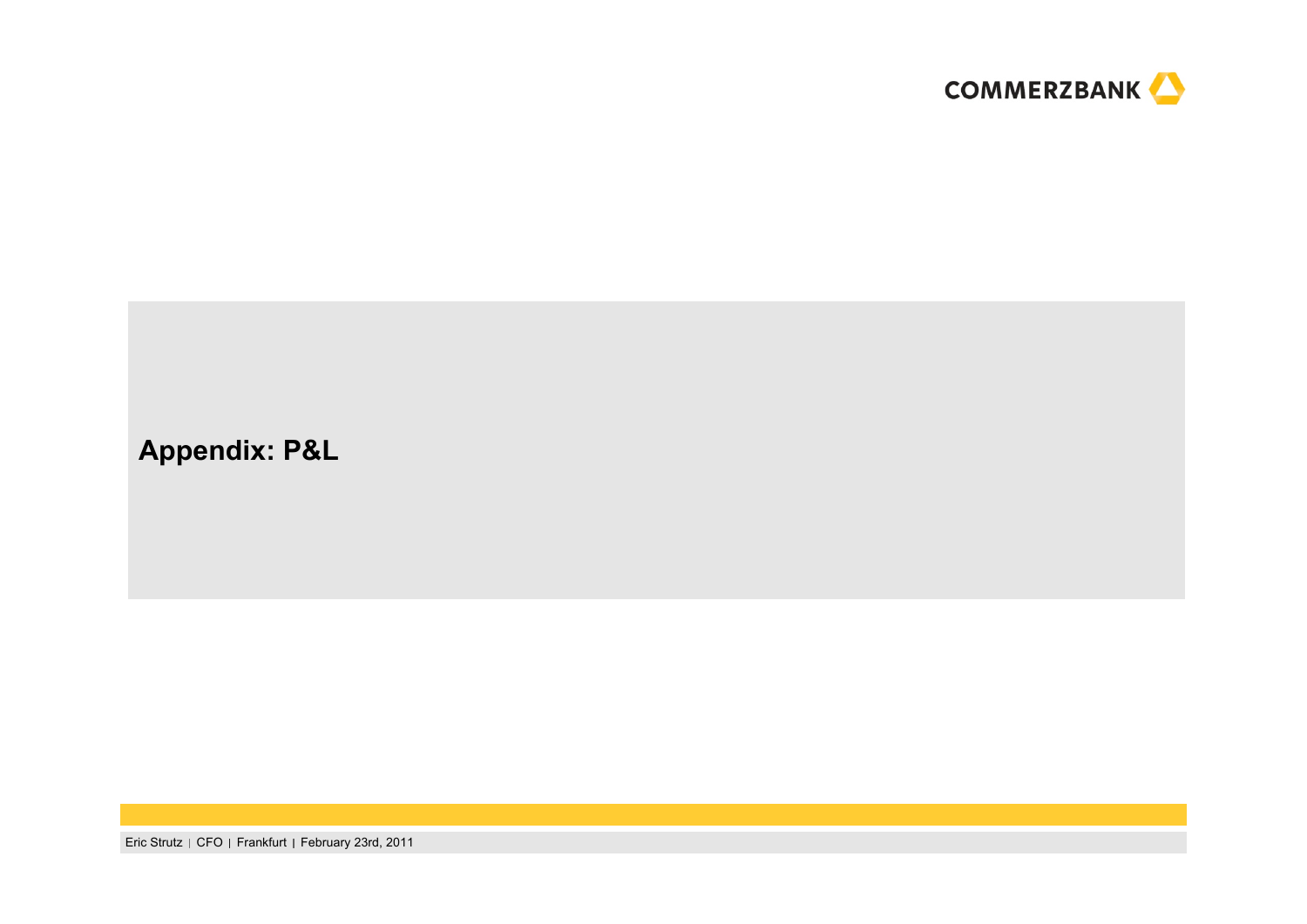

## **Net interest income and Commission income**

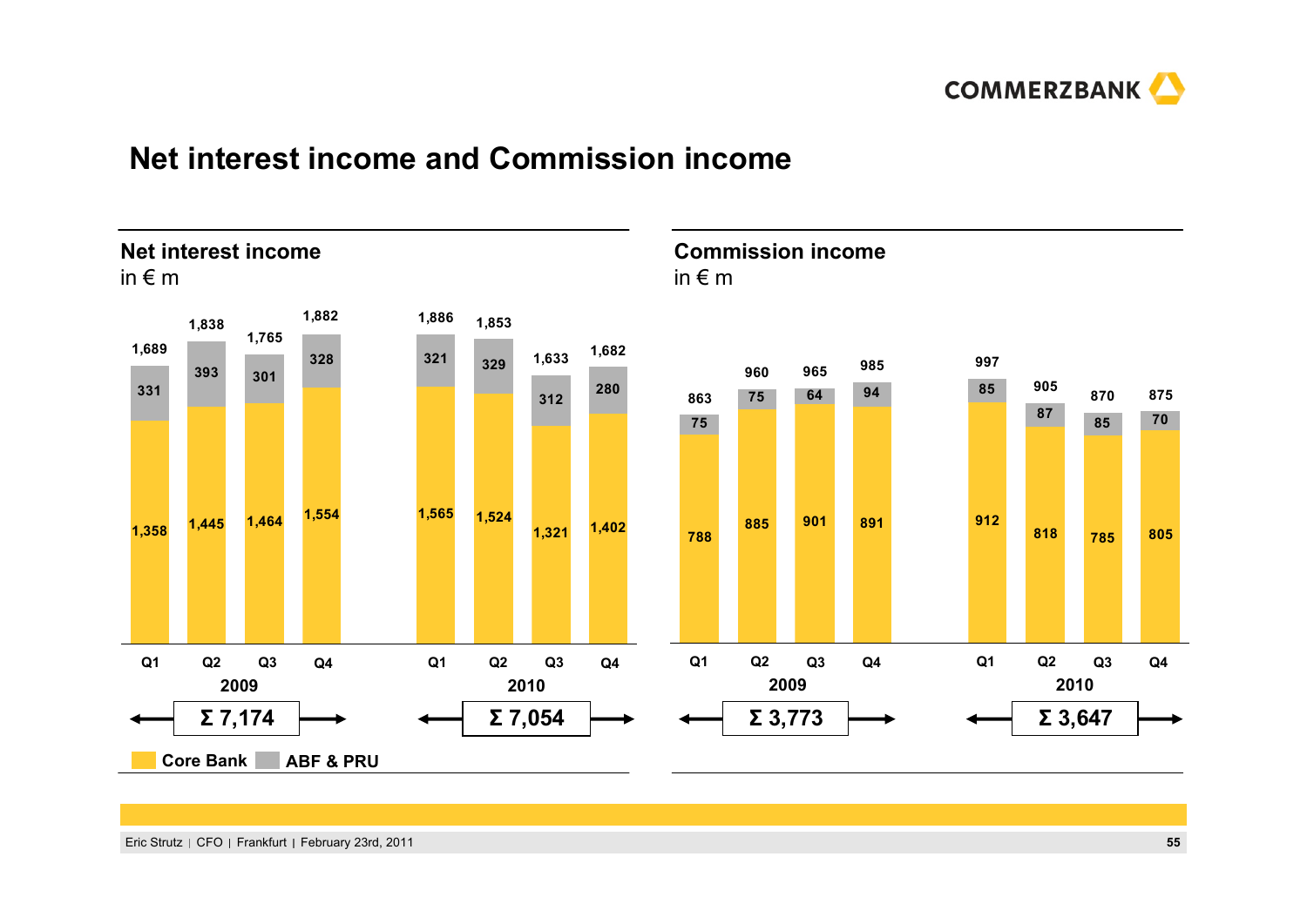

## **Net trading income and Net investment income**

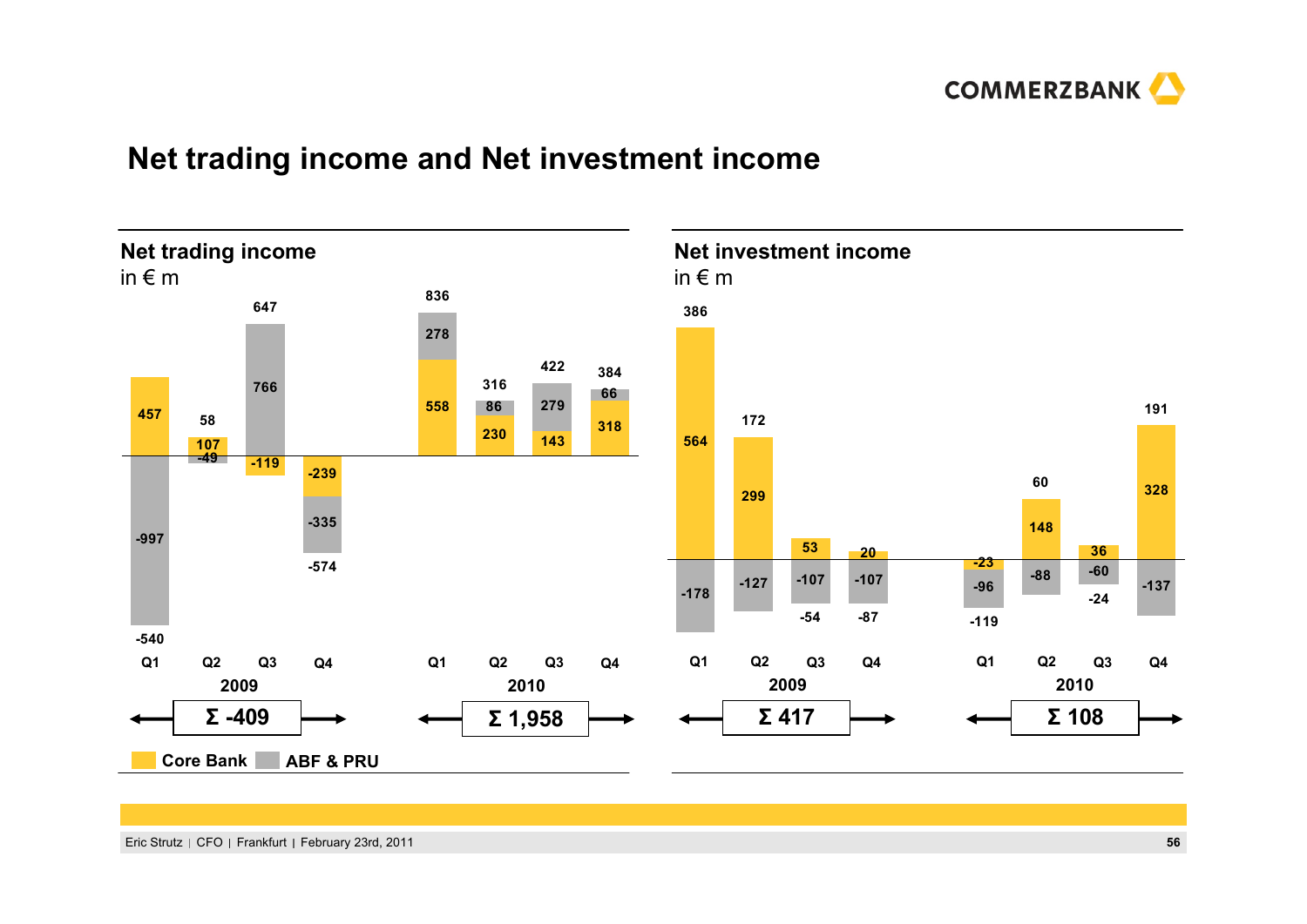

### **Appendix: Segment reporting**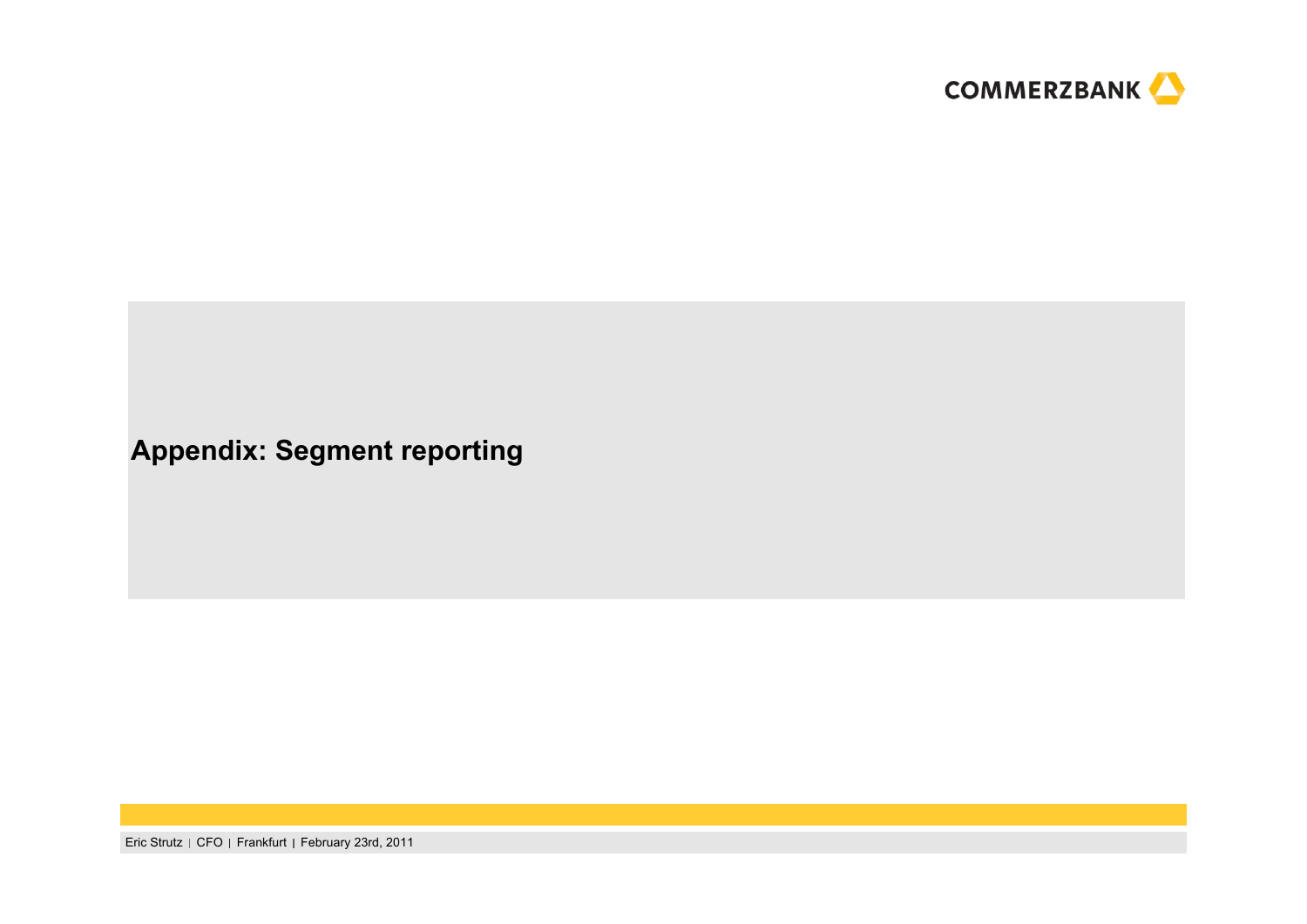

## **Commerzbank Group**

| in $\epsilon$ m                                                   | Q <sub>1</sub><br>2009 | Q <sub>2</sub><br>2009   | Q3<br>2009 | Q4<br>2009 | 12M<br>2009 | Q <sub>1</sub><br>2010 | Q2<br>2010               | Q3<br>2010               | Q <sub>4</sub><br>2010   | <b>12M</b><br>2010 |
|-------------------------------------------------------------------|------------------------|--------------------------|------------|------------|-------------|------------------------|--------------------------|--------------------------|--------------------------|--------------------|
| Net interest income                                               | 1,689                  | 1,838                    | 1,765      | 1,882      | 7,174       | 1,886                  | 1,853                    | 1,633                    | 1,682                    | 7,054              |
| Provisions for loan losses                                        | $-844$                 | $-993$                   | $-1,053$   | $-1,324$   | $-4,214$    | $-644$                 | $-639$                   | $-621$                   | $-595$                   | $-2,499$           |
| Net interest income after provisions                              | 845                    | 845                      | 712        | 558        | 2,960       | 1,242                  | 1,214                    | 1,012                    | 1,087                    | 4,555              |
| Net commission income                                             | 863                    | 960                      | 965        | 985        | 3,773       | 997                    | 905                      | 870                      | 875                      | 3,647              |
| Net trading income and net income on hedge accounting             | $-540$                 | 58                       | 647        | $-574$     | $-409$      | 836                    | 316                      | 422                      | 384                      | 1,958              |
| Net investment income                                             | 386                    | 172                      | $-54$      | $-87$      | 417         | $-119$                 | 60                       | $-24$                    | 191                      | 108                |
| Current income on companies accounted for using the equity method | 3                      | $\overline{\phantom{a}}$ | 4          | 8          | 15          | $\overline{2}$         | 6                        | -5                       | 32                       | 35                 |
| Other income                                                      | $-71$                  | 5                        | 112        | $-68$      | $-22$       | 22                     | $-30$                    | 26                       | $-149$                   | $-131$             |
| Revenues before LLP                                               | 2,330                  | 3,033                    | 3,439      | 2,146      | 10,948      | 3,624                  | 3,110                    | 2,922                    | 3,015                    | 12,671             |
| Revenues after LLP                                                | 1,486                  | 2,040                    | 2,386      | 822        | 6,734       | 2,980                  | 2,471                    | 2,301                    | 2,420                    | 10,172             |
| Operating expenses                                                | 2,081                  | 2,263                    | 2,264      | 2,396      | 9,004       | 2,209                  | 2,228                    | 2,185                    | 2,164                    | 8,786              |
| Operating profit/loss                                             | $-595$                 | $-223$                   | 122        | $-1,574$   | $-2,270$    | 771                    | 243                      | 116                      | 256                      | 1,386              |
| Impairments of goodwill and brand names                           |                        | 70                       | 646        | 52         | 768         | $\overline{a}$         | $\overline{\phantom{0}}$ |                          | $\overline{\phantom{a}}$ |                    |
| Restructuring expenses                                            | 289                    | 216                      | 904        | 212        | 1,621       | $\overline{a}$         | 33                       | $\overline{\phantom{a}}$ |                          | 33                 |
| Pre-tax profit/loss                                               | $-884$                 | $-509$                   | $-1,428$   | $-1,838$   | $-4,659$    | 771                    | 210                      | 116                      | 256                      | 1,353              |
|                                                                   |                        |                          |            |            |             |                        |                          |                          |                          |                    |
| Average capital employed                                          | 23,639                 | 25,741                   | 32,871     | 31,157     | 28,352      | 30,283                 | 30.967                   | 31,222                   | 31,452                   | 30,981             |
| RWA (End of Period)                                               | 315,733                | 296,579                  | 292,712    | 280,133    | 280,133     | 278,886                | 290,200                  | 279,597                  | 267,509                  | 267,509            |
| Cost/income ratio (%)                                             | 89.3%                  | 74.6%                    | 65.8%      | 111.6%     | 82.2%       | 61.0%                  | 71.6%                    | 74.8%                    | 71.8%                    | 69.3%              |
| Operating return on equity (%)                                    | $-10.1%$               | $-3.5%$                  | 1.5%       | $-20.2%$   | $-8.0\%$    | 10.2%                  | 3.1%                     | 1.5%                     | 3.3%                     | 4.5%               |
| Return on equity of pre-tax profit/loss (%)                       | $-15.0%$               | $-7.9%$                  | $-17.4%$   | $-23.6%$   | $-16.4%$    | 10.2%                  | 2.7%                     | 1.5%                     | 3.3%                     | 4.4%               |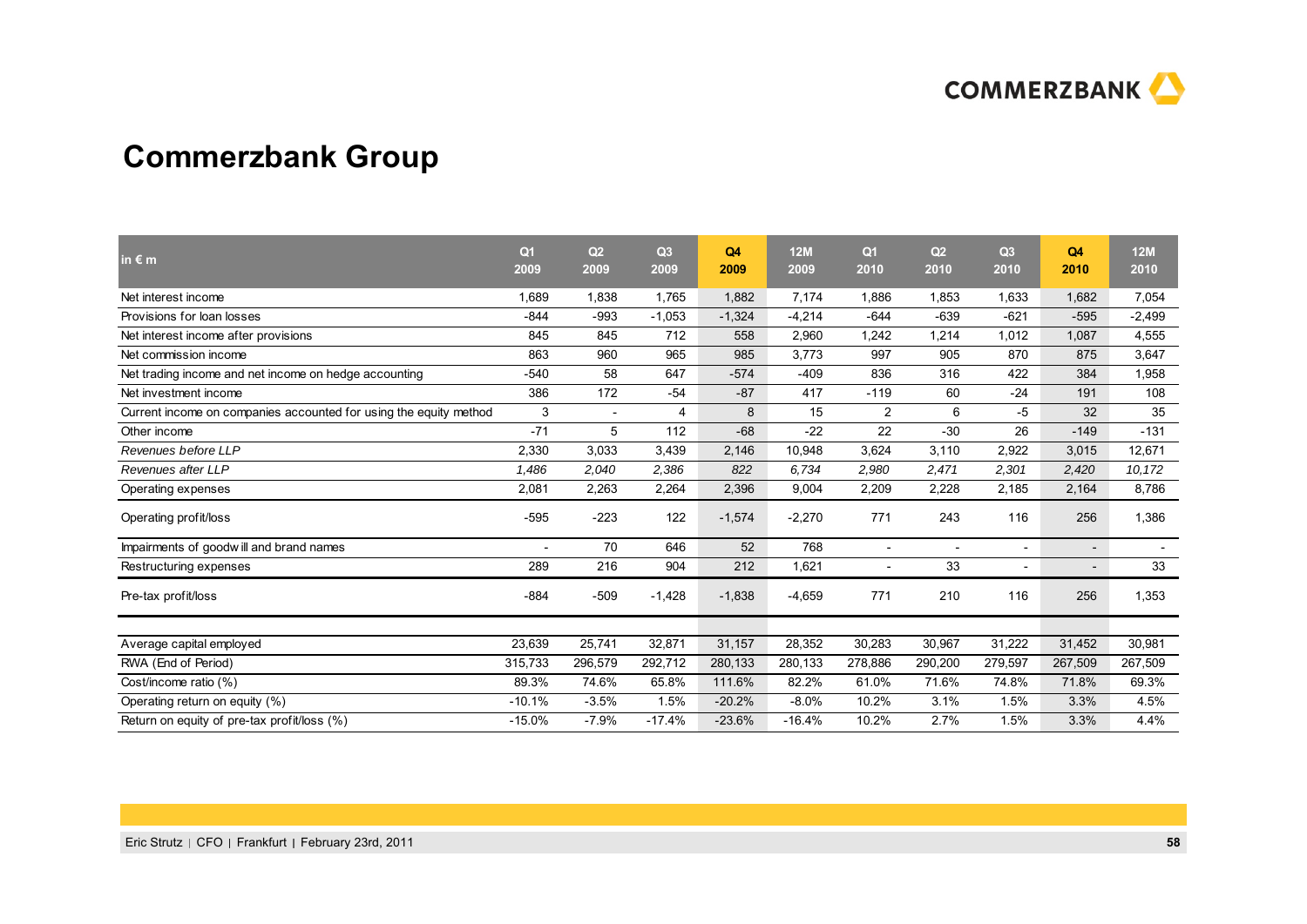

### **Private Customers**

| in $\epsilon$ m                                                   | Q <sub>1</sub><br>2009 | Q2<br>2009     | Q3<br>2009 | Q <sub>4</sub><br>2009   | <b>12M</b><br>2009 | Q <sub>1</sub><br>2010   | Q <sub>2</sub><br>2010   | Q3<br>2010               | Q4<br>2010               | <b>12M</b><br>2010       |
|-------------------------------------------------------------------|------------------------|----------------|------------|--------------------------|--------------------|--------------------------|--------------------------|--------------------------|--------------------------|--------------------------|
| Net interest income                                               | 546                    | 545            | 521        | 527                      | 2.139              | 489                      | 486                      | 501                      | 507                      | 1,983                    |
| Provisions for loan losses                                        | -49                    | $-55$          | $-70$      | $-72$                    | $-246$             | $-66$                    | $-70$                    | $-64$                    | $-46$                    | $-246$                   |
| Net interest income after provisions                              | 497                    | 490            | 451        | 455                      | 1,893              | 423                      | 416                      | 437                      | 461                      | 1.737                    |
| Net commission income                                             | 511                    | 540            | 565        | 547                      | 2,163              | 547                      | 497                      | 458                      | 439                      | 1,941                    |
| Net trading income and net income on hedge accounting             | $-1$                   | -5             | 3          | 2                        | $-1$               | -1                       | $\mathbf 1$              | $\overline{2}$           | $-3$                     | $\mathbf{1}$             |
| Net investment income                                             | $-1$                   | $-7$           | 13         | -9                       | $-4$               | 9                        | 5                        | $\overline{4}$           | 13                       | 31                       |
| Current income on companies accounted for using the equity method | $\overline{2}$         | 3              | 3          | 3                        | 11                 | $\overline{4}$           | 3                        | $\overline{4}$           | $-1$                     | 10                       |
| Other income                                                      | $-2$                   | $-16$          | $-57$      | $-24$                    | $-99$              | $-49$                    | 6                        | -6                       | $-71$                    | $-120$                   |
| Revenues before LLP                                               | 1,055                  | 1,060          | 1,048      | 1,046                    | 4.209              | 1,001                    | 998                      | 963                      | 884                      | 3,846                    |
| Revenues after LLP                                                | 1,006                  | 1,005          | 978        | 974                      | 3,963              | 935                      | 928                      | 899                      | 838                      | 3,600                    |
| Operating expenses                                                | 970                    | 952            | 938        | 961                      | 3,821              | 912                      | 914                      | 875                      | 851                      | 3,552                    |
| Operating profit/loss                                             | 36                     | 53             | 40         | 13                       | 142                | 23                       | 14                       | 24                       | $-13$                    | 48                       |
| Impairments of goodwill and brand names                           |                        | $\overline{a}$ |            | $\overline{\phantom{a}}$ |                    | $\overline{a}$           | $\overline{a}$           | $\blacksquare$           | $\overline{\phantom{a}}$ |                          |
| Restructuring expenses                                            | 51                     | 43             | 192        | 52                       | 338                | $\overline{\phantom{a}}$ | $\overline{\phantom{a}}$ | $\overline{\phantom{a}}$ | $\overline{\phantom{a}}$ | $\overline{\phantom{0}}$ |
| Pre-tax profit/loss                                               | $-15$                  | 10             | $-152$     | $-39$                    | $-196$             | 23                       | 14                       | 24                       | $-13$                    | 48                       |
| Average capital employed                                          | 3,332                  | 3,268          | 3,252      | 3,173                    | 3,256              | 3,422                    | 3,458                    | 3,341                    | 3,365                    | 3,397                    |
| RWA (End of Period)                                               | 31,428                 | 31,253         | 31,524     | 30,265                   | 30,265             | 29,450                   | 30,100                   | 28,557                   | 28,682                   | 28,682                   |
| Cost/income ratio (%)                                             | 91.9%                  | 89.8%          | 89.5%      | 91.9%                    | 90.8%              | 91.1%                    | 91.6%                    | 90.9%                    | 96.3%                    | 92.4%                    |
| Operating return on equity (%)                                    | 4.3%                   | 6.5%           | 4.9%       | 1.6%                     | 4.4%               | 2.7%                     | 1.6%                     | 2.9%                     | $-1.5%$                  | 1.4%                     |
| Return on equity of pre-tax profit/loss (%)                       | $-1.8%$                | 1.2%           | $-18.7%$   | $-4.9%$                  | $-6.0%$            | 2.7%                     | 1.6%                     | 2.9%                     | $-1.5%$                  | 1.4%                     |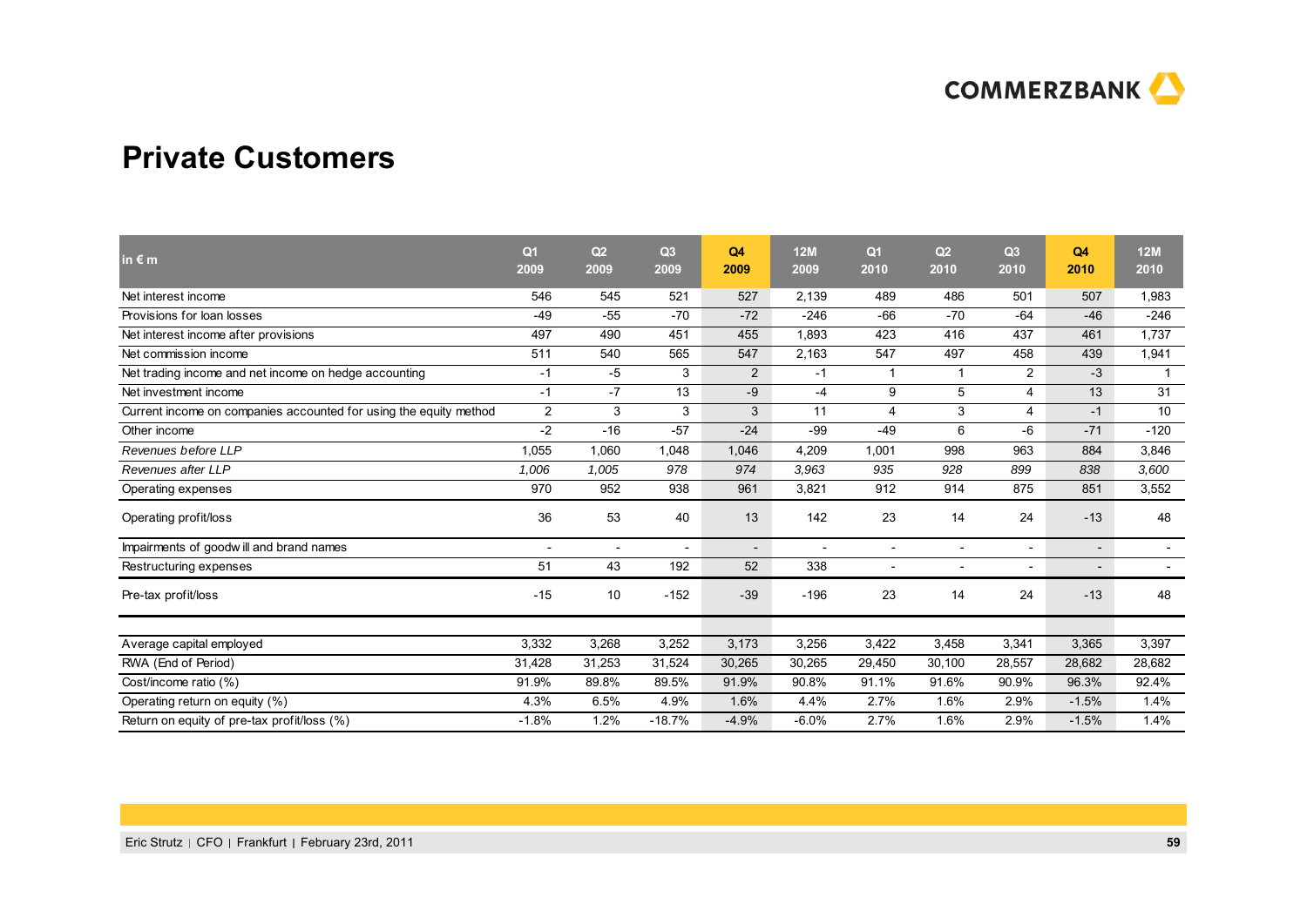

### **Mittelstandsbank**

| in $\epsilon$ m                                                   | Q <sub>1</sub><br>2009 | Q2<br>2009               | Q3<br>2009 | Q4<br>2009               | 12M<br>2009              | Q <sub>1</sub><br>2010   | Q2<br>2010               | Q <sub>3</sub><br>2010   | Q <sub>4</sub><br>2010   | <b>12M</b><br>2010 |
|-------------------------------------------------------------------|------------------------|--------------------------|------------|--------------------------|--------------------------|--------------------------|--------------------------|--------------------------|--------------------------|--------------------|
| Net interest income                                               | 549                    | 543                      | 505        | 559                      | 2,156                    | 523                      | 554                      | 482                      | 522                      | 2,081              |
| Provisions for loan losses                                        | -90                    | $-236$                   | $-330$     | $-298$                   | $-954$                   | $-161$                   | $-94$                    | 69                       | $-93$                    | $-279$             |
| Net interest income after provisions                              | 459                    | 307                      | 175        | 261                      | 1,202                    | 362                      | 460                      | 551                      | 429                      | 1,802              |
| Net commission income                                             | 248                    | 220                      | 227        | 229                      | 924                      | 271                      | 222                      | 239                      | 251                      | 983                |
| Net trading income and net income on hedge accounting             | 1                      | $-50$                    | $-63$      | $-17$                    | $-129$                   | $-4$                     | 50                       | $-14$                    | $-8$                     | 24                 |
| Net investment income                                             | $-1$                   | 0                        |            | $\mathbf{1}$             | 1                        | $-3$                     | 15                       | 29                       | 147                      | 188                |
| Current income on companies accounted for using the equity method | $\mathbf{1}$           | $\mathbf{1}$             | 2          | $\overline{\phantom{a}}$ | 4                        | $\overline{\phantom{a}}$ | $\overline{\phantom{a}}$ | $\overline{\phantom{a}}$ | 30                       | 30                 |
| Other income                                                      | $-53$                  | -6                       | 61         | $-71$                    | $-69$                    | 45                       | $-11$                    | -9                       | $-11$                    | 14                 |
| Revenues before LLP                                               | 745                    | 708                      | 733        | 701                      | 2,887                    | 832                      | 830                      | 727                      | 931                      | 3,320              |
| Revenues after LLP                                                | 655                    | 472                      | 403        | 403                      | 1,933                    | 671                      | 736                      | 796                      | 838                      | 3,041              |
| Operating expenses                                                | 331                    | 342                      | 338        | 320                      | 1,331                    | 358                      | 349                      | 367                      | 369                      | 1,443              |
| Operating profit/loss                                             | 324                    | 130                      | 65         | 83                       | 602                      | 313                      | 387                      | 429                      | 469                      | 1,598              |
| Impairments of goodwill and brand names                           |                        | $\overline{\phantom{0}}$ |            |                          | $\overline{\phantom{a}}$ | $\overline{\phantom{a}}$ |                          | $\overline{\phantom{a}}$ | $\overline{\phantom{a}}$ |                    |
| Restructuring expenses                                            | 17                     | 8                        | 50         | $-1$                     | 74                       | $\overline{\phantom{a}}$ |                          | $\overline{\phantom{a}}$ | $\overline{\phantom{a}}$ |                    |
| Pre-tax profit/loss                                               | 307                    | 122                      | 15         | 84                       | 528                      | 313                      | 387                      | 429                      | 469                      | 1,598              |
| Average capital employed                                          | 5,697                  | 5,384                    | 5,257      | 5,233                    | 5,393                    | 5,468                    | 5,465                    | 5,684                    | 5,585                    | 5,550              |
| RWA (End of Period)                                               | 67,580                 | 66,587                   | 63,881     | 63,127                   | 63,127                   | 63,545                   | 68,566                   | 66,184                   | 67,021                   | 67,021             |
| Cost/income ratio (%)                                             | 44.4%                  | 48.3%                    | 46.1%      | 45.6%                    | 46.1%                    | 43.0%                    | 42.0%                    | 50.5%                    | 39.6%                    | 43.5%              |
| Operating return on equity (%)                                    | 22.7%                  | 9.7%                     | 4.9%       | 6.3%                     | 11.2%                    | 22.9%                    | 28.3%                    | 30.2%                    | 33.6%                    | 28.8%              |
| Return on equity of pre-tax profit/loss (%)                       | 21.6%                  | 9.1%                     | 1.1%       | 6.4%                     | 9.8%                     | 22.9%                    | 28.3%                    | 30.2%                    | 33.6%                    | 28.8%              |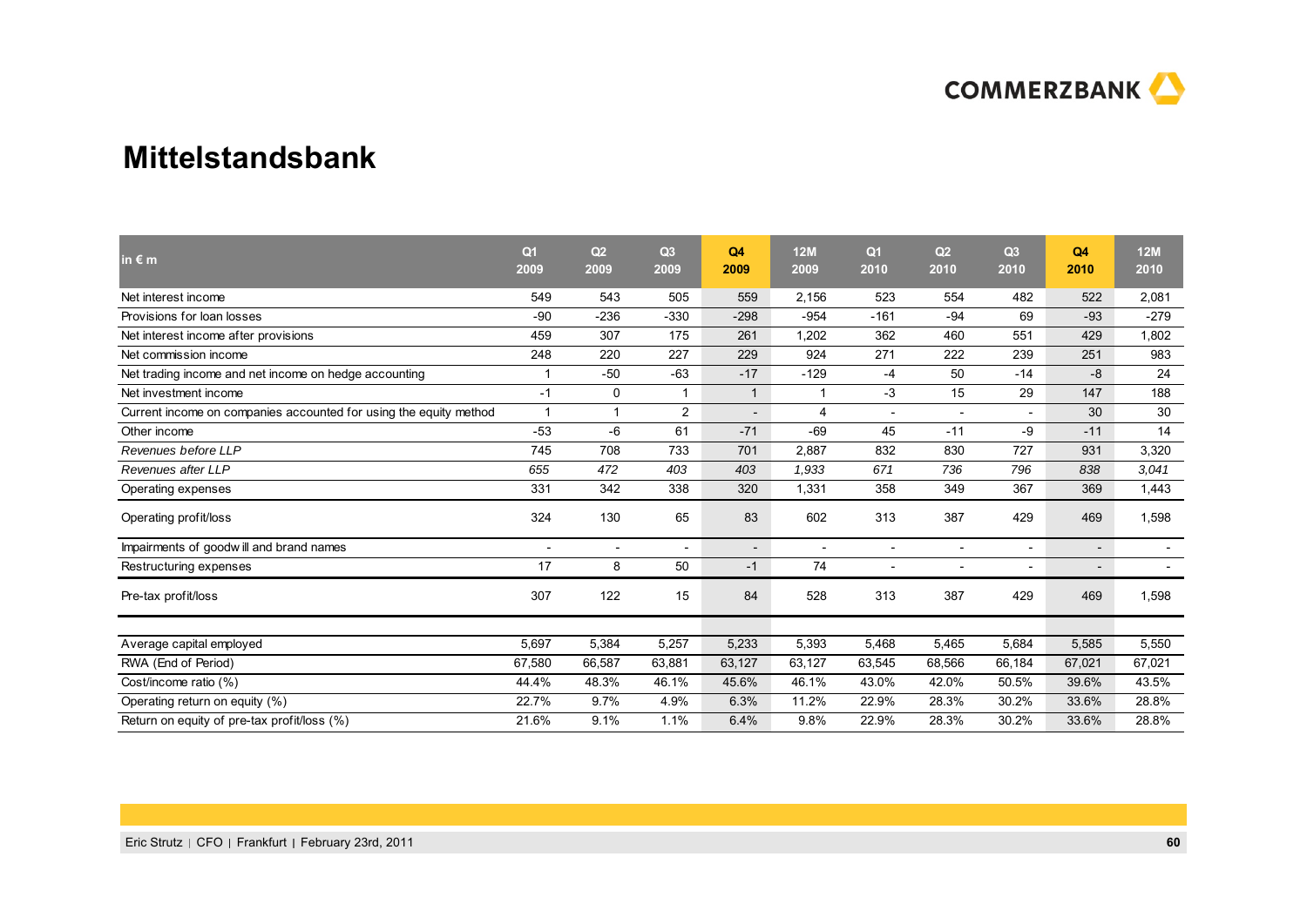

## **Central & Eastern Europe**

| in $\varepsilon$ m                                                | Q <sub>1</sub><br>2009   | Q <sub>2</sub><br>2009   | Q <sub>3</sub><br>2009   | Q4<br>2009               | <b>12M</b><br>2009 | Q <sub>1</sub><br>2010   | Q2<br>2010               | Q3<br>2010               | Q4<br>2010               | <b>12M</b><br>2010       |
|-------------------------------------------------------------------|--------------------------|--------------------------|--------------------------|--------------------------|--------------------|--------------------------|--------------------------|--------------------------|--------------------------|--------------------------|
| Net interest income                                               | 164                      | 163                      | 160                      | 178                      | 665                | 159                      | 161                      | 164                      | 190                      | 674                      |
| Provisions for loan losses                                        | $-173$                   | $-201$                   | $-142$                   | $-296$                   | $-812$             | $-94$                    | $-92$                    | $-127$                   | $-48$                    | $-361$                   |
| Net interest income after provisions                              | -9                       | $-38$                    | 18                       | $-118$                   | $-147$             | 65                       | 69                       | 37                       | 142                      | 313                      |
| Net commission income                                             | 31                       | 46                       | 46                       | 47                       | 170                | 47                       | 53                       | 53                       | 55                       | 208                      |
| Net trading income and net income on hedge accounting             | 29                       | 19                       | 15                       | 16                       | 79                 | 18                       | 20                       | 19                       | 16                       | 73                       |
| Net investment income                                             | $-5$                     | $-1$                     | $-3$                     | $-5$                     | $-14$              | $-1$                     | 4                        | 4                        | $-11$                    | $-4$                     |
| Current income on companies accounted for using the equity method | $\overline{\phantom{a}}$ | $\overline{\phantom{0}}$ |                          | $\overline{\phantom{0}}$ | $\overline{a}$     | $\overline{\phantom{0}}$ | $\overline{\phantom{a}}$ | $\overline{\phantom{0}}$ | $\overline{\phantom{a}}$ | $\overline{\phantom{a}}$ |
| Other income                                                      | $\overline{7}$           | 3                        | $\overline{2}$           | $-7$                     | 5                  | 3                        | 9                        | 9                        | $\overline{7}$           | 28                       |
| Revenues before LLP                                               | 226                      | 230                      | 220                      | 229                      | 905                | 226                      | 247                      | 249                      | 257                      | 979                      |
| Revenues after LLP                                                | 53                       | 29                       | 78                       | $-67$                    | 93                 | 132                      | 155                      | 122                      | 209                      | 618                      |
| Operating expenses                                                | 115                      | 116                      | 120                      | 135                      | 486                | 126                      | 148                      | 153                      | 138                      | 565                      |
| Operating profit/loss                                             | $-62$                    | $-87$                    | $-42$                    | $-202$                   | $-393$             | 6                        | $\overline{7}$           | $-31$                    | 71                       | 53                       |
| Impairments of goodwill and brand names                           | $\overline{\phantom{a}}$ | $\overline{\phantom{a}}$ |                          | $\overline{\phantom{a}}$ | $\overline{a}$     |                          | $\overline{a}$           |                          | $\overline{\phantom{a}}$ |                          |
| Restructuring expenses                                            | $\overline{\phantom{a}}$ | $\overline{\phantom{a}}$ | $\overline{\phantom{a}}$ | 5                        | 5                  | $\overline{\phantom{a}}$ | $\overline{\phantom{a}}$ | $\overline{\phantom{a}}$ | $\qquad \qquad -$        |                          |
| Pre-tax profit/loss                                               | $-62$                    | $-87$                    | $-42$                    | $-207$                   | $-398$             | 6                        | $\overline{7}$           | $-31$                    | 71                       | 53                       |
|                                                                   |                          |                          |                          |                          |                    |                          |                          |                          |                          |                          |
| Average capital employed                                          | 1,653                    | 1,597                    | 1,619                    | 1,551                    | 1,605              | 1,598                    | 1,597                    | 1,673                    | 1,641                    | 1,627                    |
| RWA (End of Period)                                               | 19,213                   | 18,626                   | 19,066                   | 18,356                   | 18,356             | 18,727                   | 19,701                   | 18,990                   | 19,087                   | 19,087                   |
| Cost/income ratio (%)                                             | 50.9%                    | 50.4%                    | 54.5%                    | 59.0%                    | 53.7%              | 55.8%                    | 59.9%                    | 61.4%                    | 53.7%                    | 57.7%                    |
| Operating return on equity (%)                                    | $-15.0%$                 | $-21.8%$                 | $-10.4%$                 | $-52.1%$                 | $-24.5%$           | 1.5%                     | 1.8%                     | $-7.4%$                  | 17.3%                    | 3.3%                     |
| Return on equity of pre-tax profit/loss (%)                       | $-15.0%$                 | $-21.8%$                 | $-10.4%$                 | $-53.4%$                 | $-24.8%$           | 1.5%                     | 1.8%                     | $-7.4%$                  | 17.3%                    | 3.3%                     |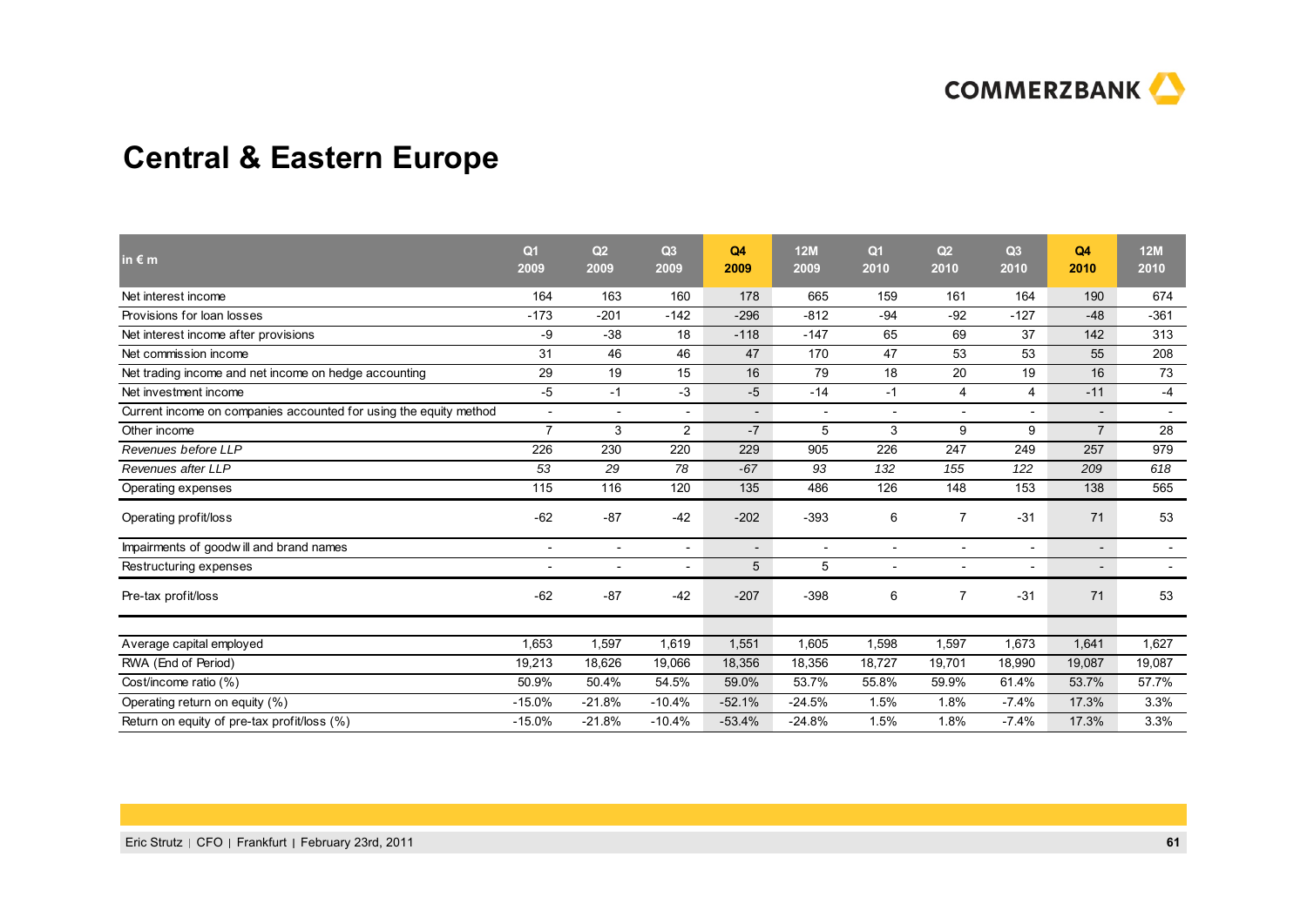

## **Corporates & Markets**

| in $\epsilon$ m                                                   | Q <sub>1</sub><br>2009 | Q <sub>2</sub><br>2009   | Q3<br>2009     | Q4<br>2009     | <b>12M</b><br>2009       | Q <sub>1</sub><br>2010   | Q2<br>2010               | Q3<br>2010               | Q4<br>2010               | <b>12M</b><br>2010 |
|-------------------------------------------------------------------|------------------------|--------------------------|----------------|----------------|--------------------------|--------------------------|--------------------------|--------------------------|--------------------------|--------------------|
| Net interest income                                               | 178                    | 194                      | 264            | 144            | 780                      | 208                      | 198                      | 141                      | 220                      | 767                |
| Provisions for loan losses                                        | $-254$                 | 34                       | $-44$          | $-25$          | $-289$                   | 19                       | 0                        | -6                       | 14                       | 27                 |
| Net interest income after provisions                              | $-76$                  | 228                      | 220            | 119            | 491                      | 227                      | 198                      | 135                      | 234                      | 794                |
| Net commission income                                             | 80                     | 94                       | 96             | 82             | 352                      | 75                       | 64                       | 55                       | 60                       | 254                |
| Net trading income and net income on hedge accounting             | 574                    | 184                      | 48             | $-125$         | 681                      | 448                      | 187                      | 313                      | 212                      | 1,160              |
| Net investment income                                             | $-19$                  | -6                       | 28             | 24             | 27                       | $-14$                    | 43                       | 31                       | 160                      | 220                |
| Current income on companies accounted for using the equity method | $-1$                   | -1                       |                | $-1$           | $\overline{\phantom{a}}$ | $\blacksquare$           | $\blacksquare$           | -1                       | 10                       | 11                 |
| Other income                                                      | $-15$                  | 19                       | $\overline{4}$ | $-3$           | 5                        | 8                        | 11                       | 25                       | $-64$                    | $-20$              |
| Revenues before LLP                                               | 797                    | 486                      | 441            | 121            | 1,845                    | 725                      | 503                      | 566                      | 598                      | 2,392              |
| Revenues after LLP                                                | 543                    | 520                      | 397            | 96             | 1,556                    | 744                      | 503                      | 560                      | 612                      | 2,419              |
| Operating expenses                                                | 500                    | 520                      | 490            | 466            | 1,976                    | 410                      | 394                      | 438                      | 391                      | 1,633              |
| Operating profit/loss                                             | 43                     | $\Omega$                 | $-93$          | $-370$         | $-420$                   | 334                      | 109                      | 122                      | 221                      | 786                |
| Impairments of goodwill and brand names                           |                        | $\overline{\phantom{a}}$ | 21             | $\overline{2}$ | 23                       | $\overline{\phantom{a}}$ | $\overline{\phantom{a}}$ |                          | $\overline{\phantom{a}}$ |                    |
| Restructuring expenses                                            | 62                     | 63                       | 79             | $-76$          | 128                      | $\overline{\phantom{a}}$ |                          | $\overline{\phantom{a}}$ | $\overline{\phantom{a}}$ |                    |
| Pre-tax profit/loss                                               | $-19$                  | $-63$                    | $-193$         | $-296$         | $-571$                   | 334                      | 109                      | 122                      | 221                      | 786                |
| Average capital employed                                          | 4,806                  | 4.552                    | 4,208          | 4,119          | 4,421                    | 3,834                    | 3.866                    | 3,867                    | 3,852                    | 3,855              |
| RWA (End of Period)                                               | 66,102                 | 56,873                   | 57,205         | 52,672         | 52,672                   | 51,265                   | 53,049                   | 52,587                   | 47,653                   | 47,653             |
| Cost/income ratio (%)                                             | 62.7%                  | 107.0%                   | 111.1%         | 385.1%         | 107.1%                   | 56.6%                    | 78.3%                    | 77.4%                    | 65.4%                    | 68.3%              |
| Operating return on equity (%)                                    | 3.6%                   | 0.0%                     | $-8.8%$        | $-35.9%$       | $-9.5%$                  | 34.8%                    | 11.3%                    | 12.6%                    | 23.0%                    | 20.4%              |
| Return on equity of pre-tax profit/loss (%)                       | $-1.6%$                | $-5.5%$                  | $-18.3%$       | $-28.7%$       | $-12.9%$                 | 34.8%                    | 11.3%                    | 12.6%                    | 23.0%                    | 20.4%              |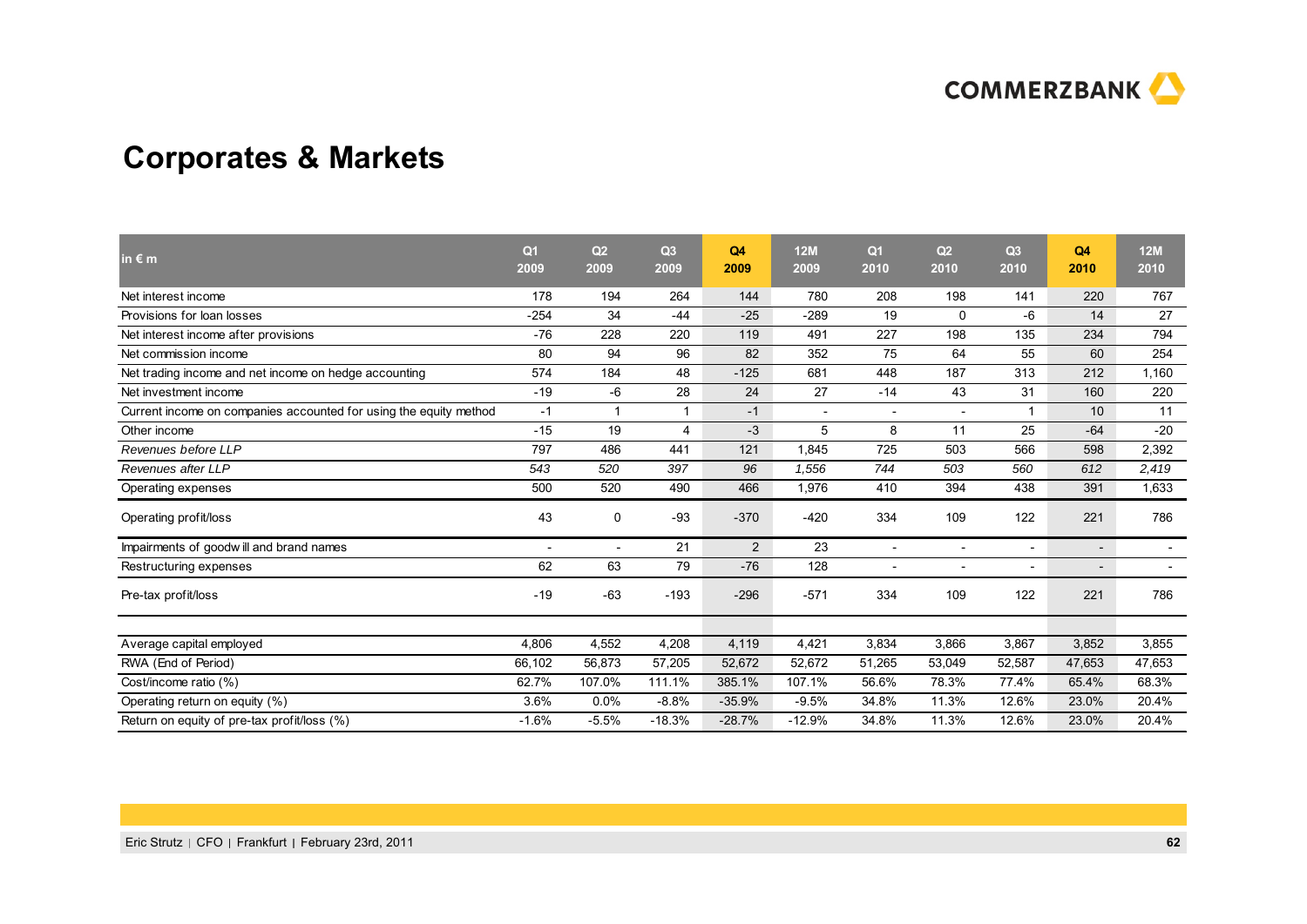

### **Asset Based Finance**

| in $\epsilon$ m                                                   | Q <sub>1</sub><br>2009   | Q <sub>2</sub><br>2009 | Q3<br>2009               | Q4<br>2009               | <b>12M</b><br>2009 | Q <sub>1</sub><br>2010   | Q <sub>2</sub><br>2010 | Q3<br>2010               | Q4<br>2010               | 12M<br>2010 |
|-------------------------------------------------------------------|--------------------------|------------------------|--------------------------|--------------------------|--------------------|--------------------------|------------------------|--------------------------|--------------------------|-------------|
| Net interest income                                               | 259                      | 328                    | 249                      | 265                      | 1,101              | 298                      | 319                    | 283                      | 260                      | 1,160       |
| Provisions for loan losses                                        | $-207$                   | $-358$                 | $-372$                   | $-651$                   | $-1,588$           | $-325$                   | $-354$                 | $-493$                   | $-412$                   | $-1,584$    |
| Net interest income after provisions                              | 52                       | $-30$                  | $-123$                   | $-386$                   | $-487$             | $-27$                    | $-35$                  | $-210$                   | $-152$                   | $-424$      |
| Net commission income                                             | 63                       | 75                     | 66                       | 93                       | 297                | 88                       | 80                     | 83                       | 76                       | 327         |
| Net trading income and net income on hedge accounting             | 262                      | $-73$                  | 69                       | $-61$                    | 197                | $-4$                     | 30                     | $-49$                    | $-55$                    | $-78$       |
| Net investment income                                             | $-43$                    | 3                      | $-2$                     | $-45$                    | $-87$              | $-2$                     | $-158$                 | $-51$                    | $-141$                   | $-352$      |
| Current income on companies accounted for using the equity method | $\overline{\phantom{a}}$ | $\overline{a}$         | $\overline{\phantom{0}}$ | $\overline{\phantom{0}}$ | $\overline{a}$     | $-2$                     | 2                      | $-9$                     | $-11$                    | $-20$       |
| Other income                                                      | 3                        | $-2$                   | 15                       | $-80$                    | $-64$              | 14                       | $-21$                  | $-24$                    | $-83$                    | $-114$      |
| Revenues before LLP                                               | 544                      | 331                    | 397                      | 172                      | 1,444              | 392                      | 252                    | 233                      | 46                       | 923         |
| Revenues after LLP                                                | 337                      | $-27$                  | 25                       | $-479$                   | $-144$             | 67                       | $-102$                 | $-260$                   | $-366$                   | $-661$      |
| Operating expenses                                                | 168                      | 170                    | 158                      | 173                      | 669                | 152                      | 147                    | 144                      | 166                      | 609         |
| Operating profit/loss                                             | 169                      | $-197$                 | $-133$                   | $-652$                   | $-813$             | $-85$                    | $-249$                 | $-404$                   | $-532$                   | $-1,270$    |
| Impairments of goodwill and brand names                           |                          | 70                     | 624                      | 51                       | 745                | $\overline{\phantom{a}}$ |                        |                          | $\overline{\phantom{a}}$ |             |
| Restructuring expenses                                            | $\overline{a}$           | 47                     | 16                       | $\overline{4}$           | 67                 | $\overline{\phantom{a}}$ | 33                     | $\overline{\phantom{a}}$ |                          | 33          |
| Pre-tax profit/loss                                               | 169                      | $-314$                 | $-773$                   | $-707$                   | $-1,625$           | $-85$                    | $-282$                 | $-404$                   | $-532$                   | $-1,303$    |
| Average capital employed                                          | 7,420                    | 6.853                  | 6,570                    | 6,441                    | 6,821              | 6,437                    | 6.218                  | 6,327                    | 5,684                    | 6,166       |
| RWA (End of Period)                                               | 94,739                   | 88,593                 | 90,090                   | 89,685                   | 89,685             | 88,087                   | 90,327                 | 85,539                   | 78,773                   | 78,773      |
| Cost/income ratio (%)                                             | 30.9%                    | 51.4%                  | 39.8%                    | 100.6%                   | 46.3%              | 38.8%                    | 58.3%                  | 61.8%                    | 360.9%                   | 66.0%       |
| Operating return on equity (%)                                    | 9.1%                     | $-11.5%$               | $-8.1%$                  | $-40.5%$                 | $-11.9%$           | $-5.3%$                  | $-16.0%$               | $-25.5%$                 | $-37.4%$                 | $-20.6%$    |
| Return on equity of pre-tax profit/loss (%)                       | 9.1%                     | $-18.3%$               | $-47.1%$                 | $-43.9%$                 | $-23.8%$           | $-5.3%$                  | $-18.1%$               | $-25.5%$                 | $-37.4%$                 | $-21.1%$    |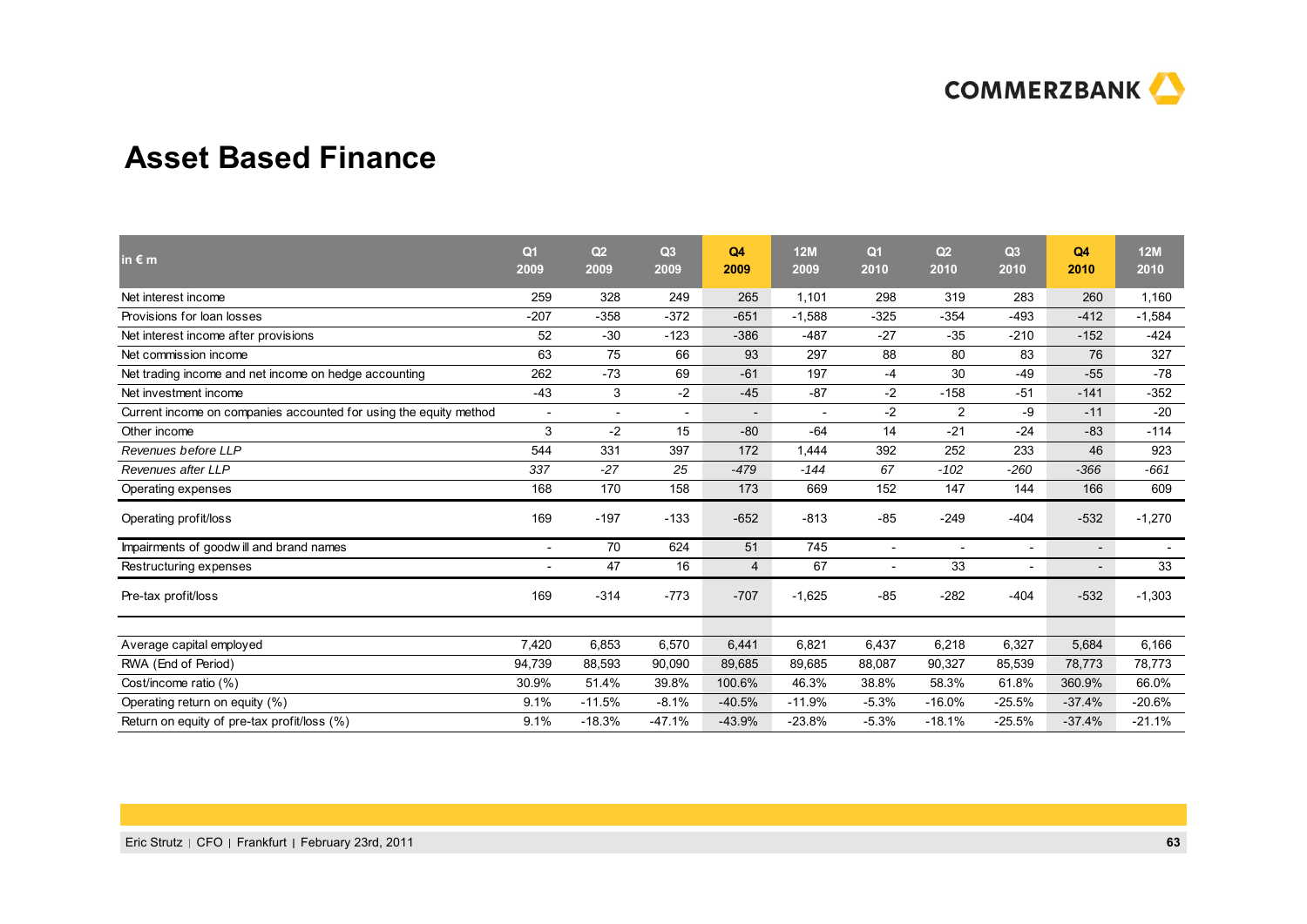

## **Portfolio Restructuring Unit**

| in $\notin$ m                                                     | Q <sub>1</sub><br>2009   | Q <sub>2</sub><br>2009   | Q3<br>2009 | Q4<br>2009               | <b>12M</b><br>2009       | Q <sub>1</sub><br>2010   | Q <sub>2</sub><br>2010   | Q3<br>2010               | Q4<br>2010               | <b>12M</b><br>2010       |
|-------------------------------------------------------------------|--------------------------|--------------------------|------------|--------------------------|--------------------------|--------------------------|--------------------------|--------------------------|--------------------------|--------------------------|
| Net interest income                                               | 72                       | 65                       | 52         | 63                       | 252                      | 23                       | 10                       | 29                       | 20                       | 82                       |
| Provisions for loan losses                                        | $-70$                    | $-169$                   | -99        | 11                       | $-327$                   | $-22$                    | $-28$                    | $-2$                     | $-10$                    | $-62$                    |
| Net interest income after provisions                              | $\overline{2}$           | $-104$                   | $-47$      | 74                       | $-75$                    |                          | $-18$                    | 27                       | 10                       | 20                       |
| Net commission income                                             | 12                       | $\mathbf 0$              | $-2$       | $\mathbf 1$              | 11                       | -3                       | $\overline{7}$           | $\overline{2}$           | $-6$                     | $-0$                     |
| Net trading income and net income on hedge accounting             | $-1,259$                 | 24                       | 697        | $-274$                   | $-812$                   | 282                      | 56                       | 328                      | 121                      | 787                      |
| Net investment income                                             | $-135$                   | $-130$                   | $-105$     | $-62$                    | $-432$                   | $-94$                    | 70                       | -9                       | $\overline{4}$           | $-29$                    |
| Current income on companies accounted for using the equity method | $\overline{\phantom{a}}$ | $\overline{\phantom{a}}$ |            | $\overline{\phantom{a}}$ | $\overline{\phantom{a}}$ | $\overline{\phantom{a}}$ | $\overline{\phantom{a}}$ |                          | $\overline{a}$           | $\overline{\phantom{a}}$ |
| Other income                                                      | $\Omega$                 | $-0$                     | -1         | 3                        | 4                        | -0                       | $\overline{7}$           | -3                       | $-1$                     | 3                        |
| Revenues before LLP                                               | $-1,310$                 | $-41$                    | 643        | $-269$                   | $-977$                   | 208                      | 150                      | 347                      | 138                      | 843                      |
| Revenues after LLP                                                | $-1,380$                 | $-210$                   | 544        | $-258$                   | $-1,304$                 | 186                      | 122                      | 345                      | 128                      | 781                      |
| Operating expenses                                                | 34                       | 32                       | 41         | 41                       | 148                      | 25                       | 27                       | 31                       | 23                       | 106                      |
| Operating profit/loss                                             | $-1,414$                 | $-242$                   | 503        | $-299$                   | $-1,452$                 | 161                      | 95                       | 314                      | 105                      | 675                      |
| Impairments of goodwill and brand names                           | $\overline{a}$           | $\overline{a}$           |            | $\overline{\phantom{a}}$ | $\overline{a}$           | $\overline{a}$           | $\overline{\phantom{a}}$ | $\overline{\phantom{0}}$ | $\overline{a}$           |                          |
| Restructuring expenses                                            | 3                        | $-1$                     |            |                          | $\overline{2}$           | $\overline{\phantom{a}}$ |                          |                          | $\overline{\phantom{a}}$ |                          |
| Pre-tax profit/loss                                               | $-1,417$                 | $-241$                   | 503        | $-299$                   | $-1,454$                 | 161                      | 95                       | 314                      | 105                      | 675                      |
| Average capital employed                                          | 1,944                    | 1,808                    | 1,675      | 1,532                    | 1,740                    | 1,363                    | 1,250                    | 1,137                    | 1,093                    | 1,211                    |
| RWA (End of Period)                                               | 19,990                   | 18,361                   | 16,113     | 11,112                   | 11,112                   | 13,462                   | 12,234                   | 10,929                   | 9,879                    | 9,879                    |
| Cost/income ratio (%)                                             | n/a                      | n/a                      | 6.4%       | n/a                      | n/a                      | 12.0%                    | 18.0%                    | 8.9%                     | 16.7%                    | 12.6%                    |
| Operating return on equity (%)                                    | $-290.9%$                | $-53.6%$                 | 120.1%     | $-78.1%$                 | $-83.5%$                 | 47.2%                    | 30.4%                    | 110.5%                   | 38.4%                    | 55.8%                    |
| Return on equity of pre-tax profit/loss (%)                       | $-291.5%$                | $-53.3%$                 | 120.1%     | $-78.1%$                 | $-83.6%$                 | 47.2%                    | 30.4%                    | 110.5%                   | 38.4%                    | 55.8%                    |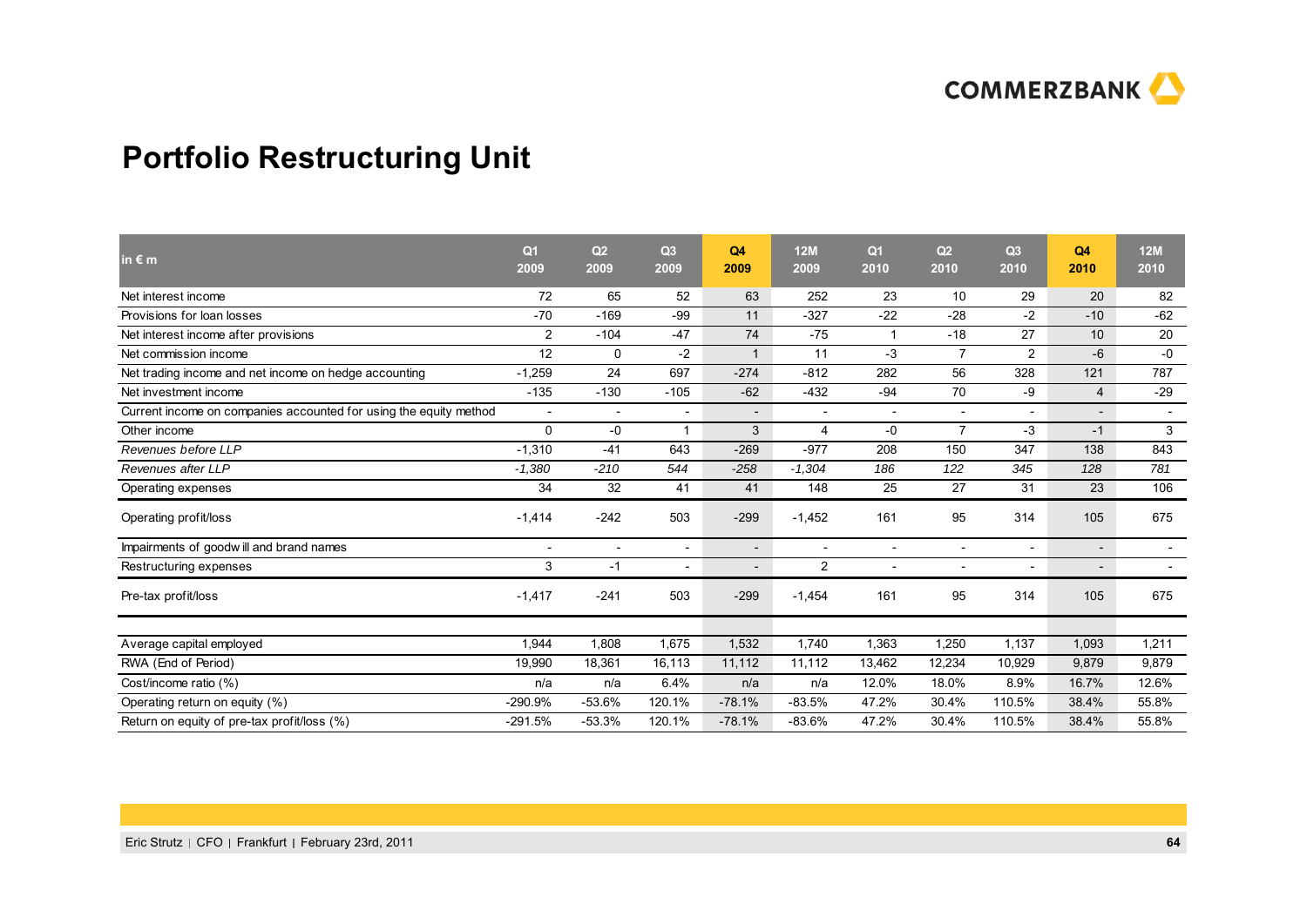

### **Others & Consolidation**

| in $\epsilon$ m                                                   | Q <sub>1</sub><br>2009 | Q2<br>2009               | Q3<br>2009     | Q4<br>2009     | <b>12M</b><br>2009       | Q <sub>1</sub><br>2010   | Q2<br>2010               | Q3<br>2010               | Q4<br>2010               | 12M<br>2010              |
|-------------------------------------------------------------------|------------------------|--------------------------|----------------|----------------|--------------------------|--------------------------|--------------------------|--------------------------|--------------------------|--------------------------|
| Net interest income                                               | $-79$                  | 0                        | 14             | 146            | 81                       | 186                      | 125                      | 33                       | $-37$                    | 307                      |
| Provisions for loan losses                                        | $-1$                   | -8                       | $\overline{4}$ | $\overline{7}$ | $\overline{2}$           | 5                        | $-1$                     | $\overline{2}$           | -0                       | 6                        |
| Net interest income after provisions                              | $-80$                  | -8                       | 18             | 153            | 83                       | 191                      | 124                      | 35                       | $-37$                    | 313                      |
| Net commission income                                             | $-82$                  | $-15$                    | $-33$          | $-14$          | $-144$                   | $-28$                    | $-18$                    | $-20$                    | $\mathbf{0}$             | $-66$                    |
| Net trading income and net income on hedge accounting             | $-146$                 | $-41$                    | $-122$         | $-115$         | $-424$                   | 95                       | $-28$                    | $-177$                   | 101                      | -9                       |
| Net investment income                                             | 590                    | 313                      | 14             | 9              | 926                      | $-14$                    | 81                       | $-32$                    | 19                       | 54                       |
| Current income on companies accounted for using the equity method | 1                      | -5                       | $-2$           | 6              | $\overline{\phantom{a}}$ | $\overline{\phantom{0}}$ |                          | $-1$                     | $\overline{4}$           | 4                        |
| Other income                                                      | $-11$                  | $\overline{7}$           | 86             | 114            | 196                      |                          | $-31$                    | 34                       | 74                       | 78                       |
| Revenues before LLP                                               | 273                    | 259                      | $-43$          | 146            | 635                      | 240                      | 130                      | $-163$                   | 161                      | 368                      |
| Revenues after LLP                                                | 272                    | 251                      | $-39$          | 153            | 637                      | 245                      | 129                      | $-161$                   | 161                      | 374                      |
| Operating expenses                                                | $-37$                  | 131                      | 179            | 300            | 573                      | 226                      | 249                      | 177                      | 226                      | 878                      |
| Operating profit/loss                                             | 309                    | 120                      | $-218$         | $-147$         | 64                       | 19                       | $-120$                   | $-338$                   | $-65$                    | $-504$                   |
| Impairments of goodwill and brand names                           |                        | $\overline{\phantom{a}}$ |                | $-1$           |                          | $\overline{\phantom{0}}$ | $\overline{\phantom{a}}$ | $\overline{\phantom{a}}$ |                          |                          |
| Restructuring expenses                                            | 156                    | 56                       | 567            | 228            | 1,007                    | $\overline{\phantom{a}}$ | $\overline{\phantom{a}}$ | $\overline{\phantom{a}}$ | $\overline{\phantom{a}}$ | $\overline{\phantom{0}}$ |
| Pre-tax profit/loss                                               | 153                    | 64                       | $-786$         | $-374$         | $-943$                   | 19                       | $-120$                   | $-338$                   | $-65$                    | $-504$                   |
| Average capital employed                                          | $-1,213$               | 2,280                    | 10,290         | 9,108          | 5,116                    | 8,160                    | 9,113                    | 9,195                    | 10,232                   | 9,175                    |
| RWA (End of Period)                                               | 16,681                 | 16,285                   | 14,833         | 14,916         | 14,916                   | 14,350                   | 16,224                   | 16,811                   | 16,413                   | 16,413                   |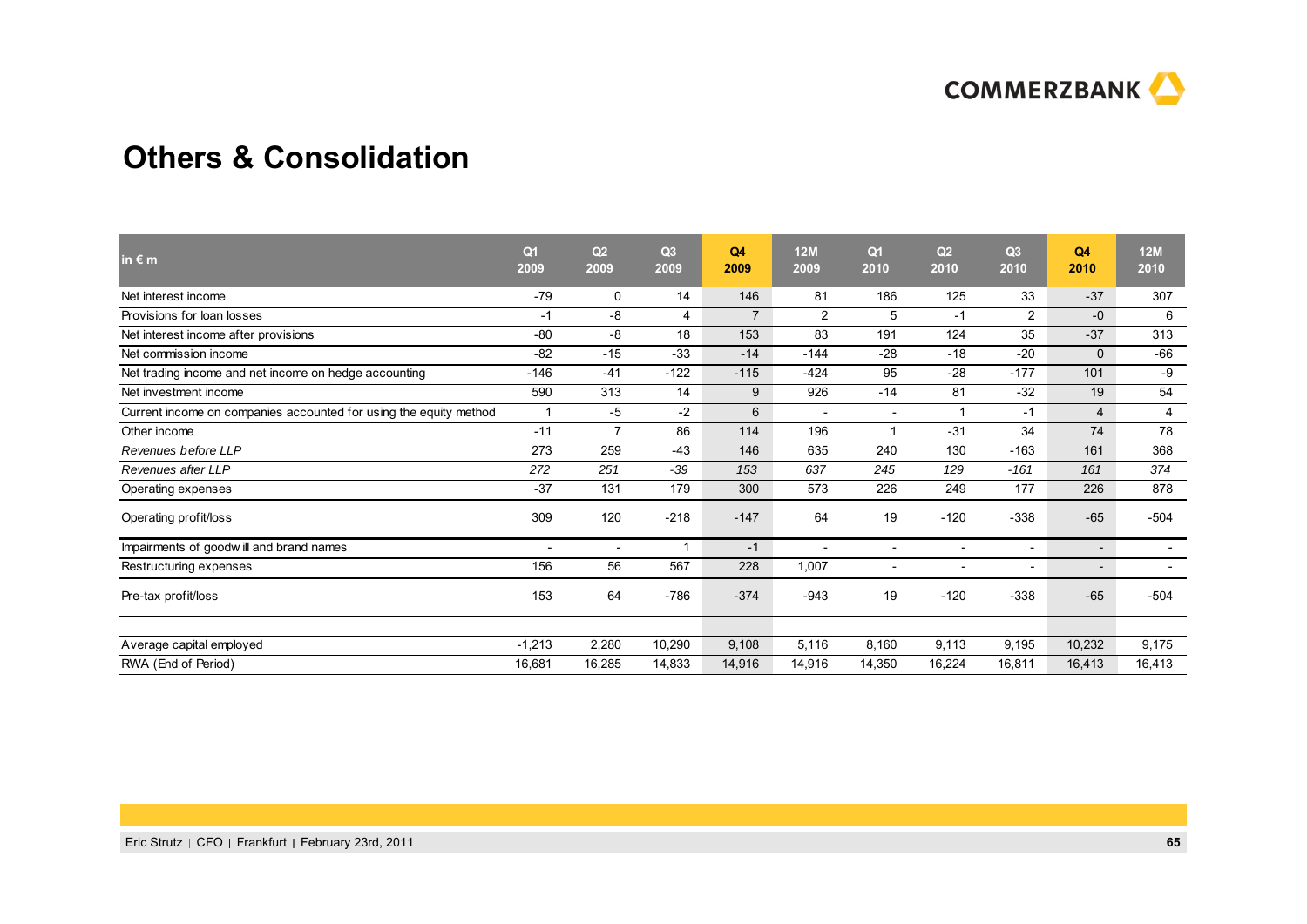

## **Group equity definitions**

### **Reconciliation of equity definitions**

| Equity definitions in $\epsilon$ m                                                                       | <b>Dec 2010</b> |
|----------------------------------------------------------------------------------------------------------|-----------------|
| Subscribed capital                                                                                       | 3,047           |
| Capital reserve                                                                                          | 1,302           |
| Retained earnings                                                                                        | 7,915           |
| Silent participations SoFFin / Allianz                                                                   | 17,178          |
| Currency translation reserve                                                                             | $-263$          |
| Consolidated P&L                                                                                         | 1,430           |
| Investors' Capital without non-controlling interests                                                     | 30,609          |
| Non-controlling interests (IFRS)*                                                                        | 805             |
| <b>Investors' Capital</b>                                                                                | 31,414          |
| Change in consolidated companies / goodwill / consolidated net profit minus portion of dividend / others | $-4,686$        |
| Basel II core capital without hybrid capital                                                             | 26,728          |
| Hybrid capital                                                                                           | 4,999           |
| <b>Basel II Tier I capital</b>                                                                           | 31,727          |

\* excluding: Revaluation reserve, cash flow hedges, consolidated profit/loss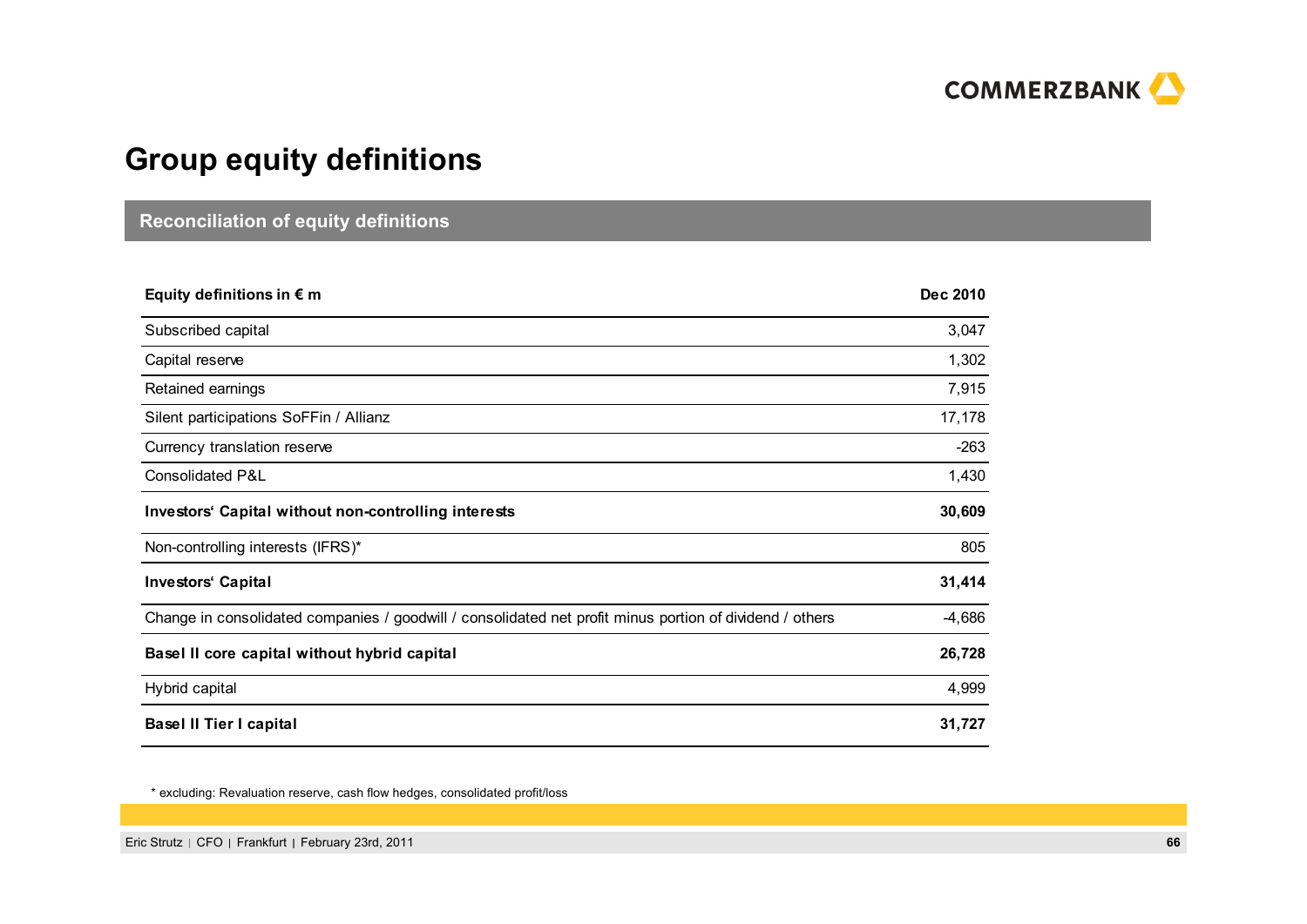

### **For more information, please contact Commerzbank´s IR team:**

**Jürgen Ackermann (Head of Investor Relations)** P: +49 69 136 22338M: juergen.ackermann@commerzbank.com

**Michael H. Klein** (Head)  $P: +496913624522$ M: michael.klein@commerzbank.com

**Sandra Büschken**P: +49 69 136 23617M: sandra.bueschken@commerzbank.com

**Ute Heiserer-Jäckel**P: +49 69 136 41874M: ute.heiserer-jaeckel@commerzbank.com

**Simone Nuxoll**P: +49 69 136 45660M: simone.nuxoll@commerzbank.com

**Stefan Philippi** P: +49 69 136 45231M: stefan.philippi@commerzbank.com

### **Equity / Fixed Income IR Financial Reporting / Rating Strategic Research**

**Klaus-Dieter Schallmayer** (Head) P: +49-69 136 25154M: klaus-dieter.schallmayer @commerzbank.com

**Wennemar von Bodelschwingh** P: +49 69 136 43611M: wennemar.vonbodelschwingh @commerzbank.com

**Michael Desprez** P: +49 69 136 25136M: michael.desprez@commerzbank.com

**Patricia Novak**P: +49 69 136 46442M: patricia.novak@commerzbank.com

**ir@commerzbank.com www.ir.commerzbank.com**

**Dirk Bartsch** (Head) P: +49 69 136 2 2799 M: dirk.bartsch@commerzbank.com

M: ulf.plesmann@commerzbank.com

**Ulf Plesmann**P: +49 69 136 43888